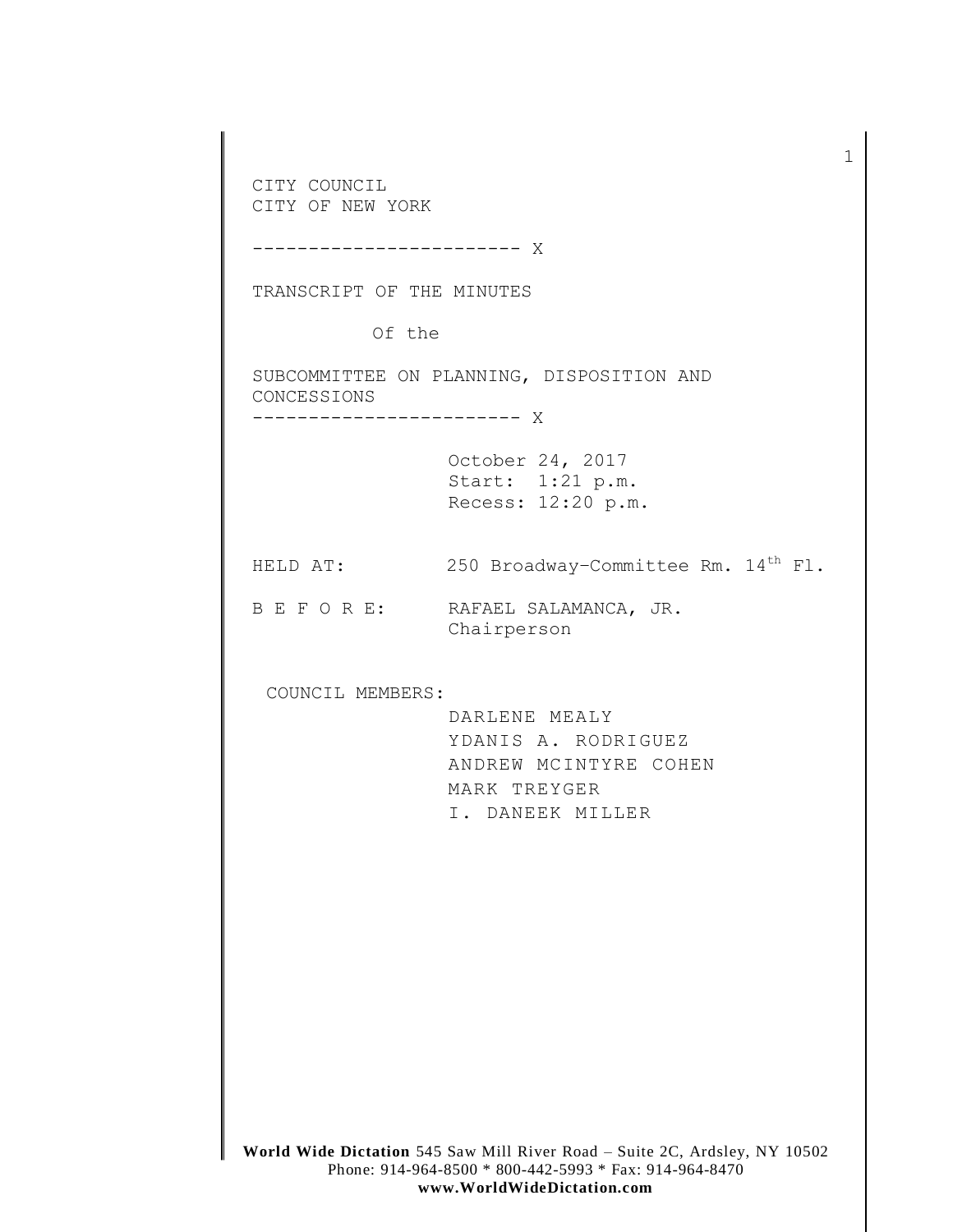### A P P E A R A N C E S (CONTINUED)

Jordan Press Executive Director for Planning and Development In HPD's Governmental Affairs Unit

Gene Schneur Co-Managing Director and Co-Founder of Omni New York

David Beer Vice President, Real Estate Development at Breaking Ground

Matthew Okebiyi Executive Director of African American Planning Commission

Andrew McIntyre Architect, Project Manager of Robert Stern Architect

Olivia Wilkins Resident at Redwood Senior Living in East New York

Angela Thomas Resident at SUS, Services for the Under Served

Donna Bruno Member of Concern for Independent Living East New York and on Advisory Committee Board

Reverend Dexter Henderson Testifying on behalf of Pastor, Reverend David K. Brawley from the St. Paul Baptist Church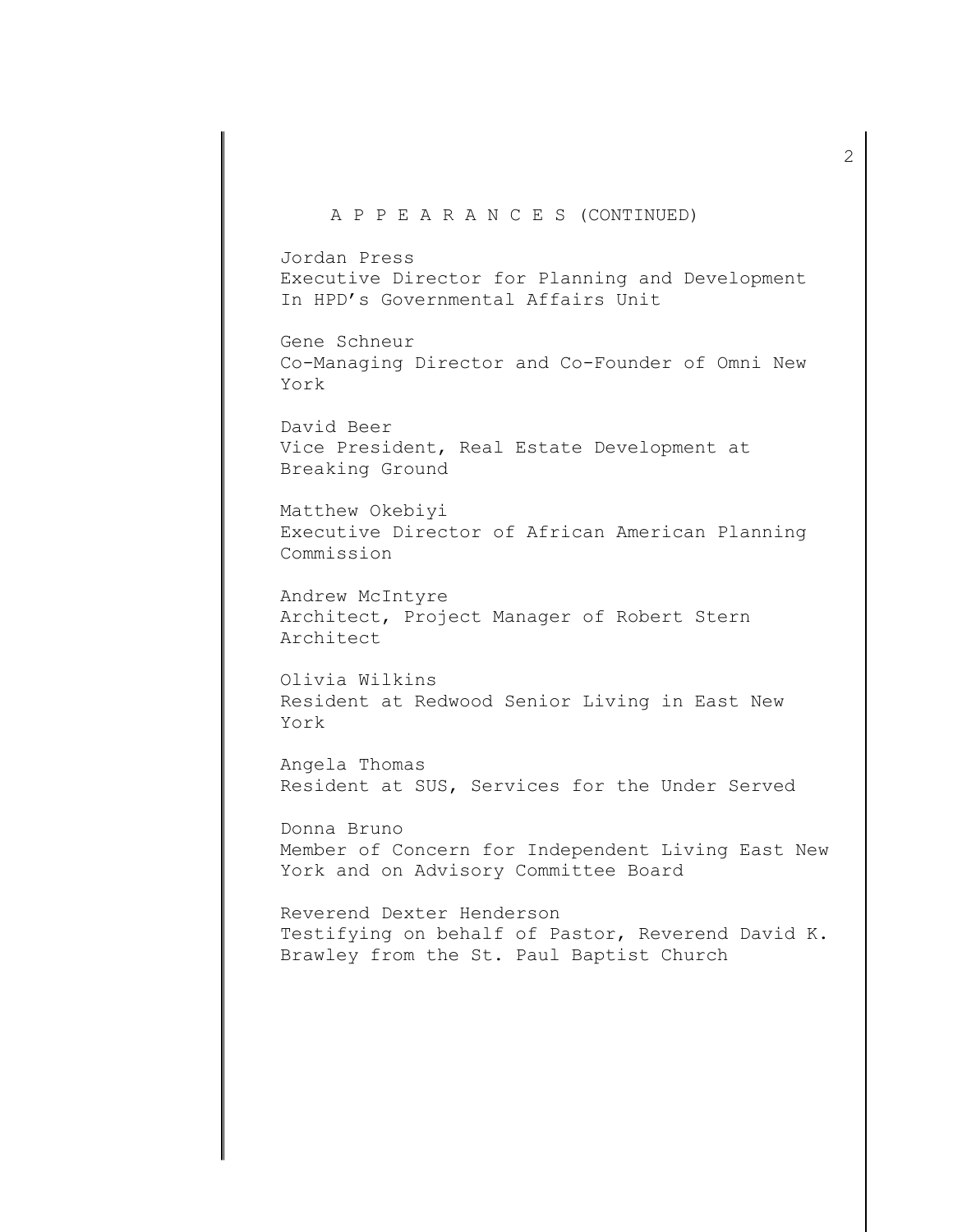#### CONCESSIONS 3

#### [gavel]

1

2

3 4 5 6 7 8 9 10 11 12 13 14 15 16 17 18 19  $20$ 21 22 23 24 25 CHAIRPERSON SALAMANCA: Alright, good afternoon everyone. I am Council Member Rafael Salamanca, Chair of the Subcommittee on Planning, Dispositions and Concessions, welcome to today's hearing. Today we are joined by Council Member Andy Cohen. We are going to be hearing LU 797, the Archer Green tax exemption. HPD seeks approval of the Article XI tax exemption pursuant to Section 577 of the private housing finance law for a term of 40 years. Archer Green Apartments Housing Development Fund Corporation at HDFC will acquire the property and Archer Green Apartments LP, a limited partnership will be the owner and operator of the property. Collectively these two organizations will acquire the property at 92-33 168<sup>th</sup> Street in Queens and construct a building with loans from New York City HDC and HPD as well as low income housing tax credits. The approval will facilitate a mixed building… a mixed-use building with a residential tower above a base with commercial and community facility uses. The residential tower is expected to include 387 units, this site is in Council Member Miller's district. I am now opening up the public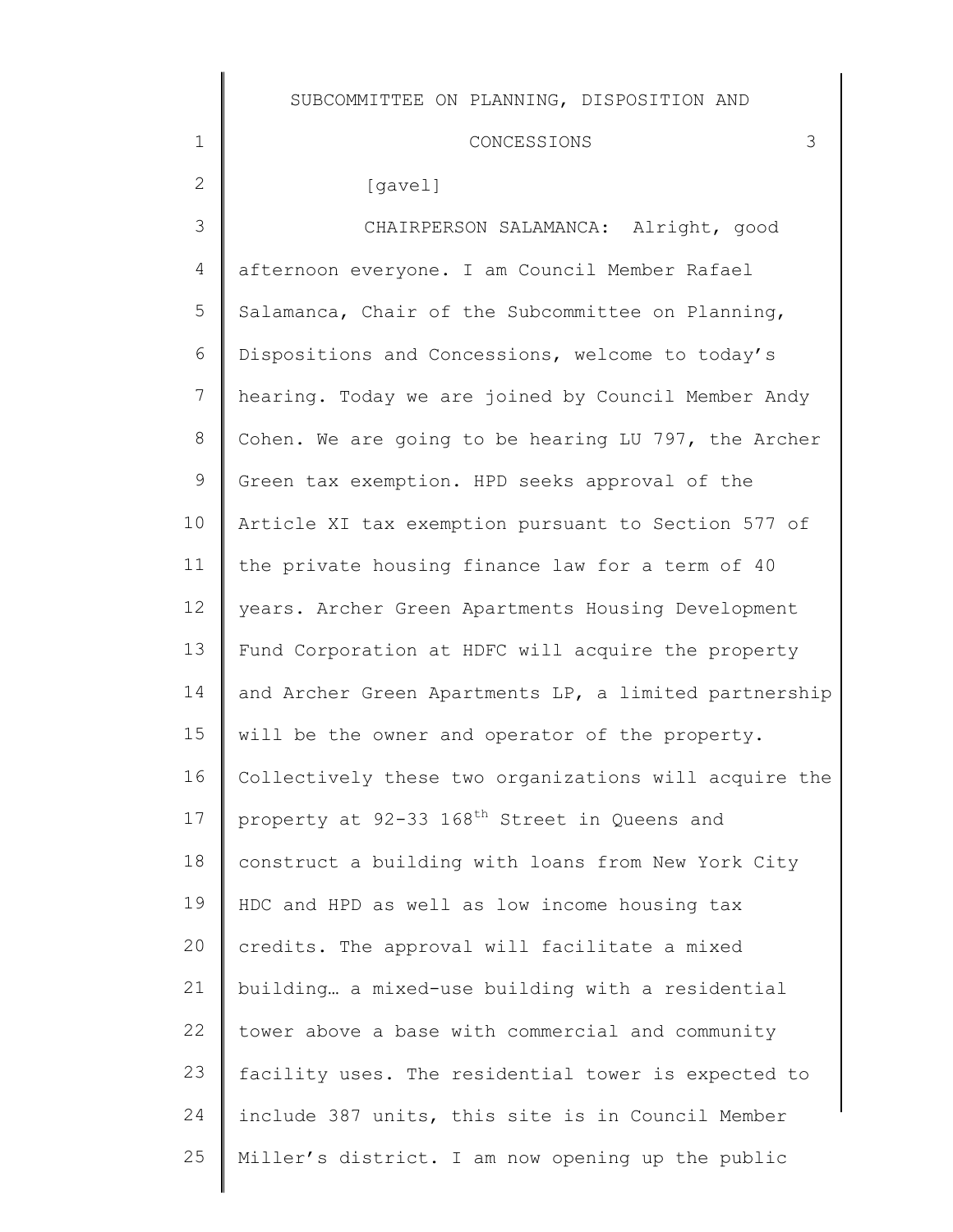#### CONCESSIONS 4

2 3 hearing on LU 797, Mr. Speaker please introduce yourself.

1

4 5 6 7 8 9 10 11 12 13 14 15 16 17 18 19 20 21 22 23 24 25 JORDAN PRESS: Good afternoon Mr. Chairman, my name is Jordan Press, I'm the Executive Director for Planning and Development in HPD's Government Affairs Unit. I'm joined if we do need questions by both the sponsor of the project as well as HPD Development Staff. Land Use Number 797 consists of an exemption area located at 92-33 168<sup>th</sup> Street in Queens's council district 27 Now known as Archer Green the site is comprised of an underutilized two-story parking garage that is partially occupied by the New York Police Department. The project area was awarded to the sponsor in 2016 as part of a request for proposals issued in 2015 by the New York City Economic Development Corporation, EDC. Redevelopment of the site entails the construction of two residential buildings above a commercial and community facility base. Disposition of the site is being handled by EDC and the sponsor is developing this site through HPD's mix and match program. Currently the plan is to construct one 19 story building and one 23 story building that will total 387 units of 100 percent affordable rental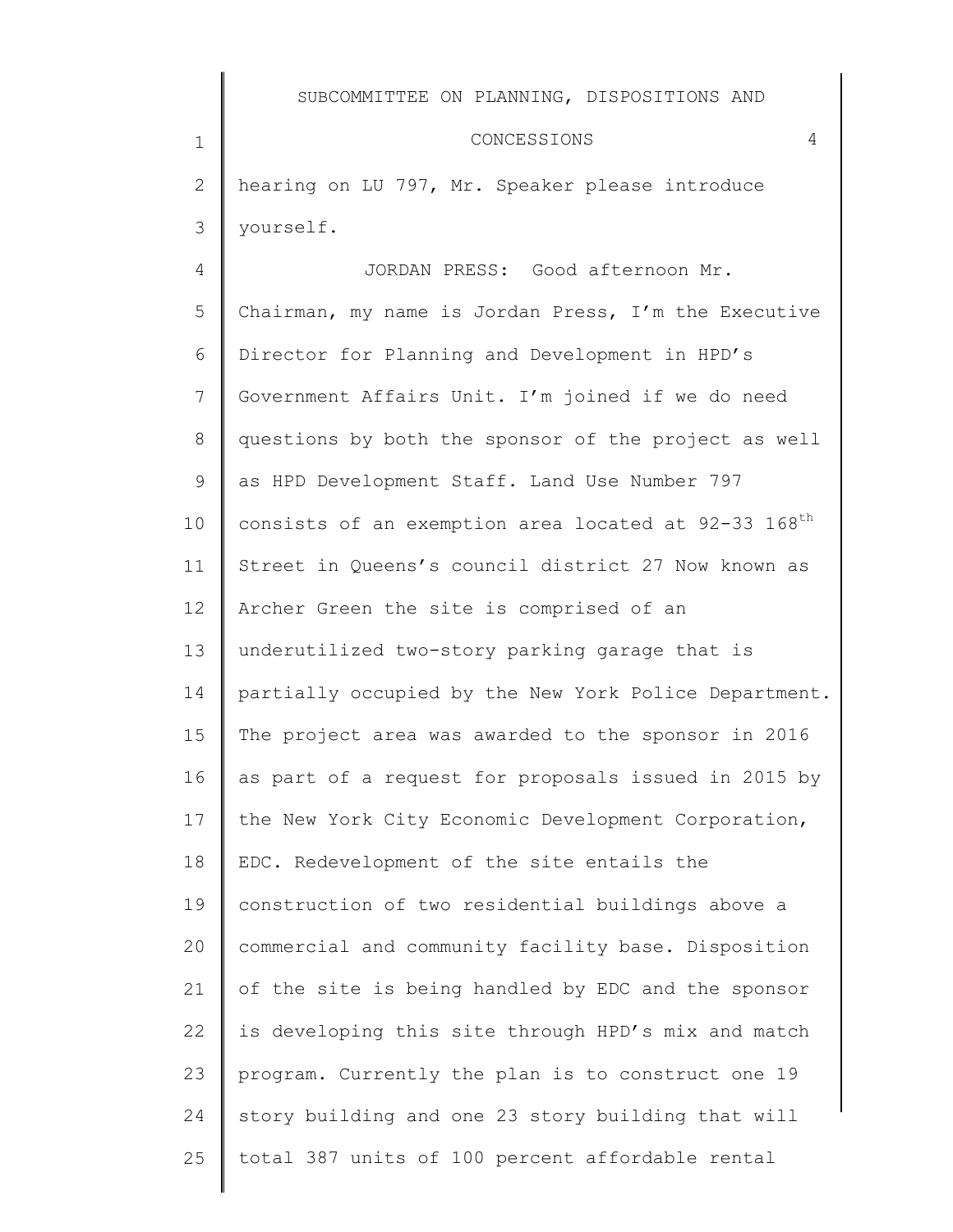## CONCESSIONS 5

| $\mathbf 1$    | 5<br>CONCESSIONS                                     |
|----------------|------------------------------------------------------|
| $\overline{2}$ | housing with a mixture of unit types including 38    |
| 3              | studios, 160 one bedrooms, 100 and 164 two bedrooms, |
| 4              | and 24 three bedrooms plus a superintendent's unit.  |
| 5              | Under the mix and match program household income     |
| 6              | targets range from 40 percent to 130 percent of AMI  |
| 7              | for a family of three with rents ranging from 37     |
| 8              | percent AMI to 100 percent AMI. The building will be |
| 9              | constructed to meet Enterprise Green Communities     |
| 10             | Certification. As the committee [cross-talk]         |
| 11             | [off-mic dialoque]                                   |
| 12             | JORDAN PRESS: Yeah, so the income                    |
| 13             | targets, the income that the residents earn is from  |
| 14             | 40 to 130 but the rents are set at 40 to 100 meaning |
| 15             | that the highest in [cross-talk]                     |
| 16             | [off-mic dialoque]                                   |
| 17             | JORDAN PRESS: Yes                                    |
| 18             | [off-mic dialoque]                                   |
| 19             | JORDAN PRESS:  meaning that the for                  |
| 20             | the for the higher income tiers the, the rent will   |
| 21             | be set at the lower part of that tier, but the       |
| 22             | incomes can range from in the case of the top tier   |
| 23             | from 100 percent AMI up to 130 percent of AMI even   |
| 24             | though the rent is at 100. The building will be      |
| 25             | constructed to meet Enterprise Green Communities     |
|                |                                                      |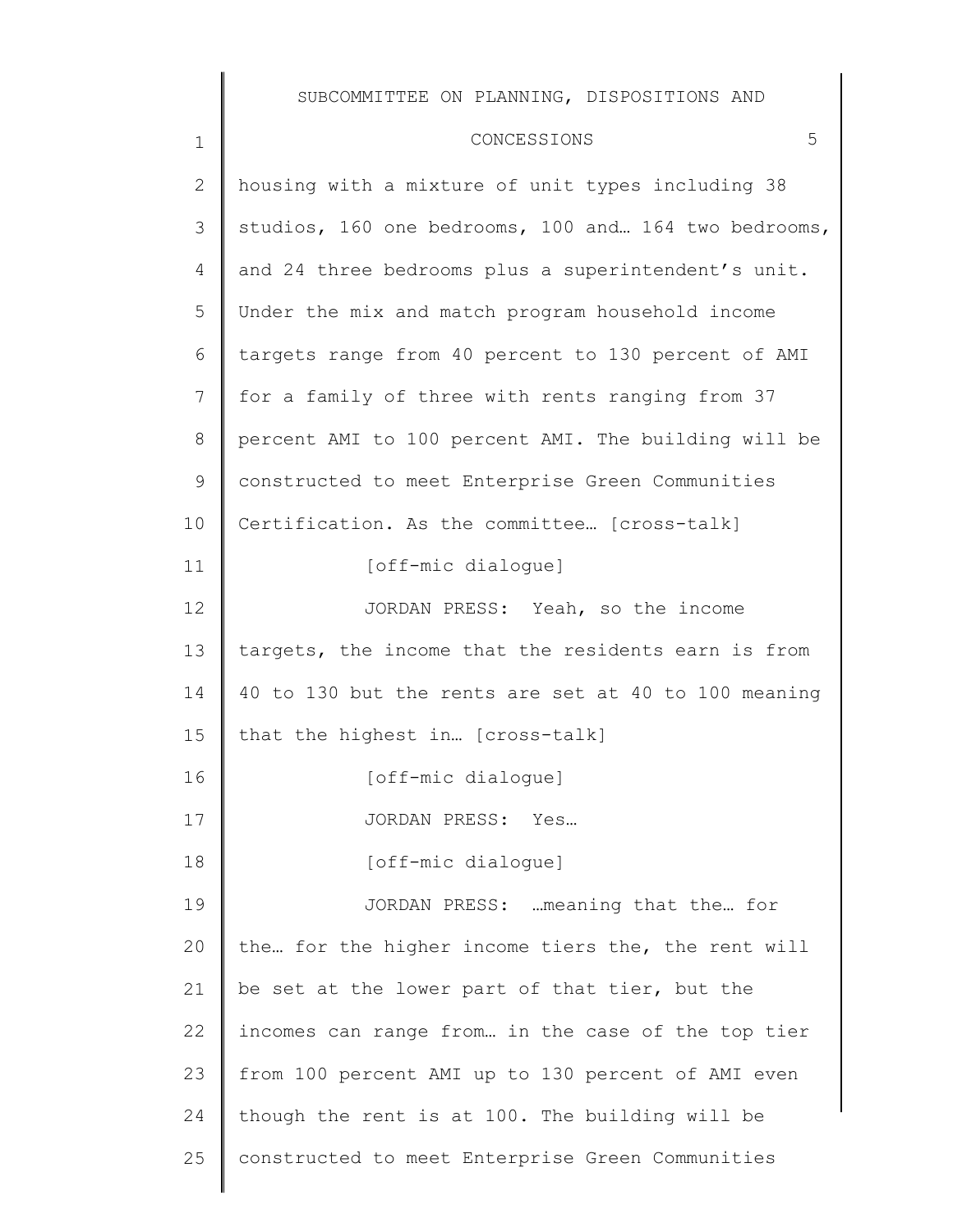#### CONCESSIONS 6

2 3 4 5 6 7 8 9 10 11 12 13 14 15 16 17 18 19 20 21 22 23 24 Certification. As the committee is aware our term sheet requires a set aside of units for formally homeless households through our, Our Space Program, we're continuing to have conversations with the Council Member about the inclusion of these units. The commercial space will be comprised of 69,000 square feet and community facility space will be comprised of 16,000 square feet. Commercial businesses anticipated for the site include a grocery store slash supermarket. The community facility space is expected to be occupied by an adult day care or domestic violence center. Additionally, amenities include roughly 206 underground parking spaces, of those 206 spaces 60 will be reserved for NYPD, 77 reserved for tenants and 69 commercial spaces. Other amenities planned for the project is a community room with shared kitchen facilities and roof terrace. In order to facilitate long term affordability of the rental units HPD is before the Planning Subcommittee seeking Article XI tax benefits. The commercial and community facility spaces are excluded from the exemption area. Finally, I'd like to add that it is our hope to close on this project utilizing bond

25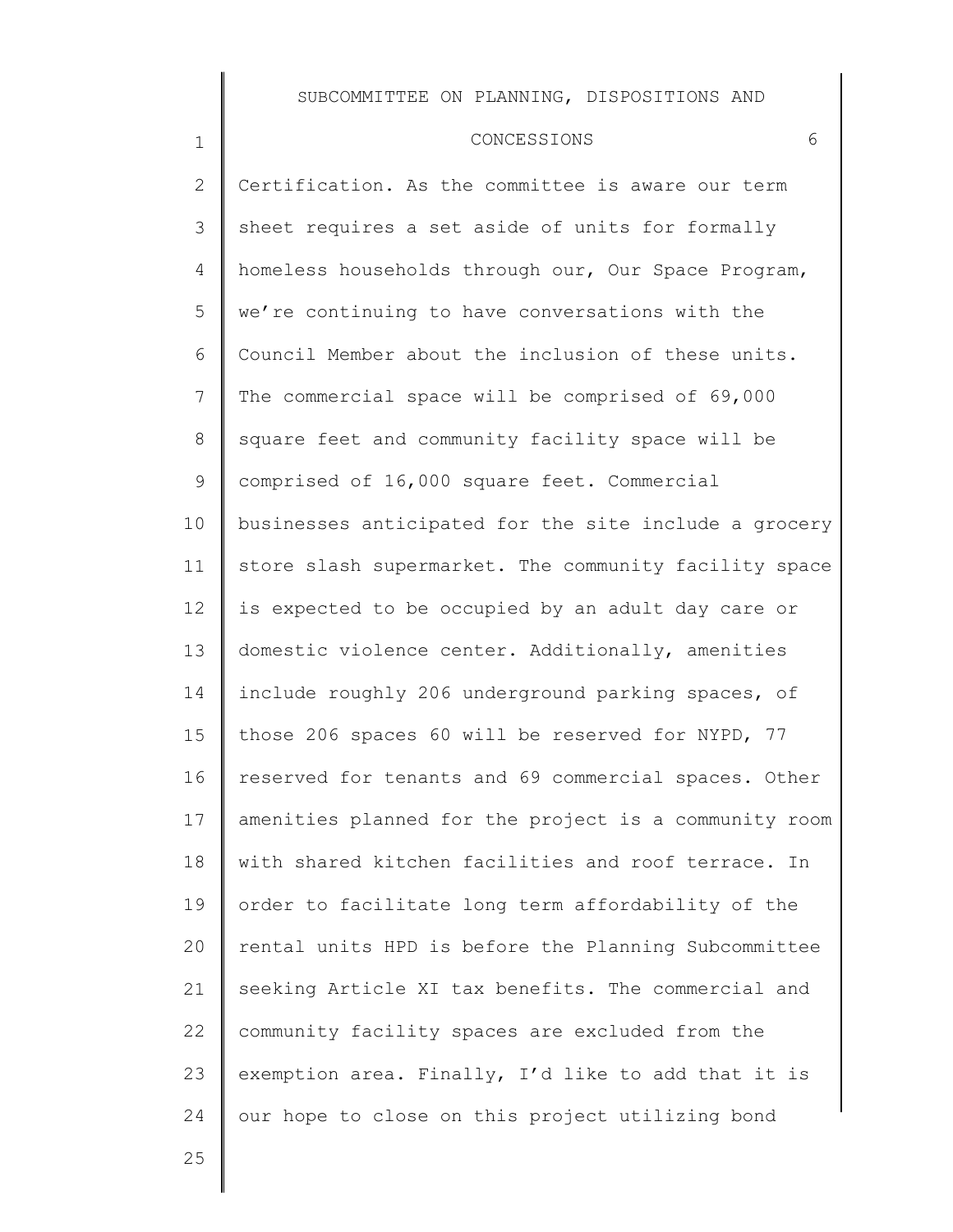| $\overline{2}$  | financing in December which makes the timely passage  |
|-----------------|-------------------------------------------------------|
| 3               | of this request all the more important, thank you.    |
| 4               | CHAIRPERSON SALAMANCA: Thank you Mr.                  |
| 5               | Press, we've been joined by Council Member Daneek     |
| 6               | Miller and Council Member Darlene Mealy. So, I am     |
| $7\phantom{.0}$ | going to refer to you Council Member Miller, do you   |
| 8               | have any questions on your project?                   |
| $\mathsf 9$     | COUNCIL MEMBER MILLER: Let me just start              |
| 10              | by saying this is a project that obviously is, is, is |
| 11              | this RFP that was out in 2008 and kind of found this  |
| 12              | life about three years back and certainly was, was    |
| 13              | not without its challenges myself and, and, and my    |
| 14              | colleagues and, and the state government and, and     |
| 15              | community board and other community stakeholders      |
| 16              | have, have really invested a lot as well as the       |
| 17              | developer and I think that we've gotten to the point  |
| 18              | that we that, that this project will be reflect the   |
| 19              | values and the needs of the community. We had         |
| 20              | certainly we had some concerns about the AMI's and I  |
| 21              | and I think that we've worked through those and       |
| 22              | continue to do so and then the last caveat of the,    |
| 23              | the homeless population is something that we are      |
| 24              | willing to address as well and I'm, I'm and, and I    |
| 25              | know it's going to be we're going to be this is       |
|                 |                                                       |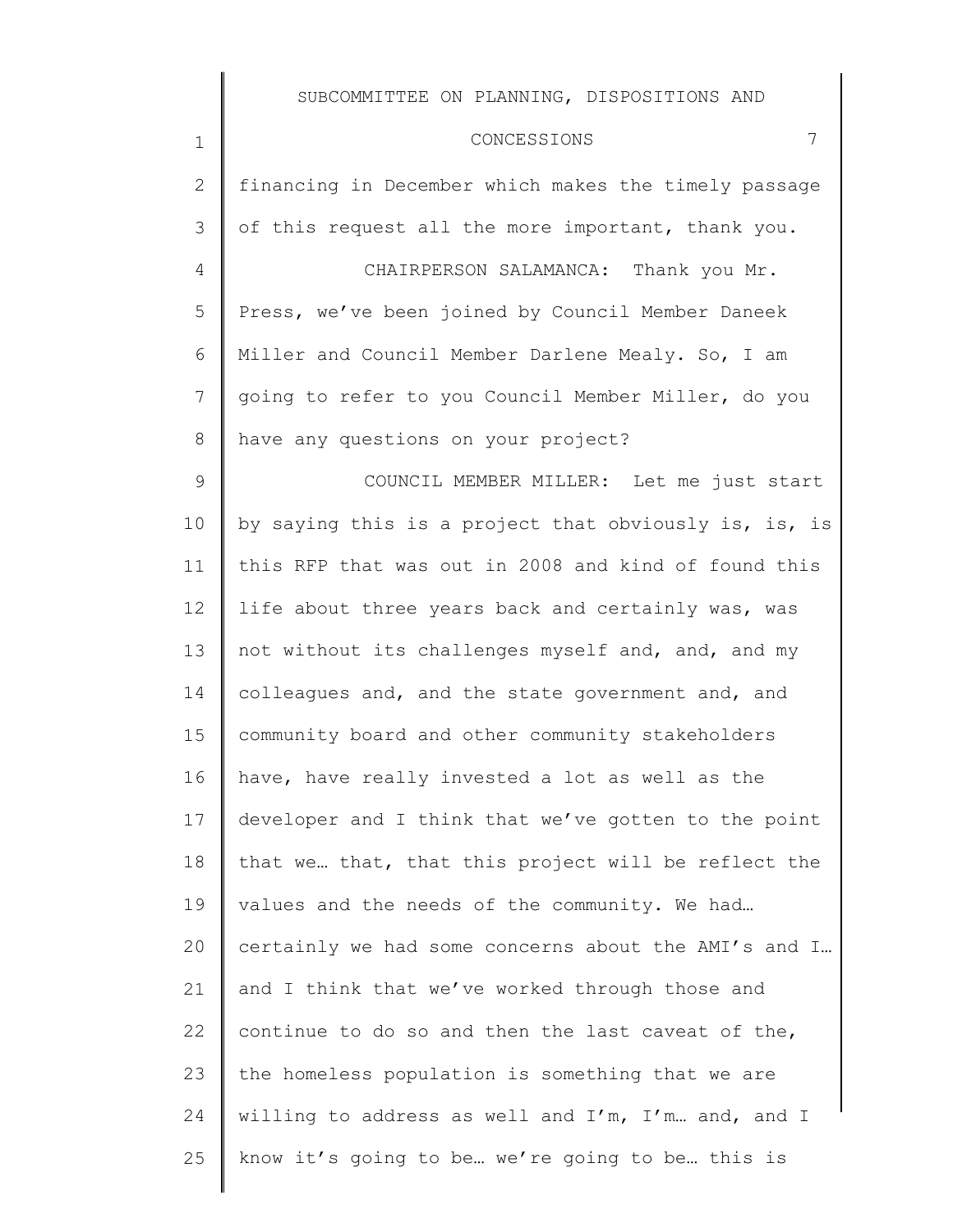| $\overline{2}$ | going to be held over for a few and, and allow us to  |
|----------------|-------------------------------------------------------|
| 3              | kind of work through those last kinks but it's        |
| 4              | certainly that this, this is a project that needs to  |
| 5              | get up and running sooner than later and, and         |
| 6              | everybody involved seems to be willing to do the work |
| $\overline{7}$ | that, that will get us there. So, I appreciate your   |
| 8              | support and all the support that Committees and land  |
| 9              | use has given and look forward to continuing to work  |
| 10             | with the developer and HPD on this project. But I'm   |
| 11             | here to make sure that all goes well, be sure of      |
| 12             | that, we, we absolutely have a we're going to have a  |
| 13             | lot invested so we want to make sure it gets right.   |
| 14             | CHAIRPERSON SALAMANCA: Awesome, thank                 |
| 15             | you [cross-talk]                                      |
| 16             | COUNCIL MEMBER MILLER: Thank you Mr.                  |
| 17             | Chair [cross-talk]                                    |
| 18             | CHAIRPERSON SALAMANCA: Council Member                 |
| 19             | Cohen has some questions.                             |
| 20             | COUNCIL MEMBER COHEN: I just want to                  |
| 21             | understand the rent for my own, so the rent is fixed  |
| 22             | at 100 percent of AMI on certain units, but I could   |
| 23             | earn up to 130 percent?                               |
| 24             |                                                       |
| 25             |                                                       |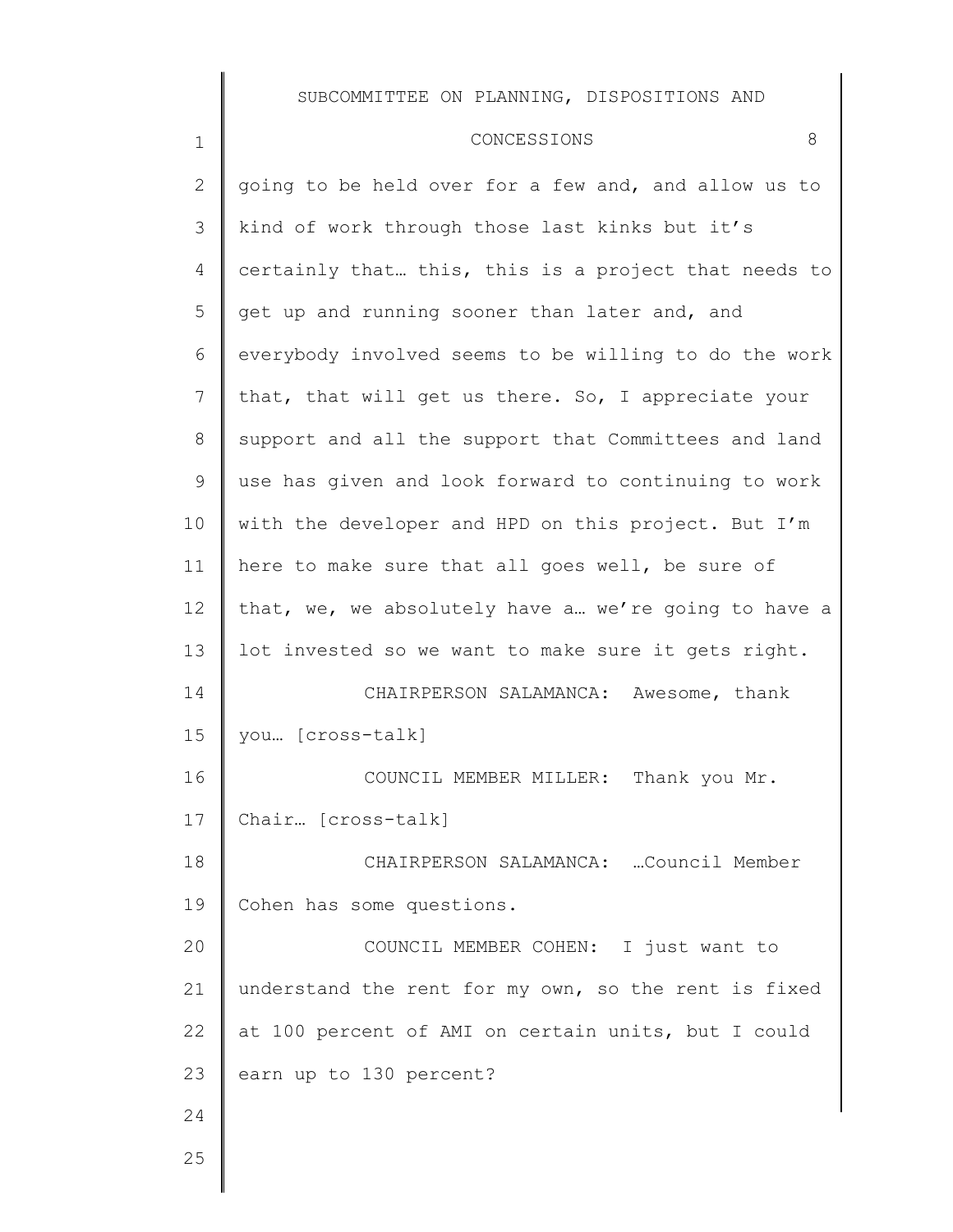1 2 3 4 5 6 7 8 9 10 11 12 13 14 15 16 17 18 19 20 21 22 23 24 SUBCOMMITTEE ON PLANNING, DISPOSITIONS AND CONCESSIONS 9 JORDAN PRESS: You would be… you would qualify for it if you earned between 100 and 130 percent of AMI. COUNCIL MEMBER COHEN: But the rent is fixed at 100… [cross-talk] JORDAN PRESS: The fixed rent… the rent is fixed… [cross-talk] COUNCIL MEMBER COHEN: Calculated offer… [cross-talk] JORDAN PRESS: …at a… at a 100 percent of AMI and the reason that we do that on the highest income tier is to create a bigger pool of potential candidates with the concern usually coming from the financial institutions that possibly those highest income renters might be more difficult to locate. COUNCIL MEMBER COHEN: If, if I… if I make… in, in this example and, and again I, I, I have great confidence in Council Member Miller and I'm, I'm just sort of educating myself in terms of the… if, if I make 45 percent… my income is 45 percent of AMI do I end up in a unit that's based on 37 percent or based on 57 percent or can… am I eligible for the project, can I live in the project?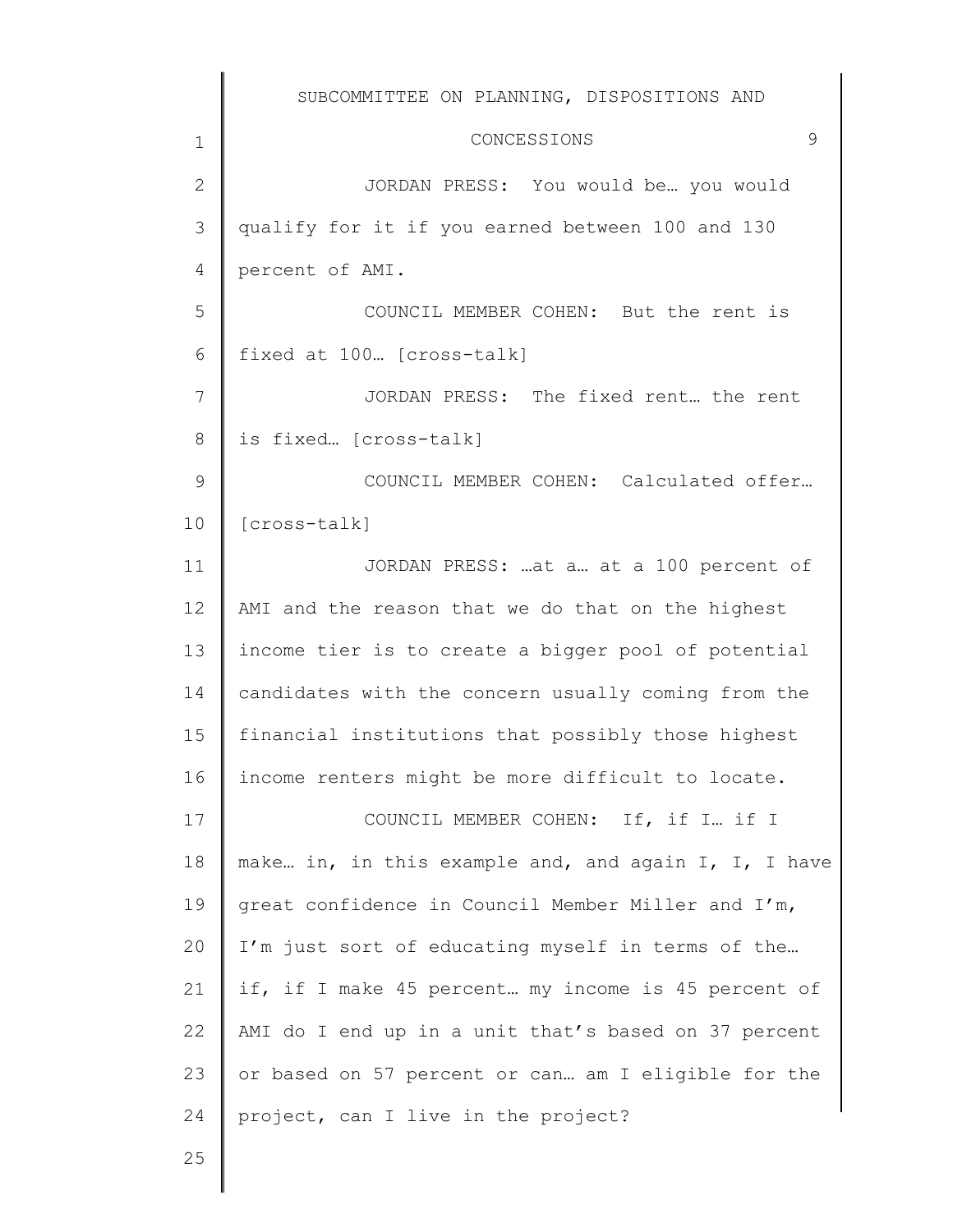|                 | SUBCOMMITTEE ON PLANNING, DISPOSITIONS AND         |
|-----------------|----------------------------------------------------|
| 1               | 10<br>CONCESSIONS                                  |
| $\mathbf{2}$    | JORDAN PRESS: You are eligible, give me            |
| 3               | one second I, I, I need to check on the exact way  |
| 4               | that the marketing bands versus AMI income tiers   |
| 5               | work, and I will get back to all members [cross-   |
| 6               | talk]                                              |
| $7\phantom{.0}$ | COUNCIL MEMBER COHEN: In light of the              |
| 8               | fact that this item is being laid over at the next |
| 9               | [cross-talk]                                       |
| 10              | JORDAN PRESS: Absolutely [cross-talk]              |
| 11              | COUNCIL MEMBER COHEN: That would be                |
| 12              | great [cross-talk]                                 |
| 13              | JORDAN PRESS: Okay well before then.               |
| 14              | COUNCIL MEMBER COHEN: Thank you. That's            |
| 15              | it Mr. Chair.                                      |
| 16              | CHAIRPERSON SALAMANCA: A, a few                    |
| 17              | questions on this project, is there going to be a  |
| 18              | community preference?                              |
| 19              | JORDAN PRESS: Yes.                                 |
| 20              | CHAIRPERSON SALAMANCA: Yeah and that's             |
| 21              | 50 percent [cross-talk]                            |
| 22              | JORDAN PRESS: the typical 50 percent               |
| 23              | community preference.                              |
| 24              |                                                    |
| 25              |                                                    |
|                 |                                                    |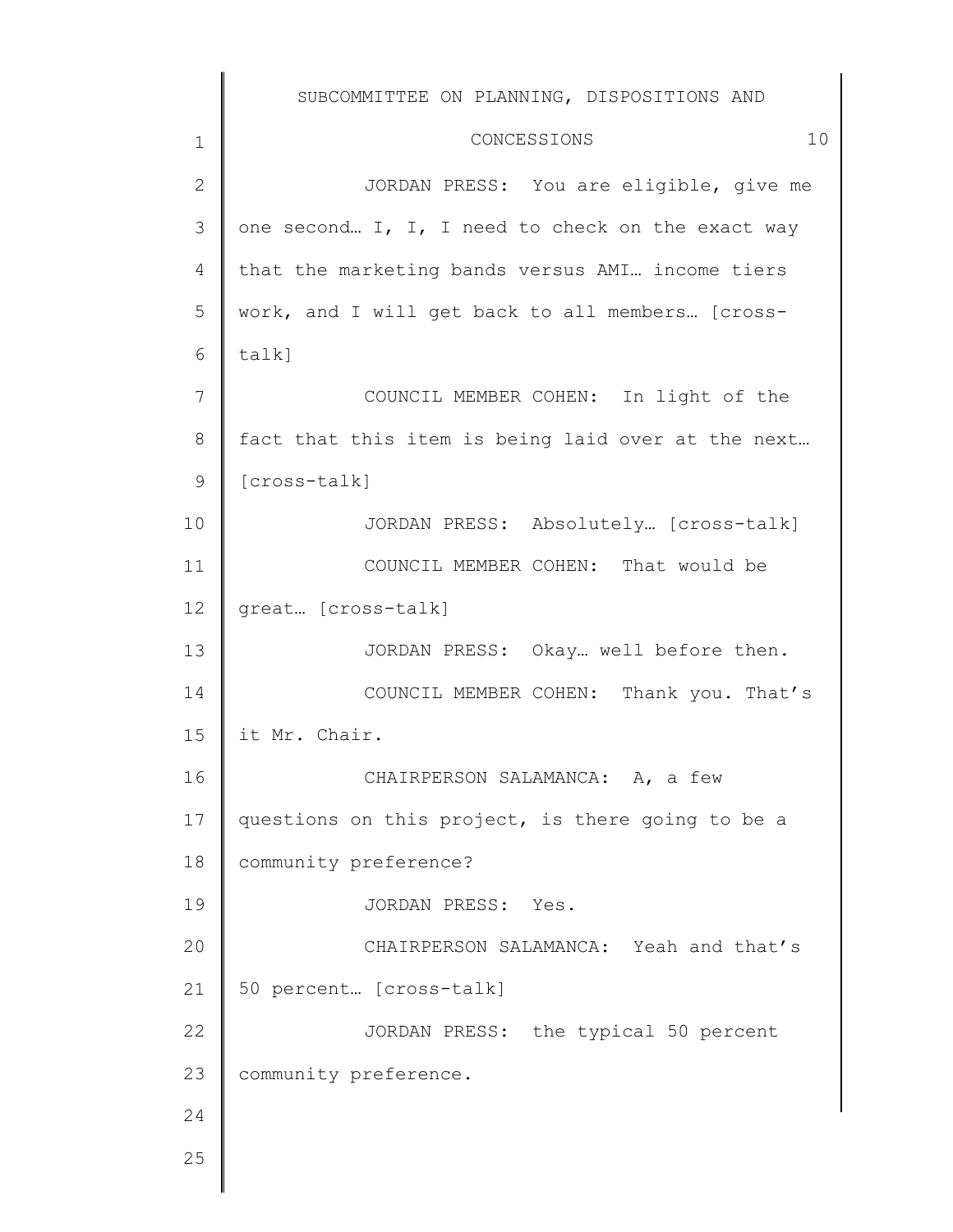| $\mathbf 1$    | CONCESSIONS<br>11                                     |
|----------------|-------------------------------------------------------|
| $\mathbf{2}$   | CHAIRPERSON SALAMANCA: Alright and the                |
| 3              | homeless set aside, how many units was HPD you know   |
| 4              | or how many units were you, you [cross-talk]          |
| 5              | JORDAN PRESS: Right [Cross-talk]                      |
| 6              | CHAIRPERSON SALAMANCA:  you were trying               |
| $7\phantom{.}$ | to implement in this [cross-talk]                     |
| 8              | JORDAN PRESS: So, so [cross-talk]                     |
| 9              | CHAIRPERSON SALAMANCA:  project?                      |
| 10             | JORDAN PRESS: This project was                        |
| 11             | negotiated well before any; any term sheet changes    |
| 12             | took place and before the ten percent requirement     |
| 13             | took place and we want to be respectful of the fact   |
| 14             | that the Councilmen and the community and the         |
| 15             | developer went through very long and difficult        |
| 16             | negotiations to make this a project that works for    |
| 17             | everyone. again, our term sheets require ten percent  |
| 18             | but we, we need to have continuing conversations with |
| 19             | the Councilmen and the community to make sure that    |
| 20             | we're, we're doing the right thing by everyone.       |
| 21             | CHAIRPERSON SALAMANCA: In terms of local              |
| 22             | hiring, can you explain that process how that's going |
| 23             | to work?                                              |
| 24             | JORDAN PRESS: I'm going to have to ask                |
| 25             | the developer to join us for that if, if he could.    |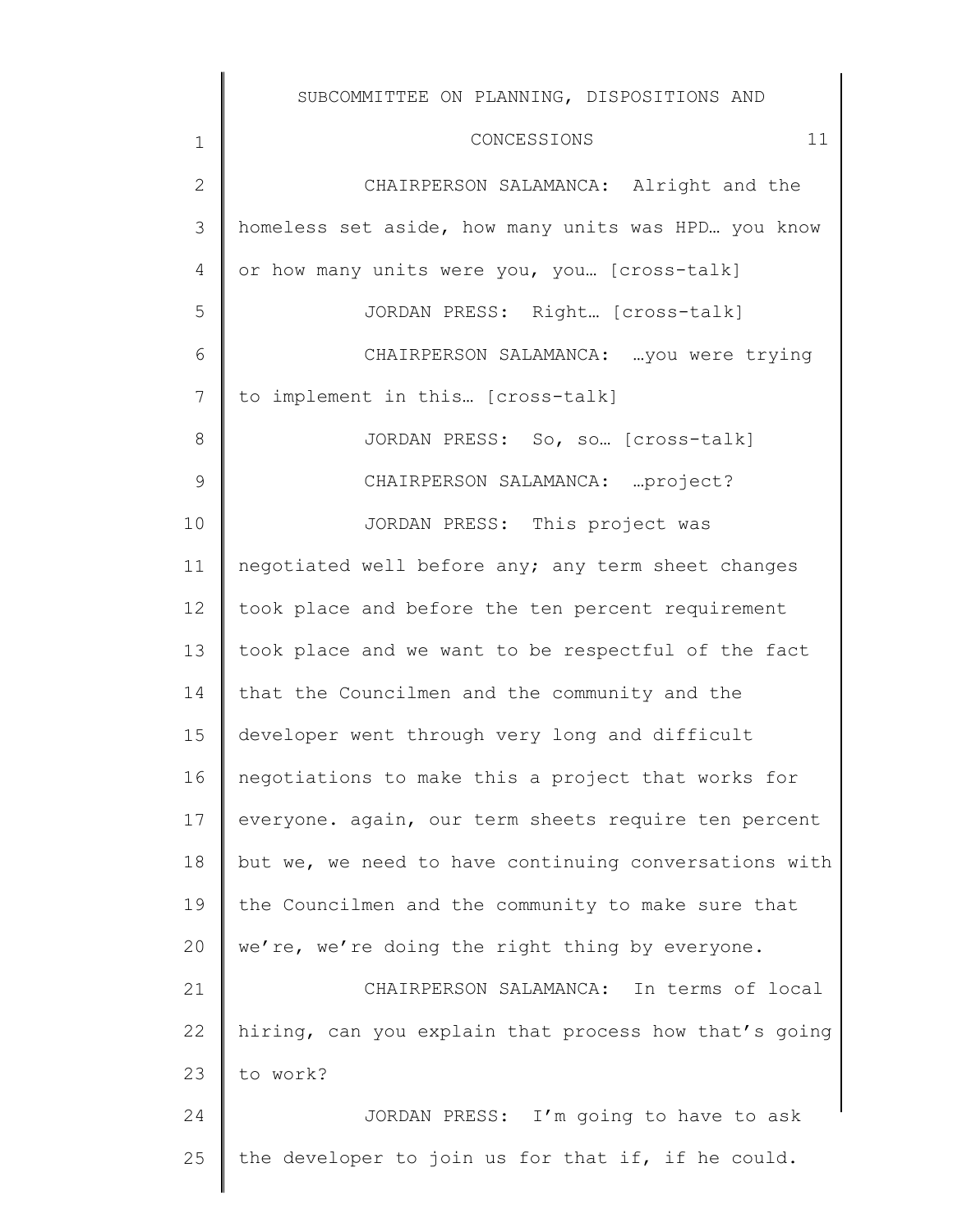1

2 3 4 CHAIRPERSON SALAMANCA: Come right ahead. If you can just, please state your name and the… your name of your company.

5 6 7 8 9 10 11 12 13 14 15 16 17 18 19 GENE SCHNEUR: Hello, my name is Gene Schneur from Omni New York. The, the local hiring I, I, I don't have the breakdown in front of me but we have a very extensive local hiring preference both… you know obviously the city Queens and we've even narrowed it down to the zip code here and you know we spend extensive time with Council Member Miller making sure that the local hiring is, you know reflective and what is needed in the community, I… honestly I don't have it, we put it in our RFP and then we negotiated afterwards and we signed an agreement with the Council Member and the local stakeholders so there is a very extensive local hiring including getting down… narrowing down to the… to the zip code.

20 21 22 23 24 25 CHAIRPERSON SALAMANCA: And so you're going to be working hand in hand with the Council Member's office and the local community board to ensure there's local hiring, is there going to be a reporting mechanism back to both the Council Member and the local community board… [cross-talk]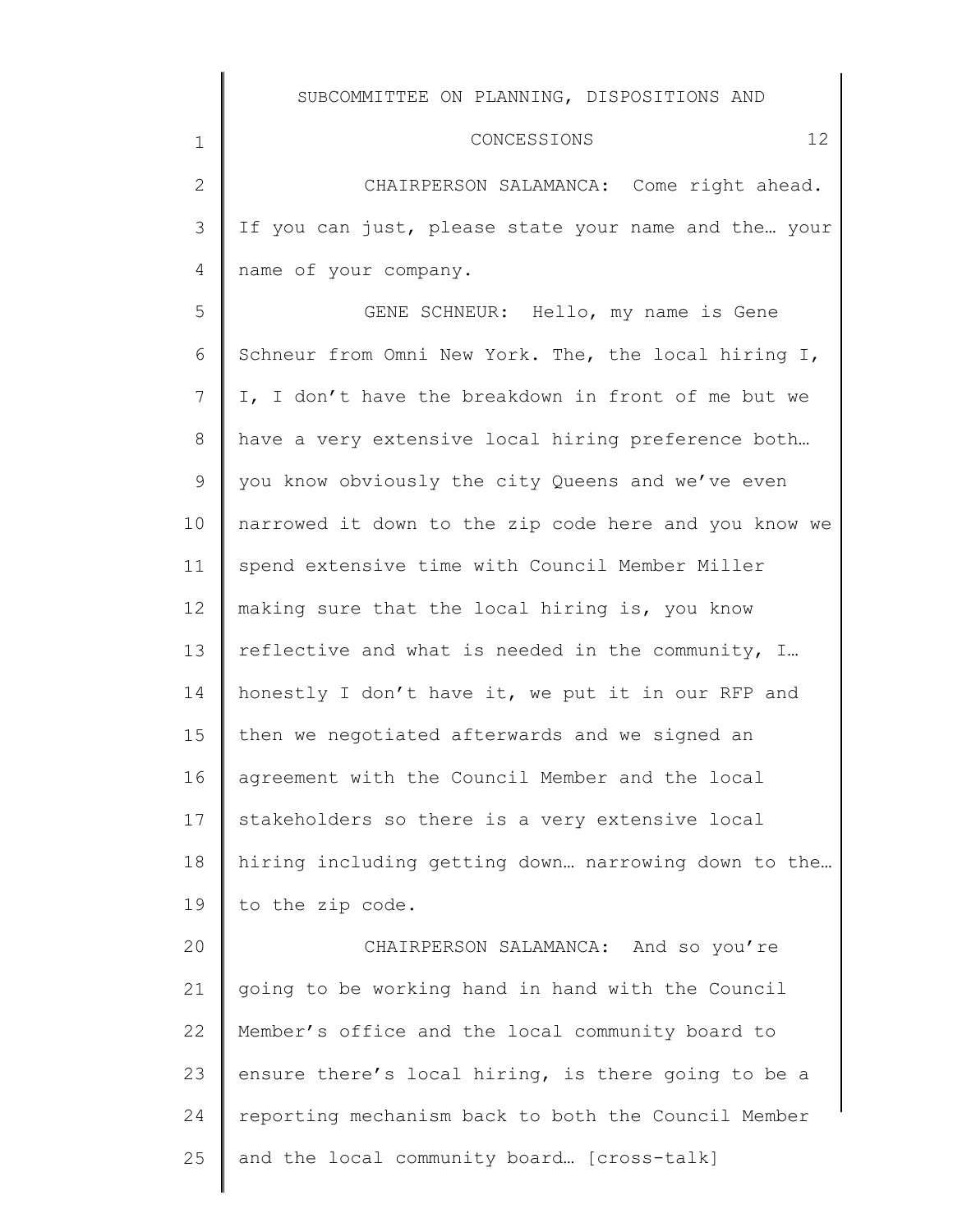1 2 3 4 5 6 7 8 9 10 11 12 13 14 15 16 17 18 19 20 21 22 23 24 CONCESSIONS 13 GENE SCHNEUR: Yes, we, we hired a… I guess an advisor or consultant in the process here Crescent… [cross-talk] CHAIRPERSON SALAMANCA: Yes… [cross-talk] GENE SCHNEUR: …and they're, they're… that's one of their responsibilities. CHAIRPERSON SALAMANCA: Alright and then my, my last two questions is… so, I guess working with Crescent I know them well, they're also going to ensure that you're complying with the MWBE's in terms of ensuring that women and minority business owners are getting these local contracts? GENE SCHNEUR: Correct, that's part of their scope of work that they're… that they have to follow through with us. CHAIRPERSON SALAMANCA: And then finally if you can just explain to me a plan on ensuring that that residents in that community actually have access to those units, are you going to have any housing forums where, you know you, you will help individuals in the community apply online, many… any forums where individuals that have any credit issues they can go and seek some type of financial help so when that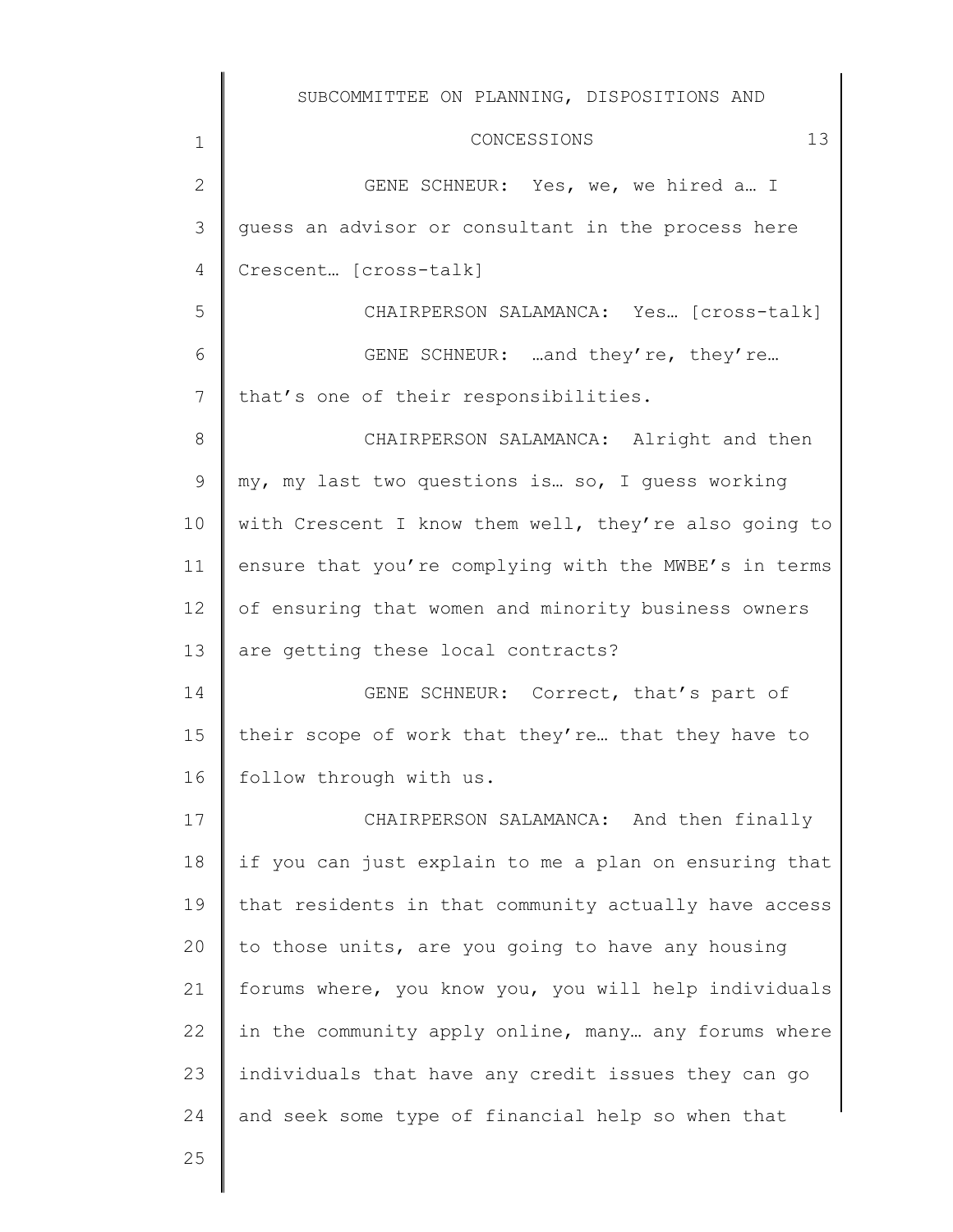#### CONCESSIONS 14

2 3 development is completed they, they're prepared to apply and then hopefully be approved?

1

4 5 6 7 8 9 10 11 12 13 14 15 16 17 GENE SCHNEUR: Yes, I mean and also we've discussed this with Crescent about them being kind… the community outreach and we may work also obviously with the Council Member's Office, I mean look there's going to be… there's obviously there's local… you know there's preferences and community preferences, you know most of these units are going to end up in a lottery… in, in a lottery system here and I'm sure there's going to be, you know tens of thousands of applicants for it but we will work with local tenants to make sure that, you know they're part of the lottery, they know when to sign up for the lottery so that we get a… you know a lot of representatives from the local community.

18 19 CHAIRPERSON SALAMANCA: Alright, thank you. Just… yes, go ahead Council Member.

20 21 22 23 24 25 COUNCIL MEMBER MILLER: So, on, on that issue we, we do have part of our… as well is that there are forms around financial literacy and, and, and credit for the… so that we have… to, to make sure that our 50 percent of our applicants qualify so that we reach the number of our, our set aside, 50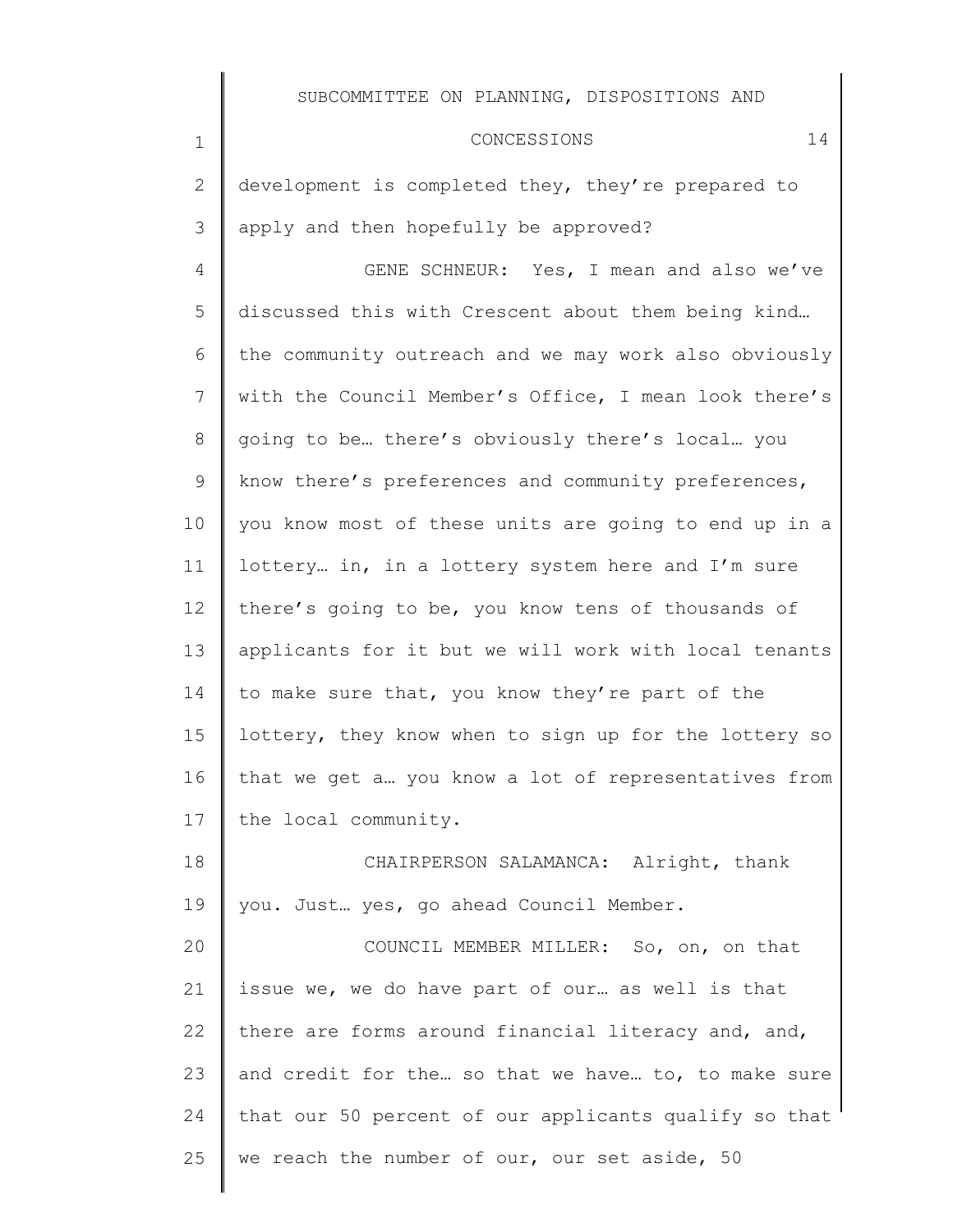### CONCESSIONS 15

1

2 3 4 5 6 7 8 9 10 11 12 13 14 15 percent, set aside as well as the… so, so we're satisfied with that, that, that we're, we're sending applicants that we can reach that number as well as the MWBE's that group participated yesterday in a MWBE contractors forum as well so aside from the local hires and local contractors as well and, and, and we've met with Crescent and so we're confident now but I'm sure that, that with the council's oversight that all of this will, will, will happen but those are great questions and, and those things are in place. CHAIRPERSON SALAMANCA: Alright, thank you. Alright, so with that are there any more members of the public who wish to testify? Oh, I'm sorry

16 17 18 19 20 21 Council Member, I want to… I was going to recognize… please recognize Mr… Council Member Mark Treyger, do you have… do you have any questions Council Member? Alright, are… so are there any more members of the public who wish to testify? Alright, seeing none I will now close public hearings LU 796.

22 23 24 25 GENE SCHNEUR: Thank you. CHAIRPERSON SALAMANCA: Alright, so… I'm sorry, now we're actually closing LU 797. So, now next we're, we're opening up the public session on LU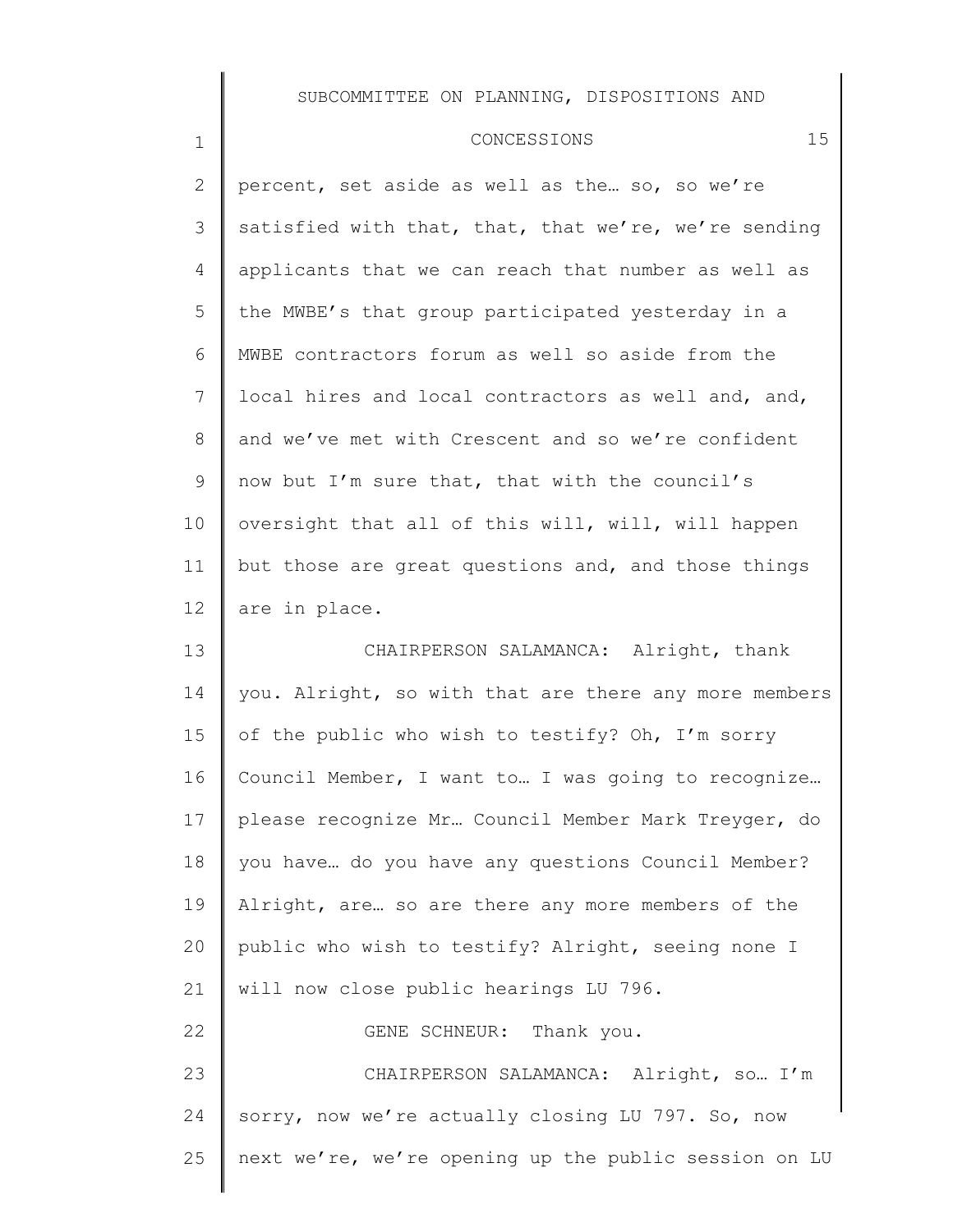#### CONCESSIONS 16

1

24

25

2 3 4 5 6 7 8 9 10 11 12 13 14 15 16 17 18 19 20 21 22 23 796, the Angelou Court tax exemption. HPD is seeking approval of an Article XI tax exemption for a period of 40 years pursuant to Section 577 of the Private Housing Finance Law. The property consists of an existing five story building and contains 23 occupied rental units in Council Member Perkins's district. The building's ownership will transition from Angelou Associates LP to Angelou Court Association Housing Development Fund Corporation to HDFC. The HDFC is expected to obtain approval of a corporation offering plan and current residents will be offered the opportunity to purchase shares of the HDFC. The HDFC will also finance a rehabilitation with loans from HPD and HDC. I would also like to recognize Council Member Ydanis Rodriguez who has joined us. So, now I am opening up public hearings LU 796, Mr. Speaker? JORDAN PRESS: Thank you once again, my name is Jordan Press from HPD. Land Use Number 796 consists of an exemption area located at 516 to 520 Manhattan Avenue in Manhattan… in Manhattan in Council District nine and is known as Angelou Court. On July 15<sup>th</sup>, 1997 the City Council approved Angelou

Court as a low income residential project under the

New York State Housing Trust Fund Program. The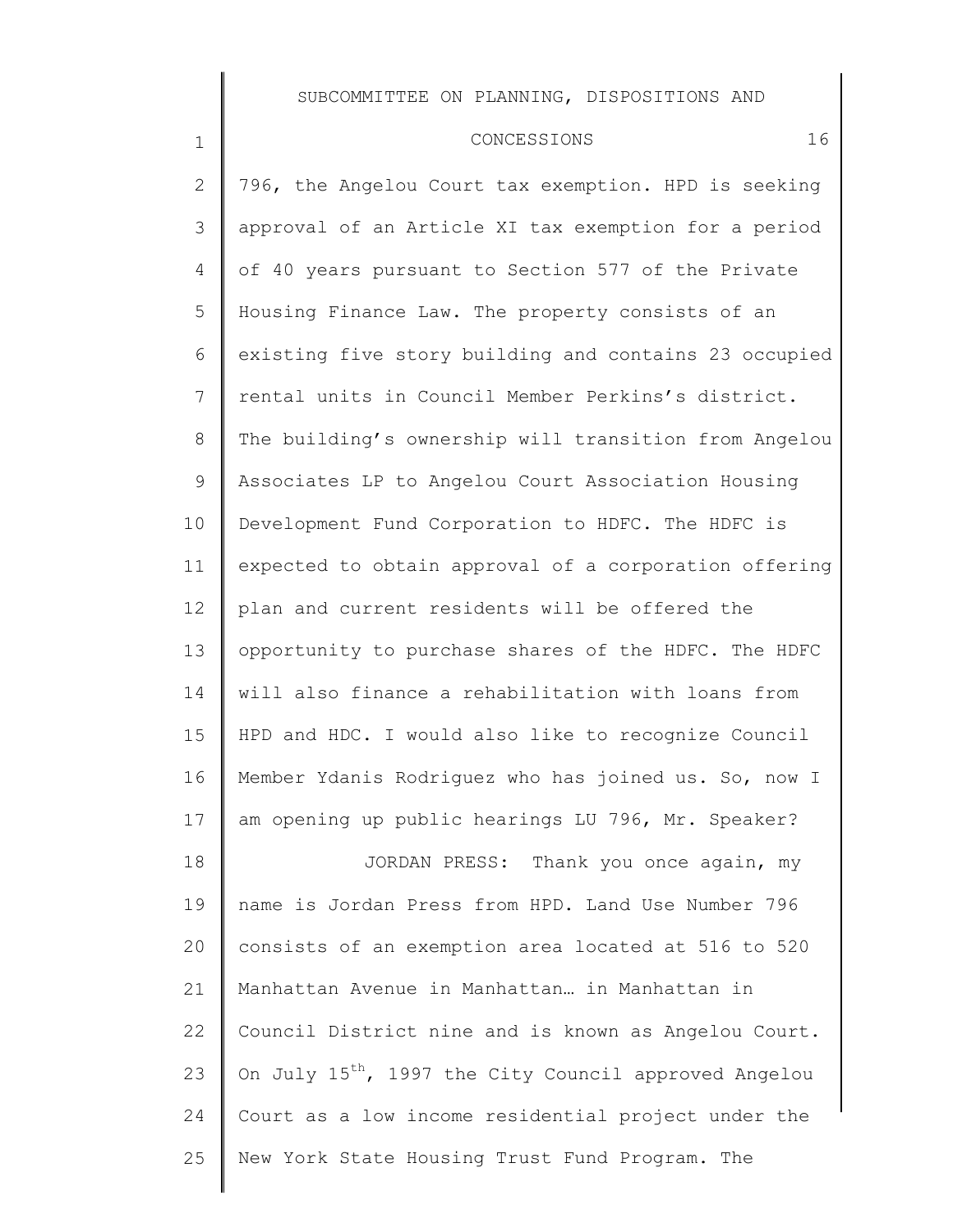CONCESSIONS 17

1

2 3 4 5 6 7 8 9 10 11 12 13 14 15 16 17 18 19 20 21 22 23 24 25 buildings were conveyed to the sponsor, a partnership between the Harlem Congregations for Community Improvement or HCOMMITTEE CLERKI and Boston Capital and financing for the project included low income housing tax credits. The land disposition agreement and Housing Trust Fund Regulatory Agreement that was executed in 1998 explicitly requires that the project be operated as a limited equity co-op at the… at the end of the tax credit period. Therefor under HPD's year '15 Preservation Program the project will undergo a repositioning of the ownership structure as well as a rehabilitation and conversion from a rental to a limited equity co-op provided that the residents meet the standard thresholds for becoming a cooperative. We understand that there's strong support among the residents to move forward with this conversion. In total there are 23 existing units with a mix of one, two, and three-bedroom apartments and the targeted household income AMI is at resale until 2029 or at 60 percent of AMI. We expect maintenance will range… will be about 40 percent of AMI ranging from 787 for a one bedroom to 1,091 for a three bedroom. Rehabilitation will include asbestos remediation, façade repair, roof and window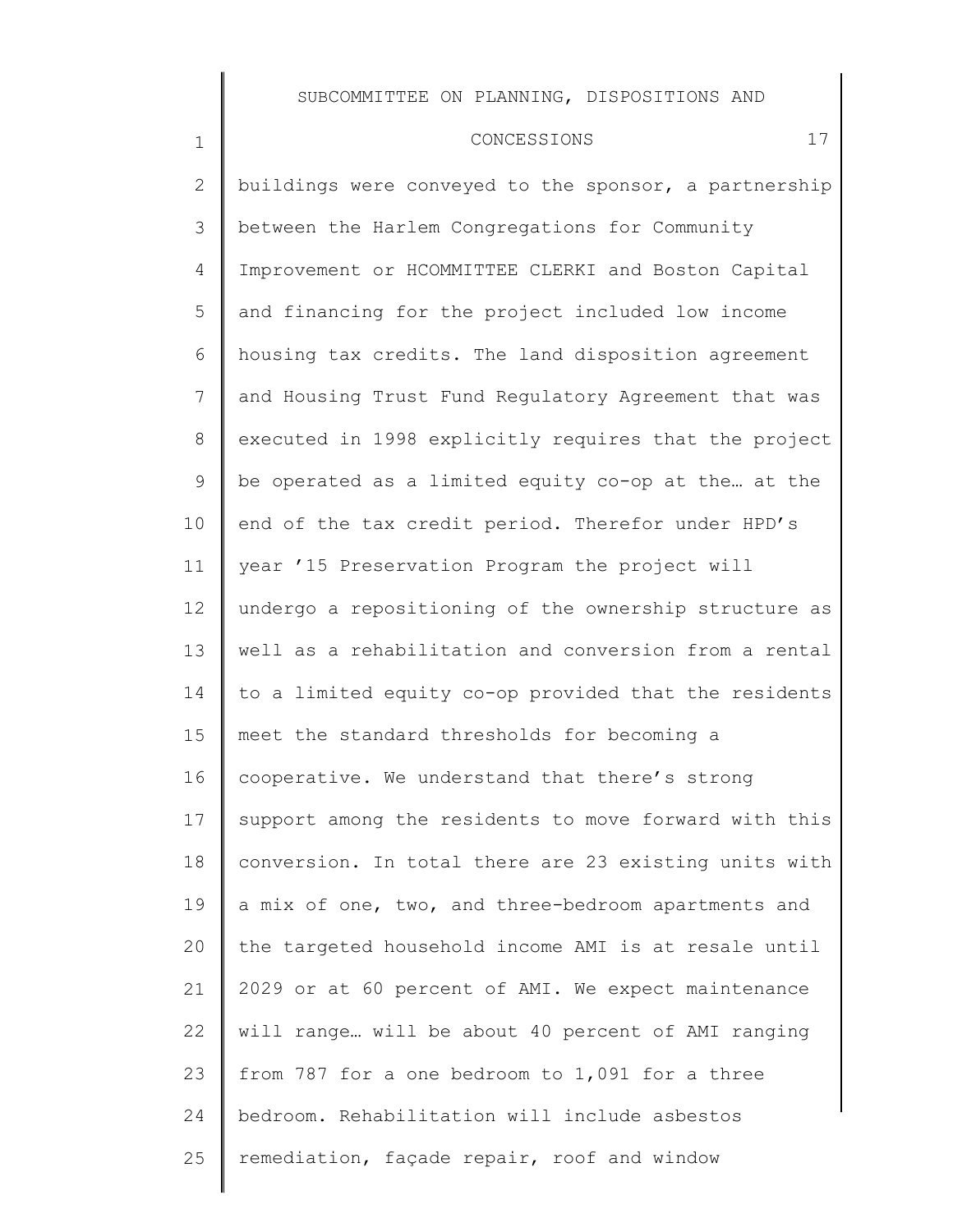#### CONCESSIONS 18

1

 $\sim$ 

2 3 4 5 6 7 8 9 10 11 12 13 replacement, boiler system replacement, trash compactor replacement, installation of energy efficient lighting in common areas and apartments and installation of energy efficient plumbing fixtures. In order to help preserve affordability of the… of the units HPD is before the Planning Subcommittee seeking full Article XI tax benefits that will coincide with the 40-year regulatory agreement. Council Member Perkins has been briefed and is supportive of moving the project forward. CHAIRPERSON SALAMANCA: Thank you Mr. Press. Are there any questions on this project from

14 15 16 17 18 19 20 21 Council Members? No, are there anymore members of the public who wish to testify? Alright, seeing none I will now close public hearings LU 796. We will now move to a vote on one item, the Angelou Court tax exemption which has the support of Council Member Perkins, all of the other… I'm sorry. I will now call on a vote for LU 796, the Angelou Court exempt… exemption, Counsel please call the vote.

| 22 | COMMITTEE CLERK: Salamanca?   |
|----|-------------------------------|
| 23 | CHAIRPERSON SALAMANCA: Aye.   |
| 24 | COMMITTEE CLERK: Mealy?       |
| 25 | COUNCIL MEMBER MEALY:<br>Ave. |
|    |                               |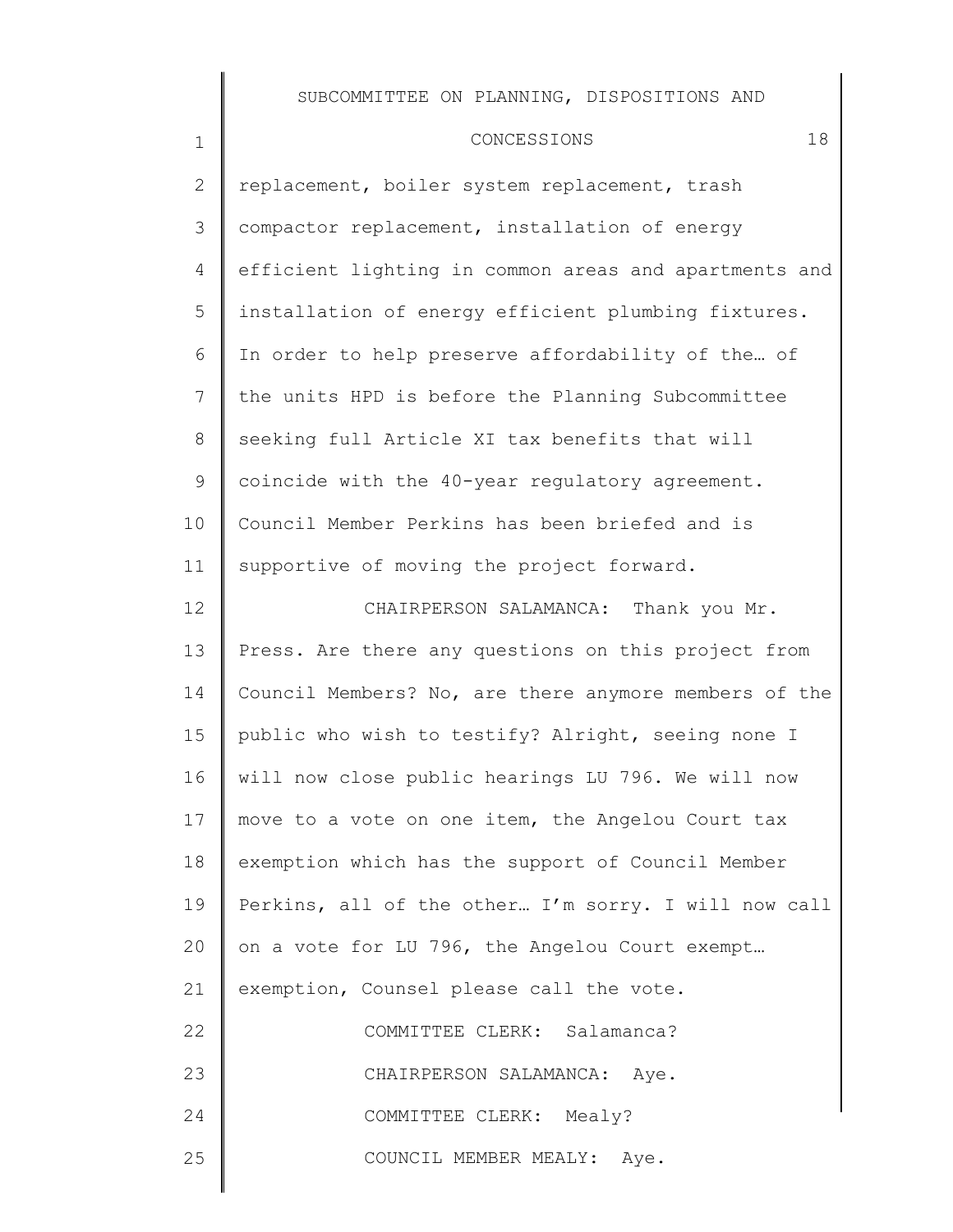|               | SUBCOMMITTEE ON PLANNING, DISPOSITIONS AND            |
|---------------|-------------------------------------------------------|
| $\mathbf 1$   | 19<br>CONCESSIONS                                     |
| $\mathbf{2}$  | COMMITTEE CLERK: Cohen?                               |
| 3             | COUNCIL MEMBER COHEN: Aye.                            |
| 4             | COMMITTEE CLERK: Treyger?                             |
| 5             | COUNCIL MEMBER TREYGER: Aye.                          |
| 6             | COMMITTEE CLERK: By a vote of four in                 |
| 7             | the affirmative, zero in the negative with zero       |
| $\,8\,$       | abstention                                            |
| $\mathcal{G}$ | CHAIRPERSON SALAMANCA: Rodriguez.                     |
| 10            | COMMITTEE CLERK: Oh you're still here,                |
| 11            | Rodriguez?                                            |
| 12            | COUNCIL MEMBER RODRIGUEZ: Aye.                        |
| 13            | COMMITTEE CLERK: By a vote of five in                 |
| 14            | the affirmative, zero in the negative with zero       |
| 15            | abstentions the item is recommended for approval and  |
| 16            | referred to the full Land Use Committee.              |
| 17            | CHAIRPERSON SALAMANCA: Alright, thank                 |
| 18            | you. So, now we will move to LU's 792 through 795,    |
| 19            | the Edwin's Place applications are applications by    |
| 20            | HPD for a zoning map change from R6 to R7-2/C2 to C3, |
| 21            | a zoning text amendment to establish a mandatory      |
| 22            | inclusionary housing area, a zoning special permit to |
| 23            | allow community facility floor area to apply to non-  |
| 24            | profit supportive housing in an urban development     |
| 25            | action area project, UDAAP designation. Project       |
|               |                                                       |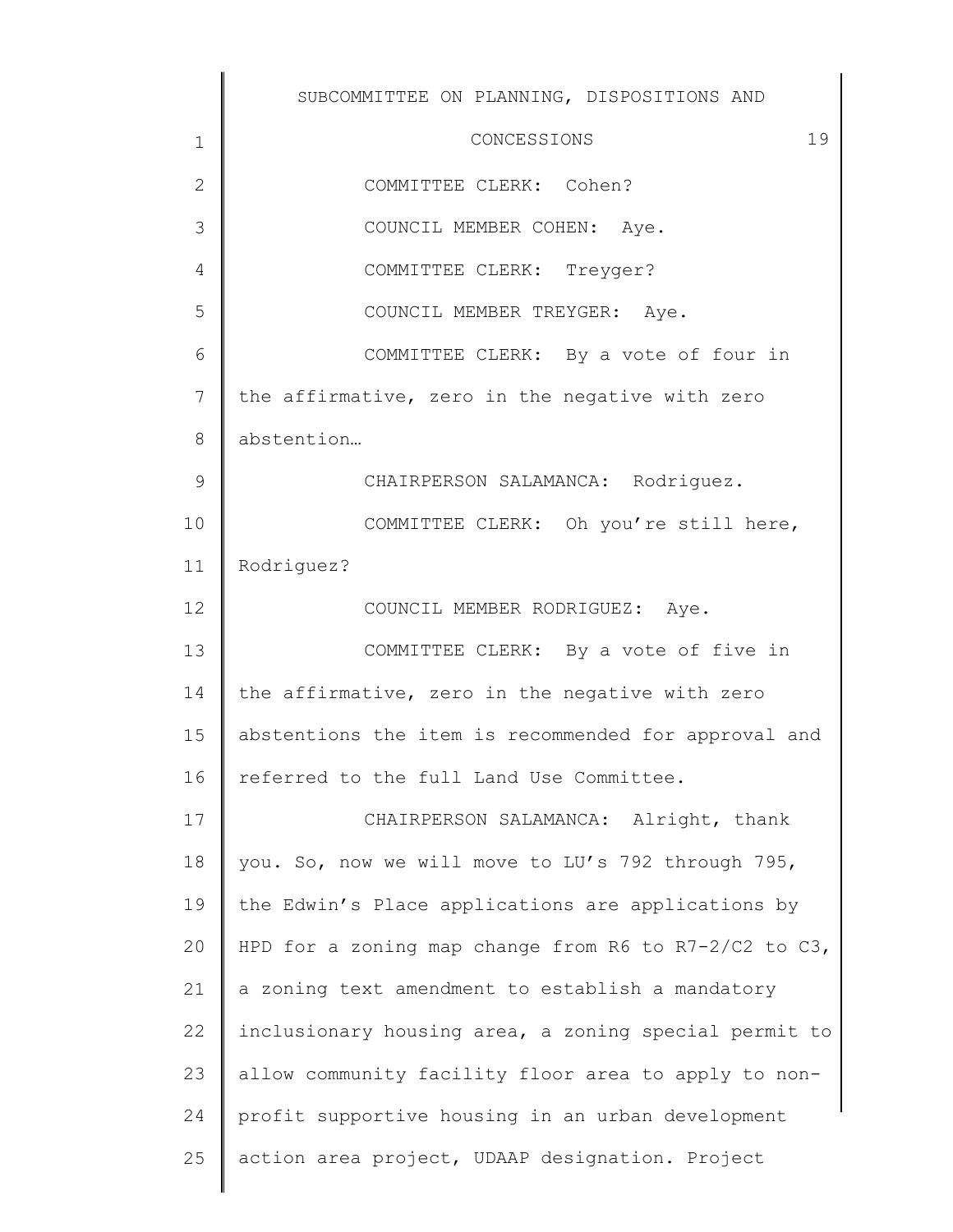#### CONCESSIONS 20

1

2 3 4 5 6 7 8 9 10 11 12 13 14 15 16 17 18 19 20 21 22 23 24 25 approval in this position approved for city owned property at 3 Livonia Avenue in Brooklyn. These actions will facilitate the development of a new eight story building with 125 supporters and affordable housing units and ground floor retail or community facility space. The project is in Council Member Mealy's district. I am now opening up the public hearings on LU 792 through 795, Edwin's Place and Council Member Mealy would you like to… Council Member, would you like to make an opening statement? COUNCIL MEMBER MEALY: Thank you Chairman. I just want to say I have talked to this development numerous… well a couple of times and asked them to change from a majority of studio apartments into at least two and three bedrooms apartments, everyone does, does have children, a lot of people have children, a lot of people does not but I would prefer to make sure that families who live in the neighborhood could afford and stay in the neighborhood and the studio apartments are great but we tried… East New York and Brownsville we put a moratorium on studios, we're asking for much more than just studios and they came back twice with the same as that thing and that's why I was against this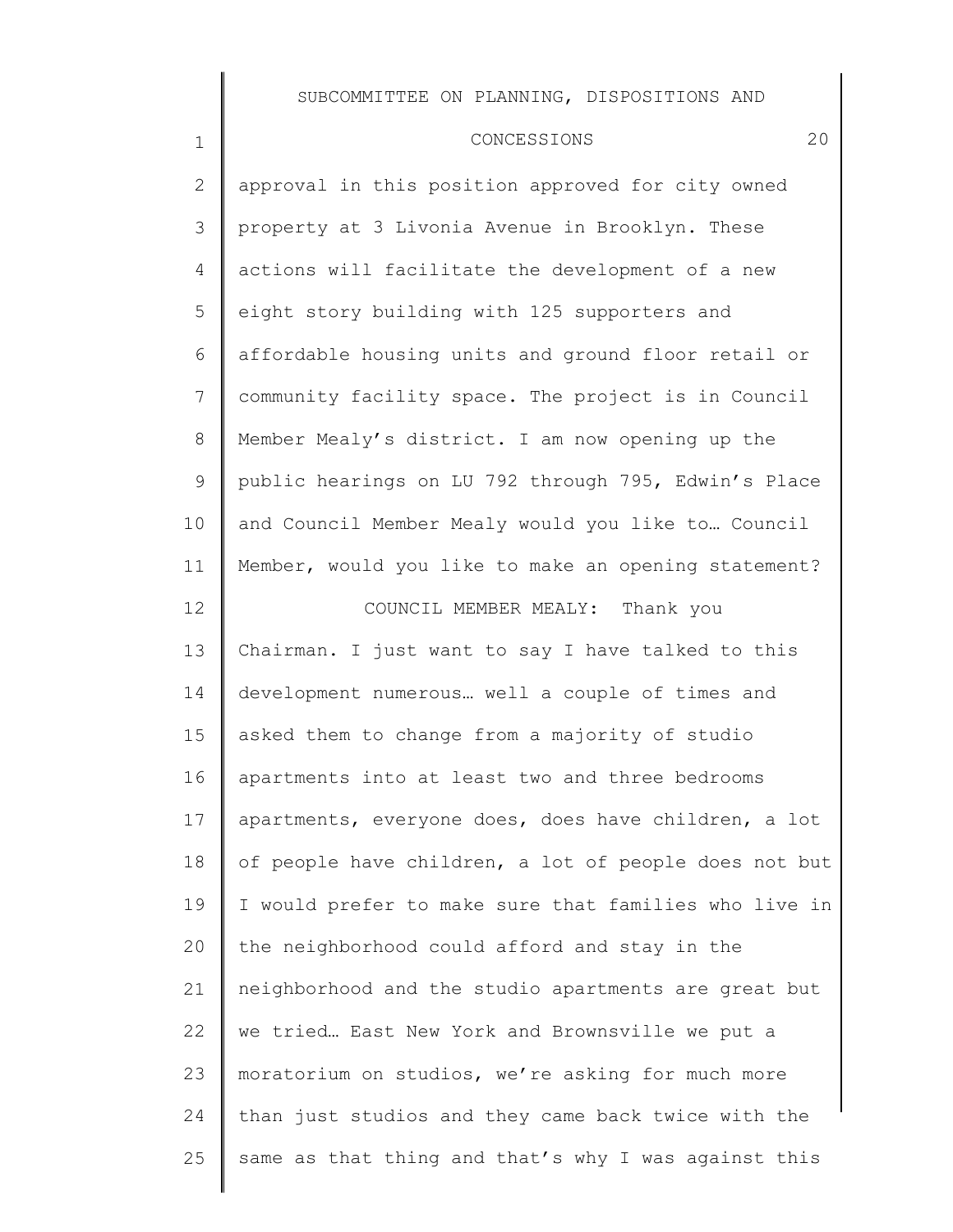| $\mathbf 1$     | CONCESSIONS<br>21                                     |
|-----------------|-------------------------------------------------------|
| $\overline{2}$  | project. So, I would love to hear what they are       |
| 3               | saying, Mr. Bryant said they would take it off the    |
| 4               | calendar and they were here next year but it's here   |
| 5               | today so I'm willing to listen. Thank you Chair.      |
| 6               | CHAIRPERSON SALAMANCA: Thank you Council              |
| $7\phantom{.0}$ | Member. If you the Speakers if you can please         |
| 8               | introduce yourselves.                                 |
| $\mathsf 9$     | JORDAN PRESS: So, I'll begin the                      |
| 10              | testimony and then turn it over to the development    |
| 11              | team. Land Use Number 792 through 795 are related     |
| 12              | ULURP actions regarding a project known as Edwin's    |
| 13              | Place located at 3 Livonia Place in Brooklyn Council  |
| 14              | District 41. Land Use Number 792 consists of a zoning |
| 15              | map amendment that will change an R6 district to an   |
| 16              | R7-2 district to increase the maximum allowable floor |
| 17              | area ratio from 4.8 to 6.5. as planned the proposed   |
| 18              | developed will reach a total FAR of 4.94. Also, a     |
| 19              | zoning map amendment will map a C2-3 commercial       |
| 20              | overlay which will expand retail opportunities along  |
| 21              | this portion of Livonia Avenue. Land Use Number 793   |
| 22              | consists of an amendment to the zoning resolution in  |
| 23              | order to establish mandatory inclusionary housing     |
| 24              | area. Land Use Number 794 seeks UDAAP designation,    |
| 25              | project approval and disposition of vacant city owned |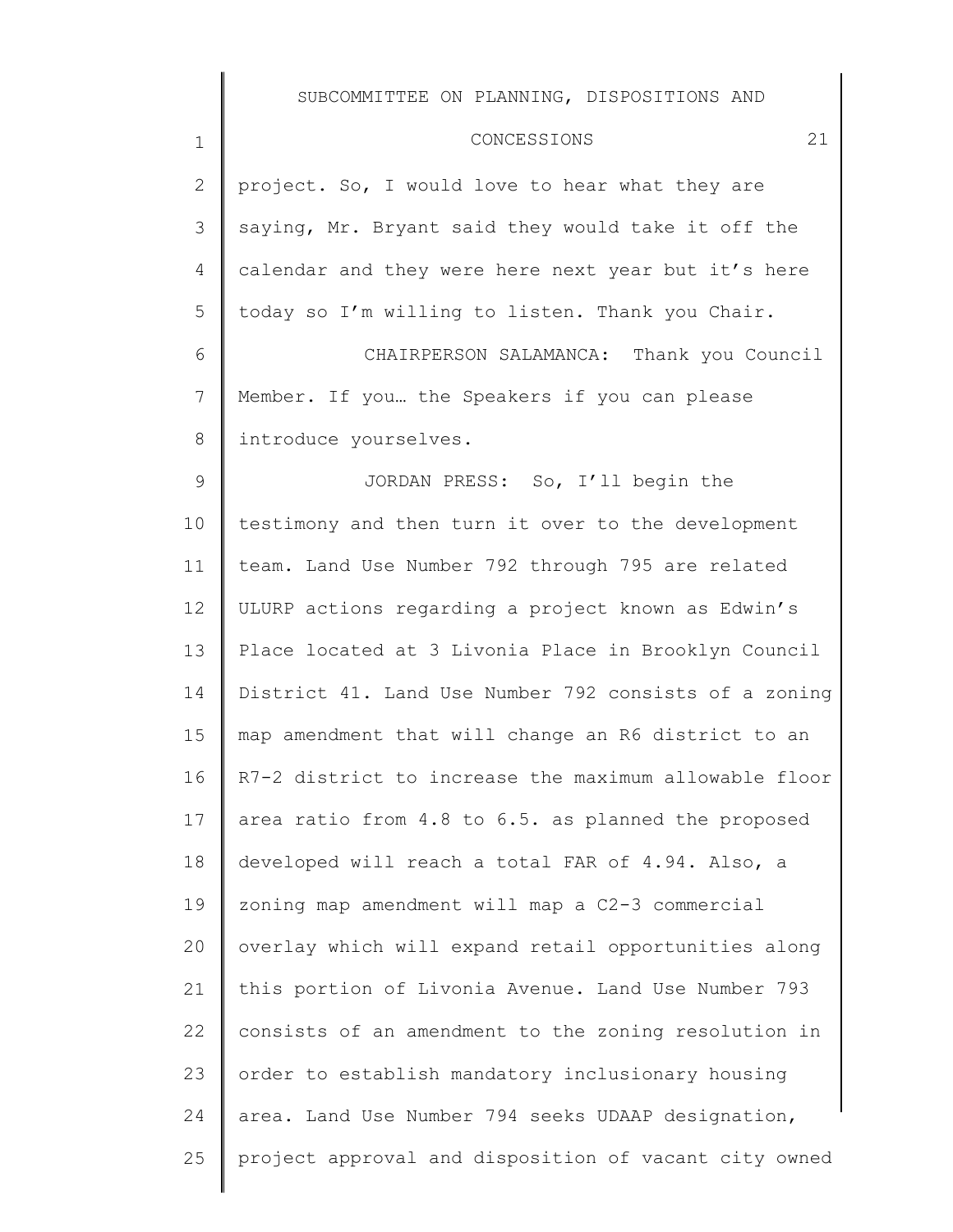1

2

3

4

5

6

7

8

9

10

11

 CONCESSIONS 22 land that will be developed under HPD's supportive housing loan program. Land Use Number 795 consists of an application submitted seeking the grant of a special permit to modify the requirements of the maximum floor area ratio for certain community facility uses. This special permit will allow a nonprofit institution with sleeping accommodations in connection with the proposed development in an R7- 2/C2-3 district. The development team for this project is breaking ground to HDFC who will provide property management services and the African American

| 12 <sup>°</sup> | property management services and the African American |
|-----------------|-------------------------------------------------------|
| 13              | Planning Commission who will provide onsite services. |
| 14              | I'd like to begin with a brief history of the         |
| 15              | evolution of this project that I'm sorry. The         |
| 16              | developer is going to go further into the history of  |
| 17              | this project, but I did want to state that this       |
| 18              | current proposal before the council is a result of an |
| 19              | iterative input and comments that we received from    |
| 20              | the community and from the borough president's office |
| 21              | in which has continued before and throughout the      |
| 22              | ULURP process. The newly constructed building will be |
| 23              | comprised of eight stories with a total of 125 rental |
| 24              | units plus a superintendent's unit. As a roll as a    |
| 25              | result of the input that we received the sponsor is   |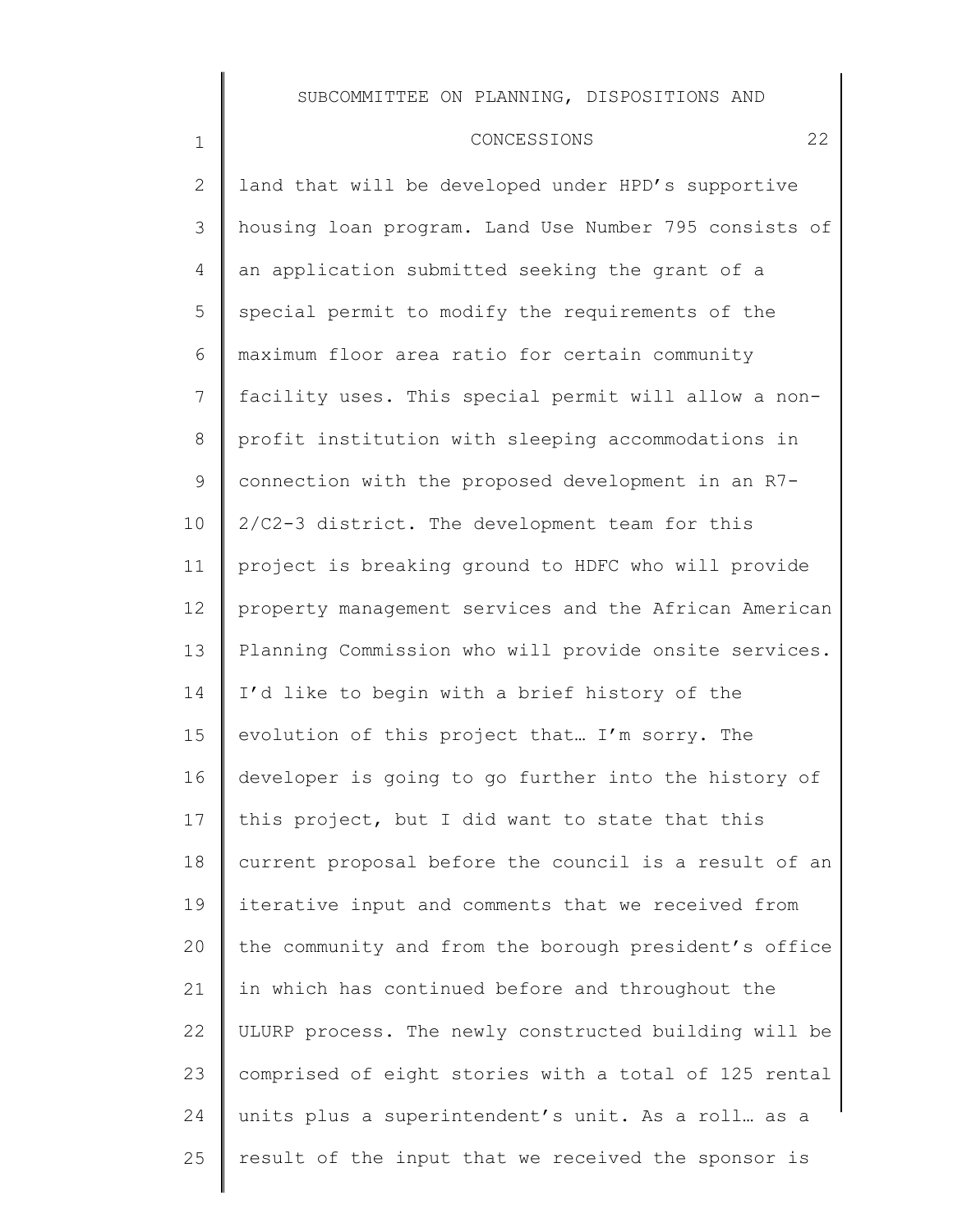#### CONCESSIONS 23

1

2 3 4 5 6 7 8 9 10 11 12 13 14 15 16 17 18 19 20 21 22 23 24 25 proposing to include 56 studios, 34 one bedrooms, 26 two bedrooms and nine three-bedroom apartments. I'd like to note that many of our supportive housing developments include all or mostly studio apartments, in this case however HPD and the developer have responded to requests and so this project has a mix where 55 percent of the units are family sized units as is typical of our supportive housing developments, 60 percent of the units will be for formerly homeless individuals and families while 40 percent of the units will be non-supportive units open to the community. Another anomaly from a typical supportive housing development of ours is that often times the non-supportive units are all at 60 percent of AMI. In this development and in response to calls from the community AMI's will range including 40 percent, 50 percent and 60 percent of AMI units. The sponsor is also proposing to include the following green and sustainable futures in the project; green roofs, solar panels, triple glazed windows, a super insulated building envelope, energy efficient systems and appliances and lighting, and water conversation features. There will be a 24-hour attended lobby, state of the art security camera system, a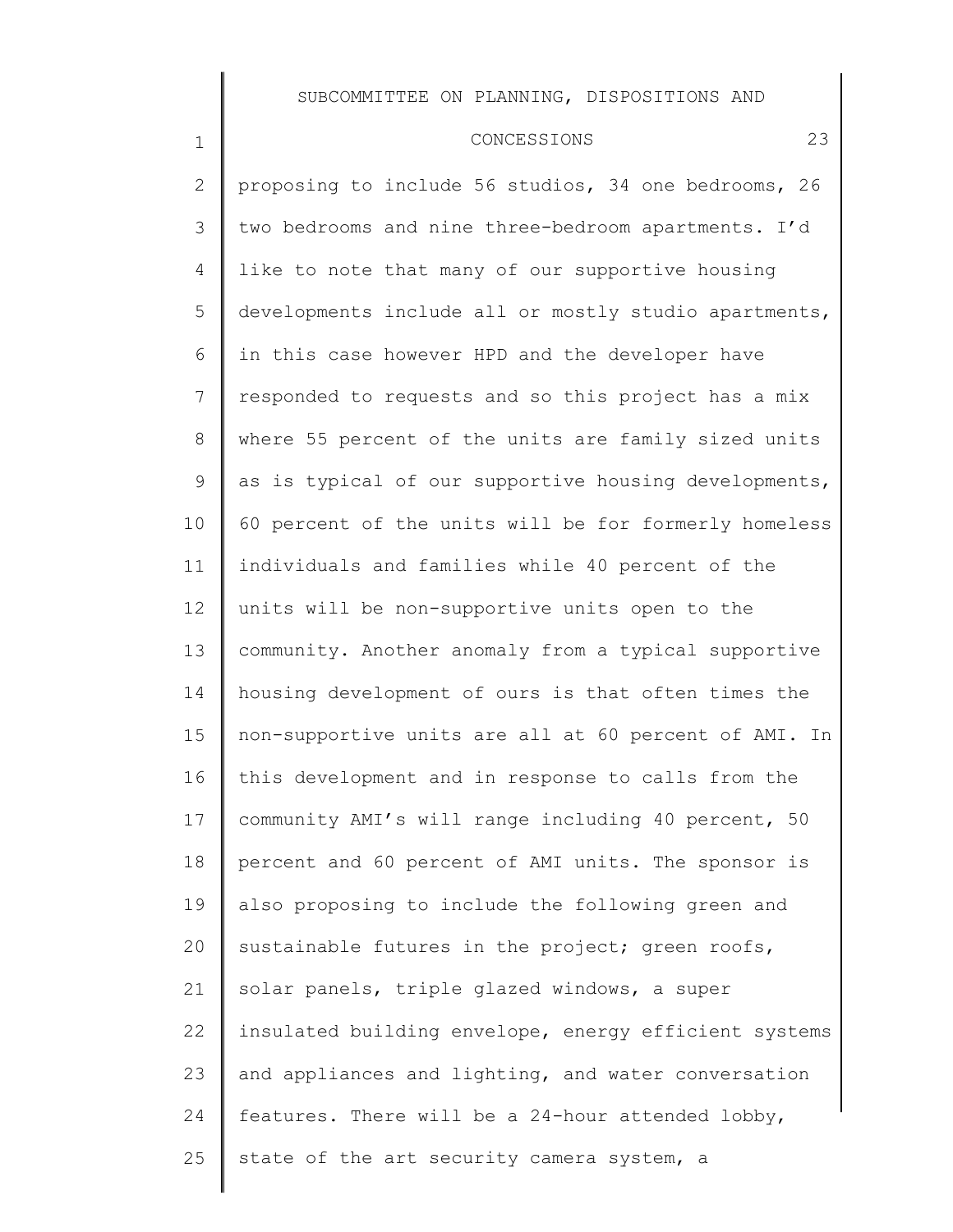#### CONCESSIONS 24

1

25

2 3 4 5 6 7 8 9 10 11 12 13 14 15 16 17 18 19 20 21 22 23 24 multipurpose room for tenants and community events, landscaped courtyard for resident use and a fitness room with exercise equipment, a digital library and onsite laundry room. Services that will be provided by the African American Planning Commission will include job readiness training, financial literacy and money management classes as well as substance abuse counseling, mental health services and benefits assistance. The project also includes approximately 3,000 square feet of ground floor retail space. The ground floor retail space will support the city's efforts to activate the Livonia Avenue corridor which is a, a goal identified in HPD's recently released Brownsville Plan. At this time the sponsor is continuing to work to identify a tenant for the space and is taking into account this… the, the suggestions that the Council Member has made regarding who that tenant might be. Again, the project has received unanimous support from the community board, strong support from the Borough President and letters of support from other local… elected officials and community stakeholders so we're before the committee asking for your support. I'd like to turn it over now

to the developer who has a presentation.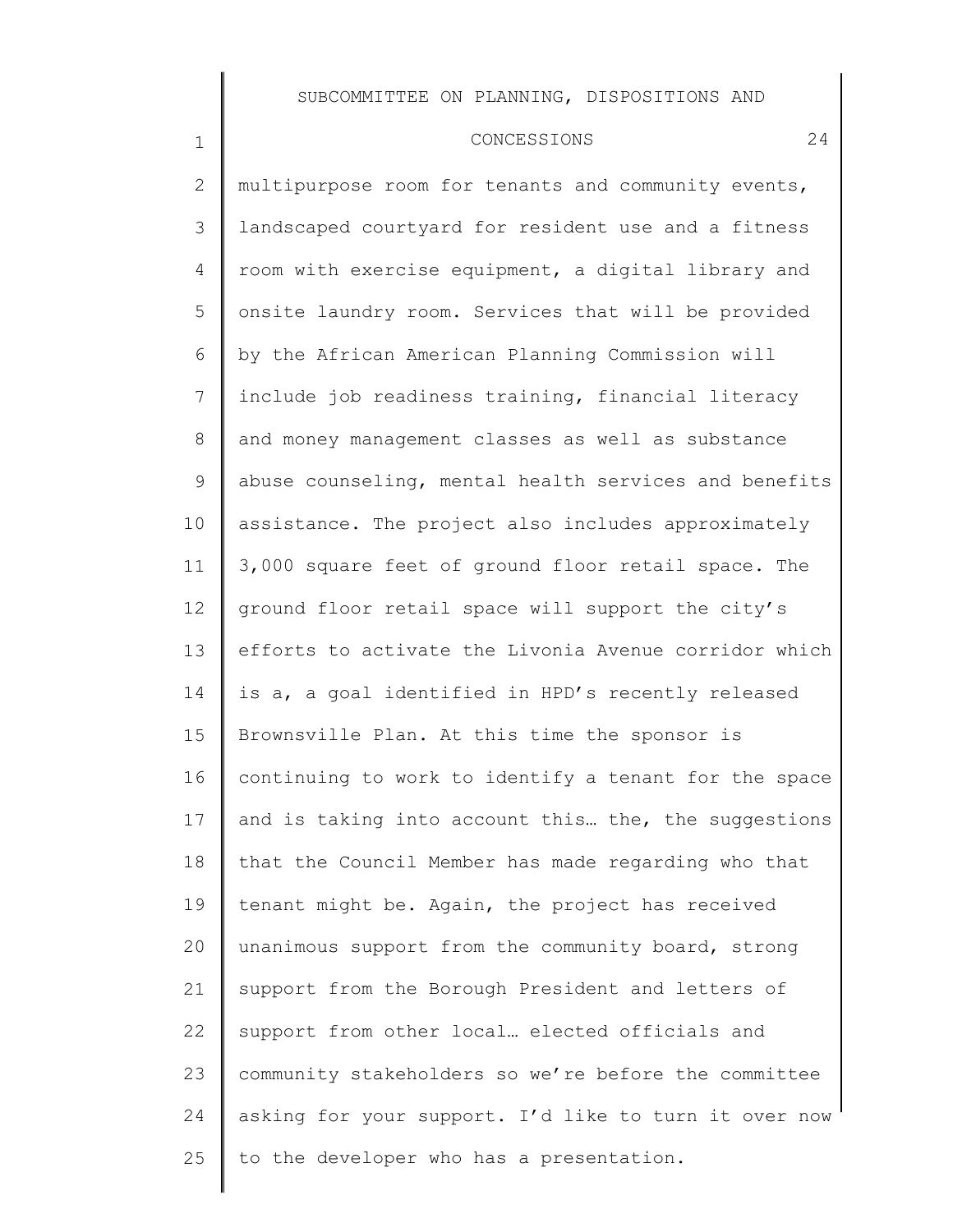1 2 3 4 5 6 7 8 9 10 11 12 13 14 15 16 17 18 19 20 21 22 23 CONCESSIONS 25 DAVID BEER: And… [cross-talk] CHAIRPERSON SALAMANCA: Sorry, can you just repeat your name again, the mic was not on. DAVID BEER: My name is David Beer from Breaking Ground. Just very briefly about Breaking Ground, Breaking Ground is a developer and operator of affordable and supportive housing, we operate about 3,500 units in Brooklyn, Manhattan, the Bronx, Connecticut and upstate New York. Breaking Ground has two previous affordable and supportive housing projects in Community Board 16, the Domenech and the Hegeman. Our local partner, East Brooklyn Congregations their support for those two projects was instrumental in being able to move forward and EBC also strongly supports this project. Next. This is… this is the, the site map, the project is on Livonia Avenue between Grafton Street and Howard Avenue. It is about two blocks away from the Saratoga Avenue number three train stop. This is a, a few photographs of the site, it's 20,000 square foot city owned vacant land and you can see the elevated number three train tracks going along Livonia Avenue. Next.

24 25 So, as Jordan mentioned Breaking Ground and African American Planning Commission will jointly develop the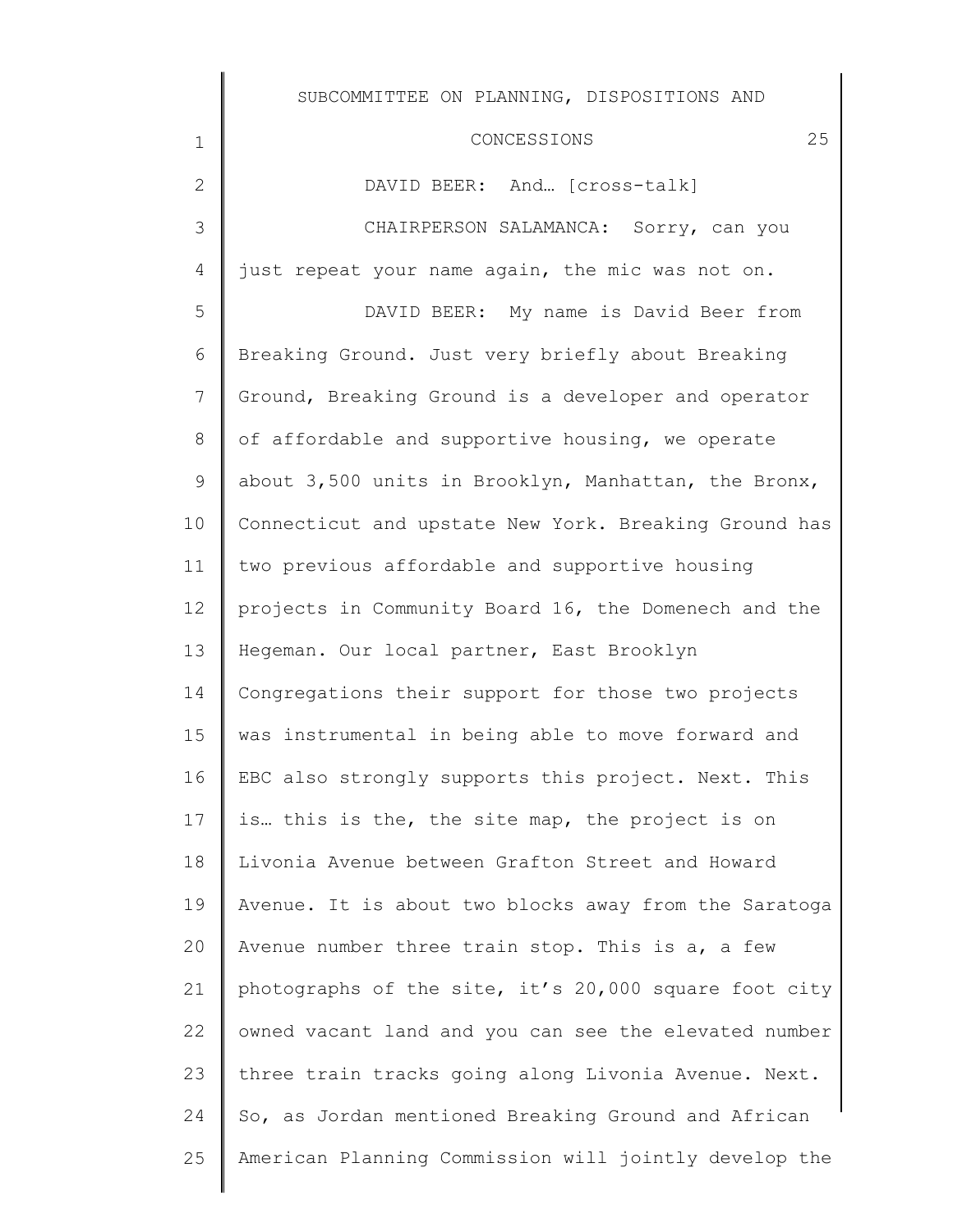## CONCESSIONS 26

| 2              | project, 47 units will be for low income community    |
|----------------|-------------------------------------------------------|
| 3              | residents, a total of 78 units will be for homeless   |
| 4              | individuals and families, 53 of the 78 units will be  |
| 5              | studios and 25 will be family apartments and again    |
| 6              | Breaking Ground will be the property manager and      |
| $\overline{7}$ | African American Planning Commission will provide the |
| 8              | onsite services. This is the breakout of the unit     |
| $\mathsf 9$    | mix, as you can see most of the supportive units are  |
| 10             | most of the studios rather are supportive units and   |
| 11             | most of the community affordable units are family     |
| 12             | units. In fact, over 50 percent of the community      |
| 13             | units are two and three-bedroom apartments. This is   |
| 14             | a, a, a breakdown of the 47 community units which are |
| 15             | a portion between three affordability tiers, 40       |
| 16             | percent AMI, 50 percent AMI and 60 percent AMI. So,   |
| 17             | for an example in the 40 percent AMI tier a two-      |
| 18             | bedroom apartment will rent for 718 dollars a month,  |
| 19             | a two-bedroom apartment in the 50 percent tier will   |
| 20             | rent for 933 a month and a two-bedroom apartment in   |
| 21             | the 60 percent AMI tier will rent for 1,148 dollars a |
| 22             | month.                                                |
| 23             | CHAIRPERSON SALAMANCA: I'm, I'm sorry,                |
| 24             | just to go back [cross-talk]                          |
| 25             | DAVID BEER: Yes [Cross-talk]                          |
|                |                                                       |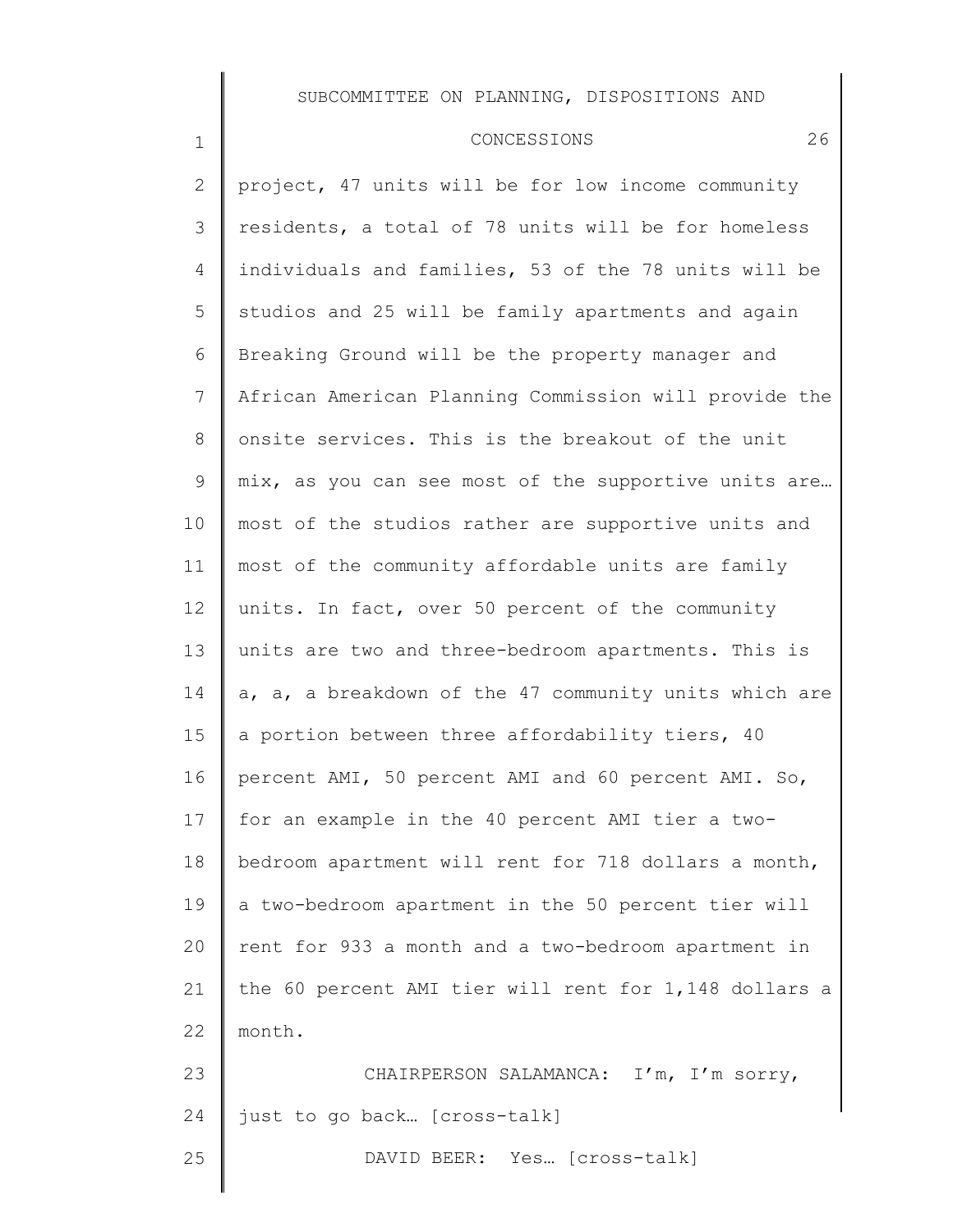1 2 3 4 5 6 7 8 9 10 11 12 13 14 15 16 17 18 19 20 21 22 23 24 25 SUBCOMMITTEE ON PLANNING, DISPOSITIONS AND CONCESSIONS 27 CHAIRPERSON SALAMANCA: …this proposed residential program this… these graphs that you're showing us, this is not for the supportive housing, right, this is just for the affordable housing? DAVID BEER: Yes, this is just… [crosstalk] CHAIRPERSON SALAMANCA: The 48 and the 47… [cross-talk] DAVID BEER: …the 47… [cross-talk] CHAIRPERSON SALAMANCA: …units? DAVID BEER: Yes, for the… all 78 of the homeless units will have project based Section 8 rental assistance. Next. So, Breaking Ground and African American… [cross-talk] CHAIRPERSON SALAMANCA: I'm sorry sir I'm just… [cross-talk] DAVID BEER: Yes… [cross-talk] CHAIRPERSON SALAMANCA: …Council Member you have questions? COUNCIL MEMBER MEALY: Seventy-eight units is project based Section 8? DAVID BEER: Correct.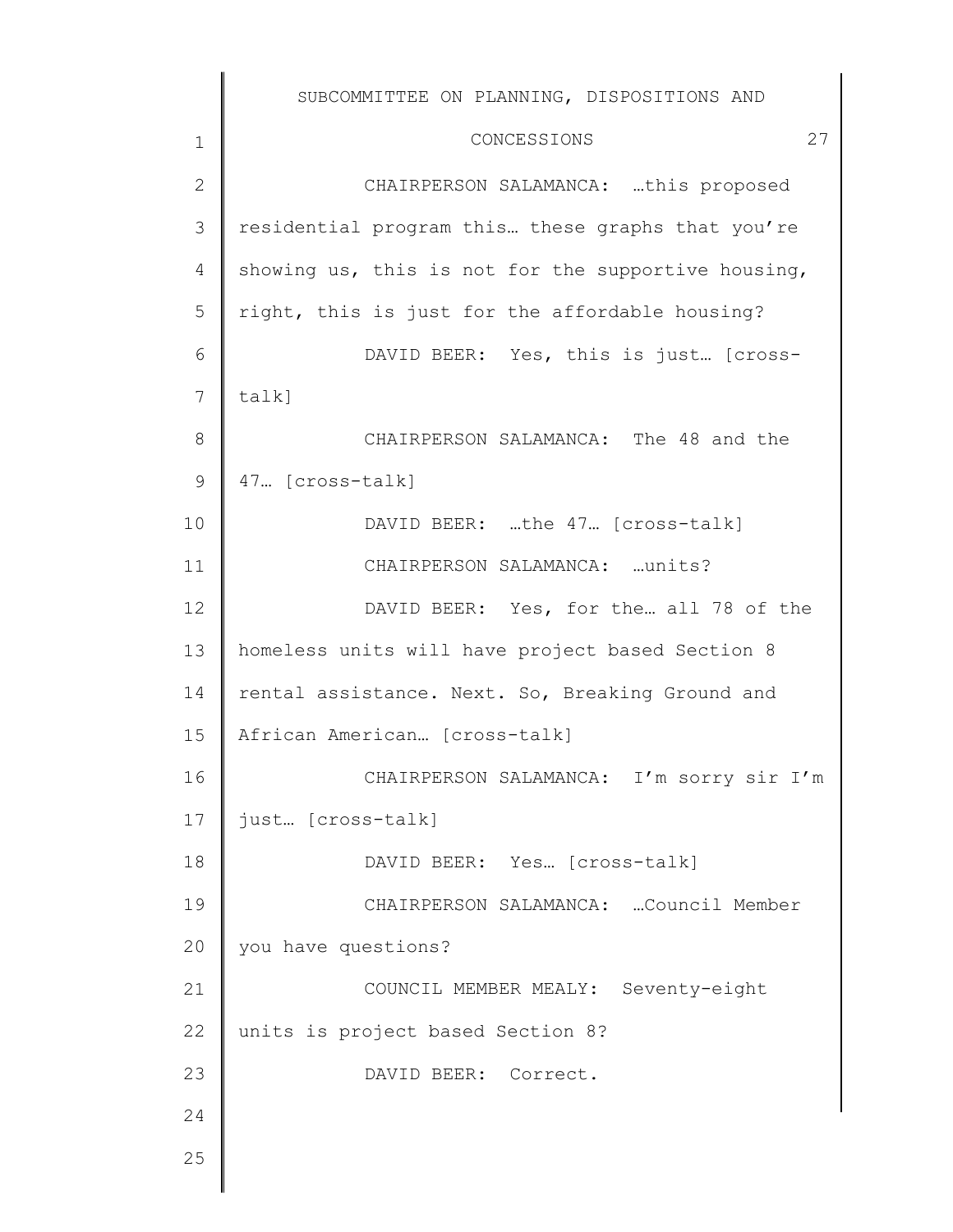| 1               | 28<br>CONCESSIONS                                     |
|-----------------|-------------------------------------------------------|
| $\mathbf{2}$    | COUNCIL MEMBER MEALY: So, if the city                 |
| 3               | because sometimes the city stops Section 8 for a      |
| 4               | while what would happen to these units?               |
| 5               | JORDAN PRESS: I would say that the city               |
| 6               | is committed to providing all of these projects based |
| $7\overline{ }$ | Section 8, I can think of a time including during     |
| 8               | sequestration where we had to effectively kill a      |
| 9               | project because we had to pull back on project based  |
| 10              | Section 8, I suppose if the situation were truly dire |
| 11              | we would find another source of rental assistance in  |
| 12              | order to keep the project to be the same one that     |
| 13              | we've we're presenting today.                         |
| 14              | DAVID BEER: So, with respect to the                   |
| 15              | history of the project Breaking Ground and African    |
| 16              | American Planning Commission first met with Community |
| 17              | Board 16 in 2015 and at that time we were proposing a |
| 18              | 100 percent studio with no retail space. In May of    |
| 19              | 2016 we met with the Borough President staff, they    |
| 20              | made the suggestion of creating the three             |
| 21              | affordability tiers for the community units which we  |
| 22              | incorporated into our plan then in the fall of 2016   |
| 23              | we went back to community board 16 and proposed a     |
| 24              | project that has the mix of studios and family units  |
| 25              | that we, we're presenting today, there is also a      |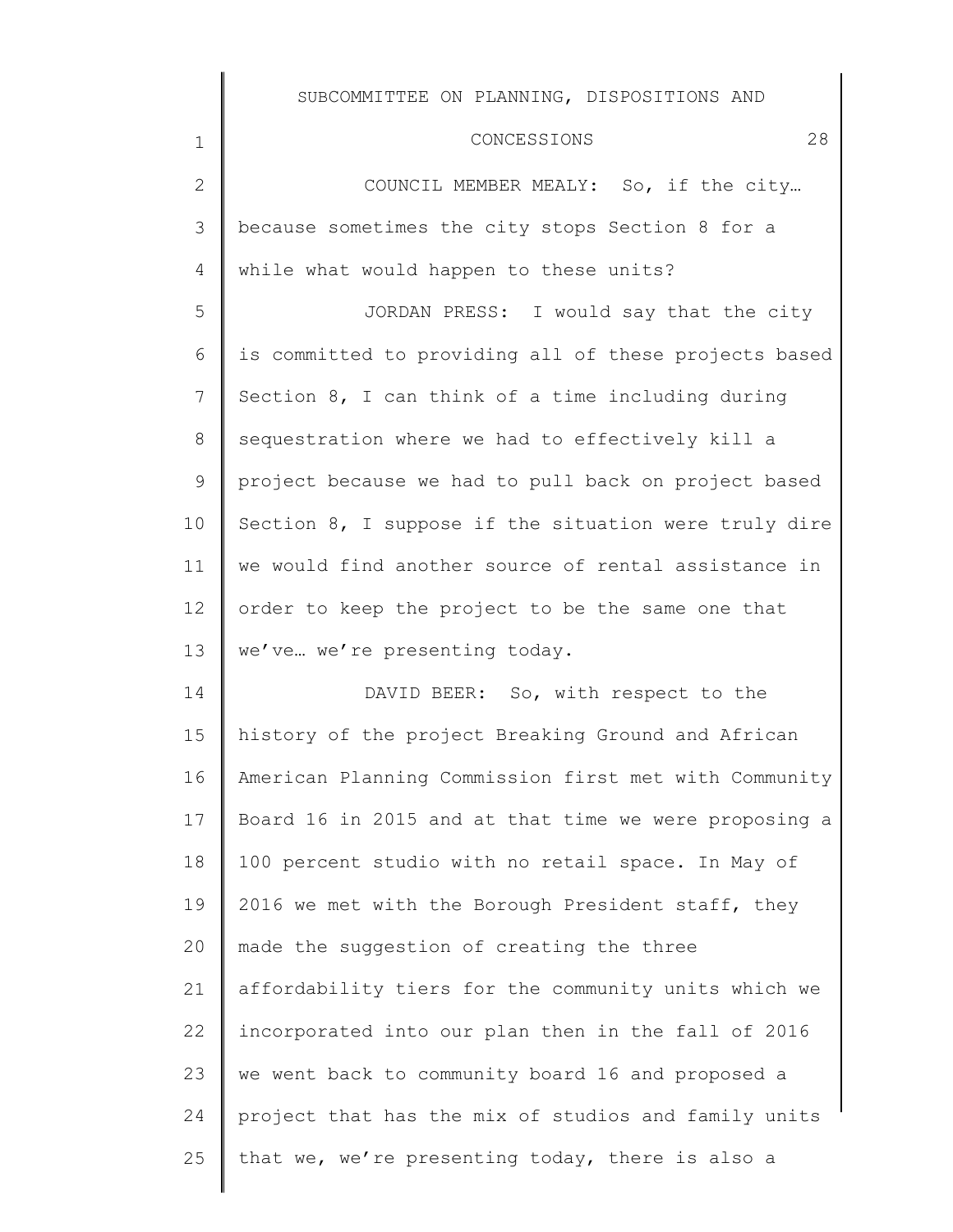## CONCESSIONS 29

| $\overline{2}$ | 3,000-square foot store front which will be for       |
|----------------|-------------------------------------------------------|
| 3              | either retail or accessory community facility use. In |
| 4              | January of this year the community board 16 issued a  |
| 5              | letter to support the project, in June of this year   |
| 6              | the community board 16 voted unanimously to support   |
| 7              | the project, the next the following month the         |
| $8\,$          | Borough President gave his recommendation to support  |
| 9              | the ULURP application. As I mentioned before East     |
| 10             | Brooklyn Congregations is also a strong supporter of  |
| 11             | the project, we also have a letter of support for the |
| 12             | project from State Senator Jesse Hamilton. At this    |
| 13             | time, I'd like to ask Matthew Okebiyi from the        |
| 14             | African American Planning Commission to briefly talk  |
| 15             | about his organization and the onsite services and    |
| 16             | amenities.                                            |
| 17             | MATTHEW OKEBIYI: Good afternoon, my name              |
| 18             | is Matthew Okebiyi, I am the Executive Director of    |
| 19             | African American Planning Commission. We are          |
| 20             | partnering with Breaking Ground to develop Edwin's    |
| 21             | Place and AAPC's role would be to provide onsite      |
| 22             | services to both supportive to families and adults    |
| 23             | in the supportive housing units and to those who do   |
| 24             | not have supportive services. African American        |
| 25             | Planning Commission was incorporated in 1996, we      |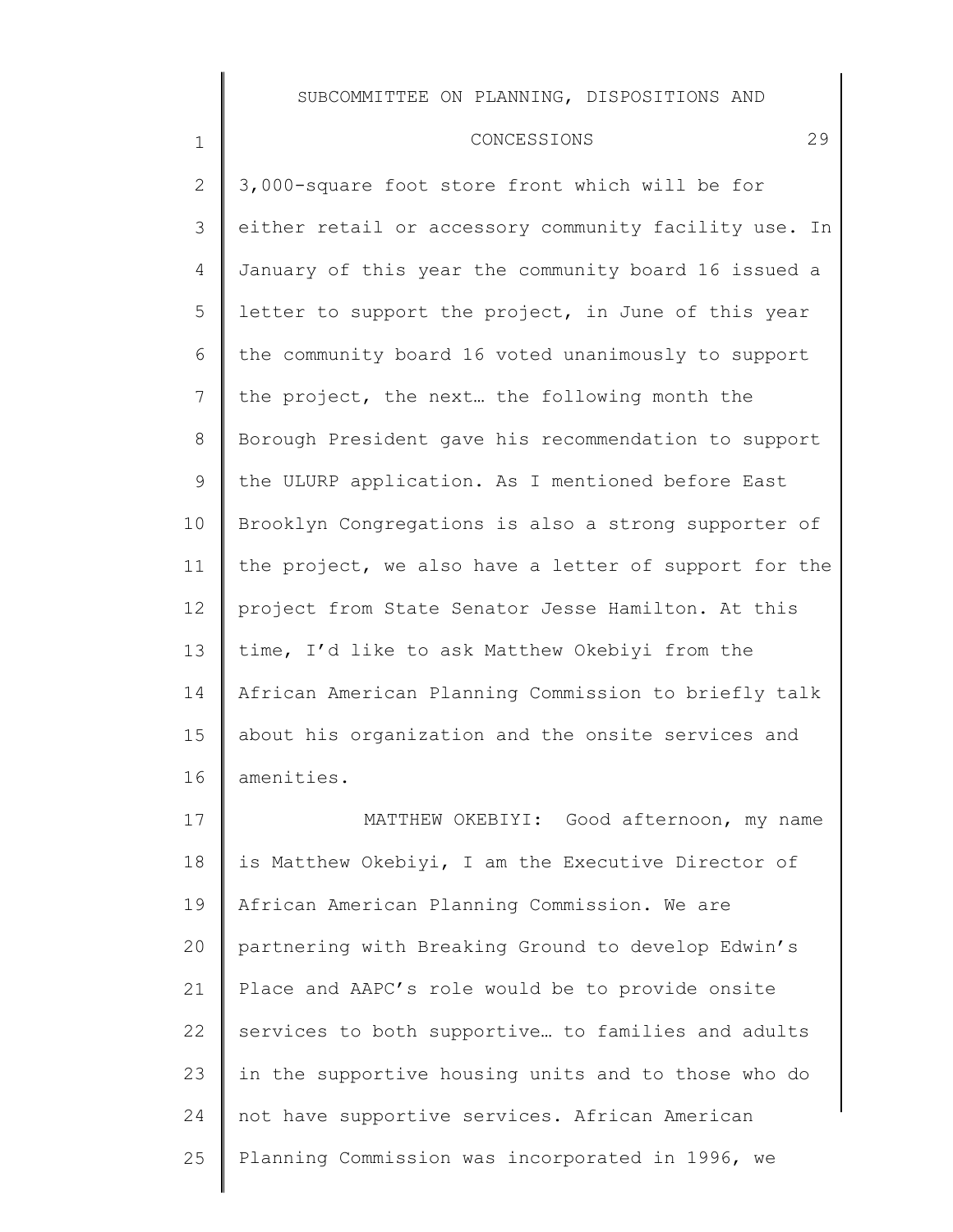#### CONCESSIONS 30

1

2 3 4 5 6 7 8 9 10 11 12 13 14 15 16 17 18 19 20 21 22 23 24 25 currently provide domestic violence services both in Brooklyn and in the Bronx. We develop and operate the largest transitional tier two shelters in, in Brooklyn and the Bronx. We also provide services to homeless individuals with mental health issues, substance abuse issues and things of that nature. Part of the services as Mr. Beer mentioned part of the services that African American Planning Commission is going to provide at this facility came about as a result of our meetings with the Community Board. For example, we noticed that one of the concerns of the community board and the other elected officials was security in the neighborhood and therefore we do not have in this particular facility 24 hours a day, seven days a week security camera and also lighting because this particular neighborhood is kind of dark at this present time and because of the overhead trains. There's going to be an onsite multipurpose room for the tenants and community events can be held within the building. Part of our design that the community board desired was to have a landscaped courtyard which we are presenting. In addition to such a beautiful building we are also going to provide many amenities that we have seen in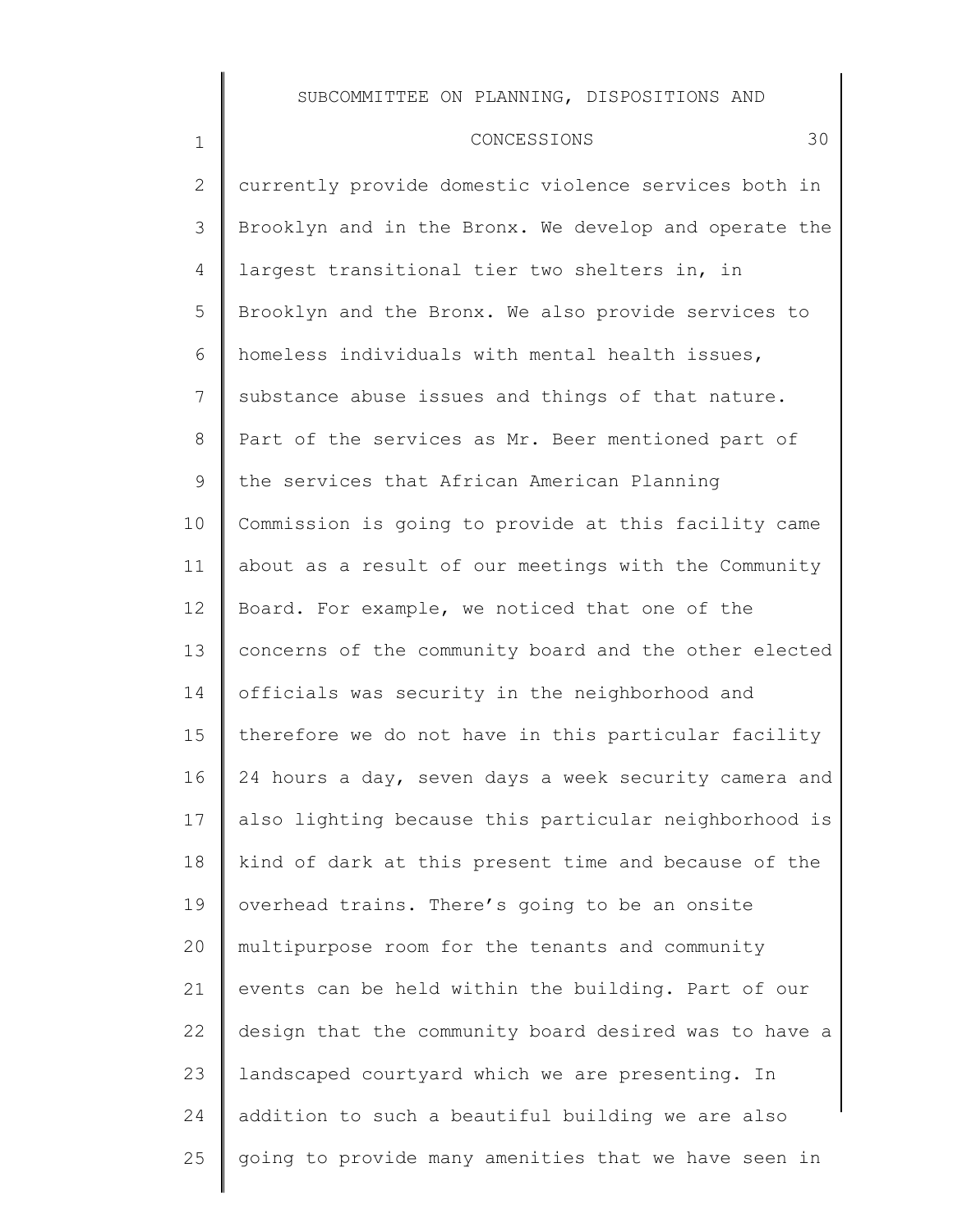1

2 3 4 5 6 7 8 9 10 11 12 13 14 15 many Manhattan buildings such as the fitness room and the exercise rooms, exercise machines, a library, an onsite laundry room. African American Planning Commission is particularly adept at providing services and therefore we are providing services on site that would include job readiness training, financial literacy and money management classes, we recently at the beginning of this project received funding from the Department of Health to provide substance abuse counseling, mental health services and benefits assistance. Thank you. At this time, I'd like to ask our architect to talk about the building design. ANDREW MCINTYRE: Hello everyone, my

16 17 18 19 20 21 22 23 24 25 name… can, can you hear me, sorry… going to get a little closer. My name is Andrew McIntyre from Robert Stern Architects. I'll first note Robert Stern Architect is very proud to be involved with Breaking Ground and AAPC on this development and very excited about the prospect for this project. The building design is… you can see here in this image a view from the corner of Livonia and Howard Avenues, it's a blend of beige brick and metal accents and bay windows. You can see at the corner here the resident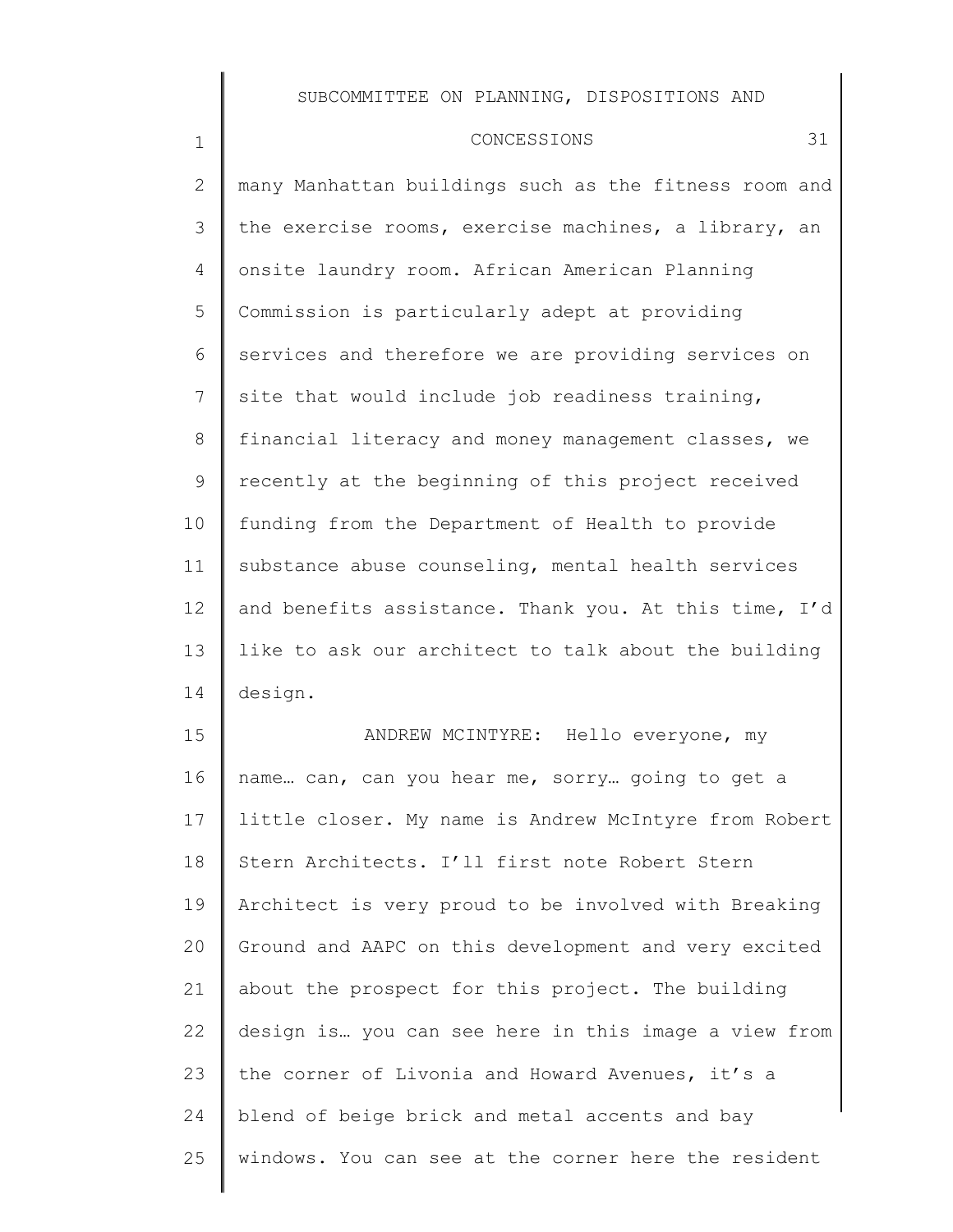#### CONCESSIONS 32

1

2 3 4 5 6 7 8 9 10 11 12 13 14 15 16 17 18 19 20 21 22 23 24 25 entry, all the residents share a, a single entry. Separately on Livonia Avenue you can see the storefront space… sorry. Alright, is it better? Okay. Separately down Livonia Avenue you can see the storefront for the proposed commercial use or retail tenant. As Matthew noted and you saw in the site photos this is immediately adjacent to the elevated three train, so this is what you would actually see in that photo, we've removed here just to show the building. A closer view at the entry you can see again the resident entry here on the corner with a beige brick blend, there's a custom brick pattern that we've designed for the, the ground floor as well as the façade that faces Livonia. Looking the other way on Livonia Avenue here you can see the storefronts and the way the retail space would activate the, the street, we feel livening an otherwise empty part of Livonia Avenue. The ground floor layout as Matthew mentioned is available for community use, there are… there's a multipurpose room that could be used by various groups within the building and from without amenities as… again as Matthew mentioned a fitness center, laundry, computer space, bike storage as well as the social service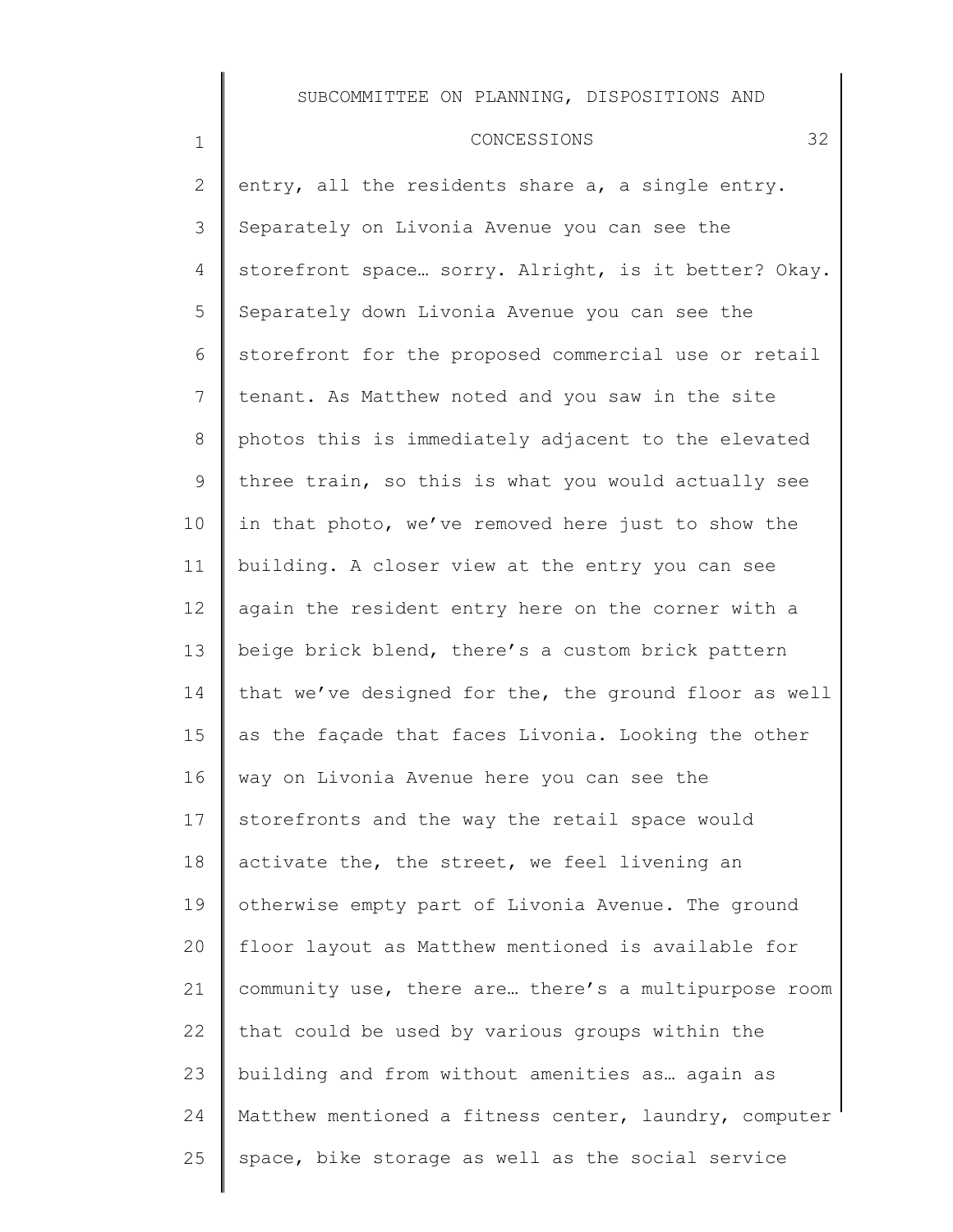## CONCESSIONS 33

| $\mathbf{2}$ | office suites and then a commercial space fronting    |
|--------------|-------------------------------------------------------|
| 3            | Livonia Avenue. Also, as, as Jordan mentioned this    |
| 4            | building has many green features that we're very      |
| 5            | proud of to meet. The Enterprise Green Communities    |
| 6            | Standard; green roofs, solar panels that will provide |
| 7            | a portion of the building's power, triple glazed      |
| 8            | windows that will help insulate acoustically as well  |
| 9            | as thermally and super insulated building envelop     |
| 10           | that is part of that system, energy efficient system  |
| 11           | throughout, and water conservation features. And I'll |
| 12           | hand it back to David if or Jordan if there are       |
| 13           | further questions from the committee and council.     |
| 14           | CHAIRPERSON SALAMANCA: Alright, are we                |
| 15           | done?                                                 |
| 16           | JORDAN PRESS: We're happy yeah, happy                 |
| 17           | to answer any questions.                              |
| 18           | CHAIRPERSON SALAMANCA: Alright, Council               |
| 19           | Member Mealy has some questions regarding the         |
| 20           | project.                                              |
| 21           | COUNCIL MEMBER MEALY: When I met with                 |
| 22           | you at I, I are you what let me see which one         |
| 23           | Breaking Ground is a homeless shelter program?        |
| 24           | JORDAN PRESS: No                                      |
| 25           |                                                       |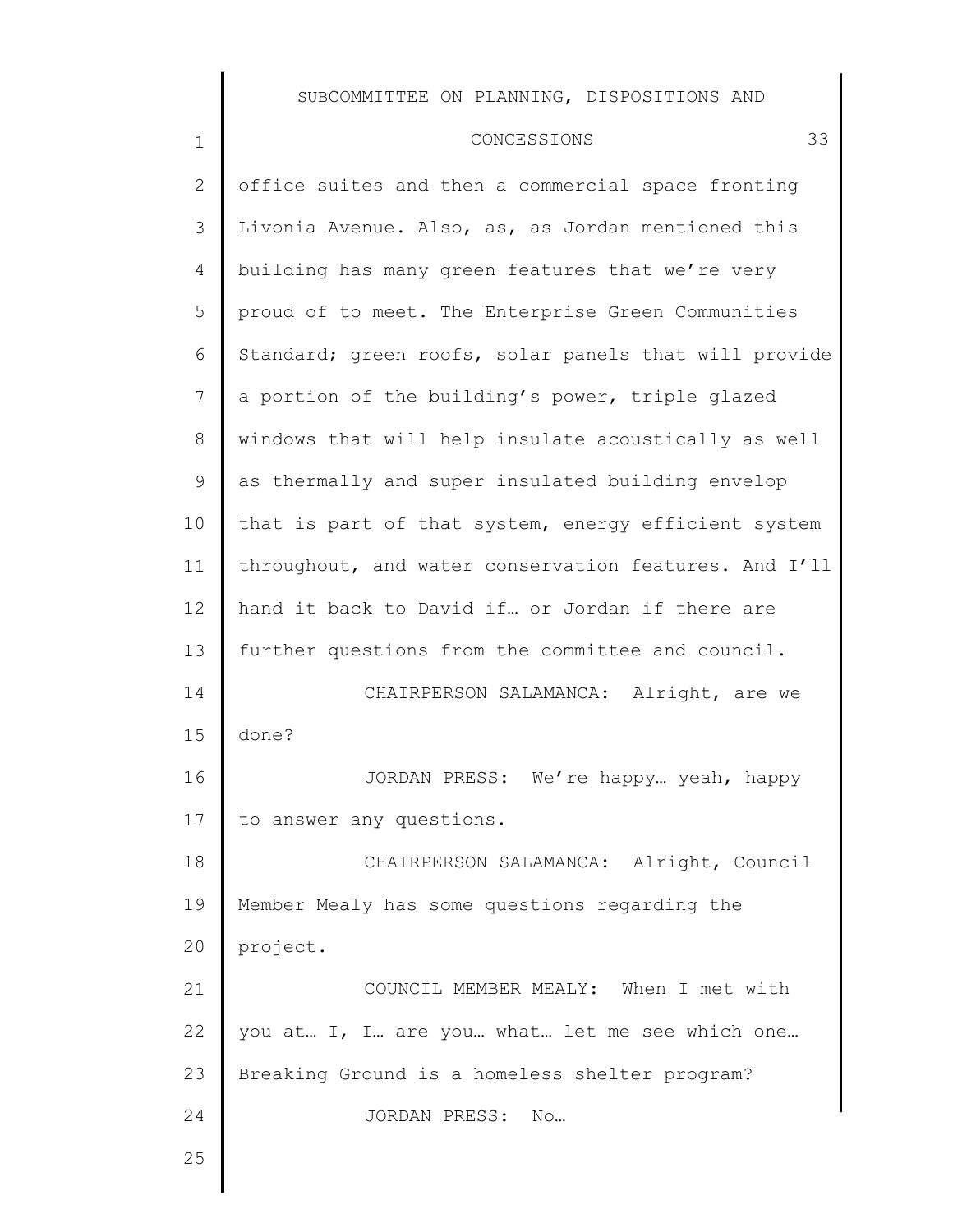1 2 3 4 5 6 7 8 9 10 11 12 13 14 15 16 17 18 19 20 21 22 23 24 CONCESSIONS 34 DAVID BEER: No, Breaking Ground is primarily an operator and developer of permanent affordable and supportive housing. We do operate two safe havens which are transitional housing programs for street homeless persons, but we do not operate any shelters. COUNCIL MEMBER MEALY: Okay, so you will be taking the individuals from those programs into these housing? DAVID BEER: Yes, our goal is to do inreach in Browns shelters for the, the homeless… [cross-talk] COUNCIL MEMBER MEALY: Do you not know… [cross-talk] DAVID BEER: …units… [cross-talk] COUNCIL MEMBER MEALY: …Brownsville have its fair share of shelters and I'm not… the demographic here… when I asked you… I asked you before is there any training, you're putting individuals from a, a shelter straight into public house… well affordable housing in which now they have to pay rent, they have to pay their light bill, they have to pay if it's gas included or if it's not they

will have to pay these bills, how are you putting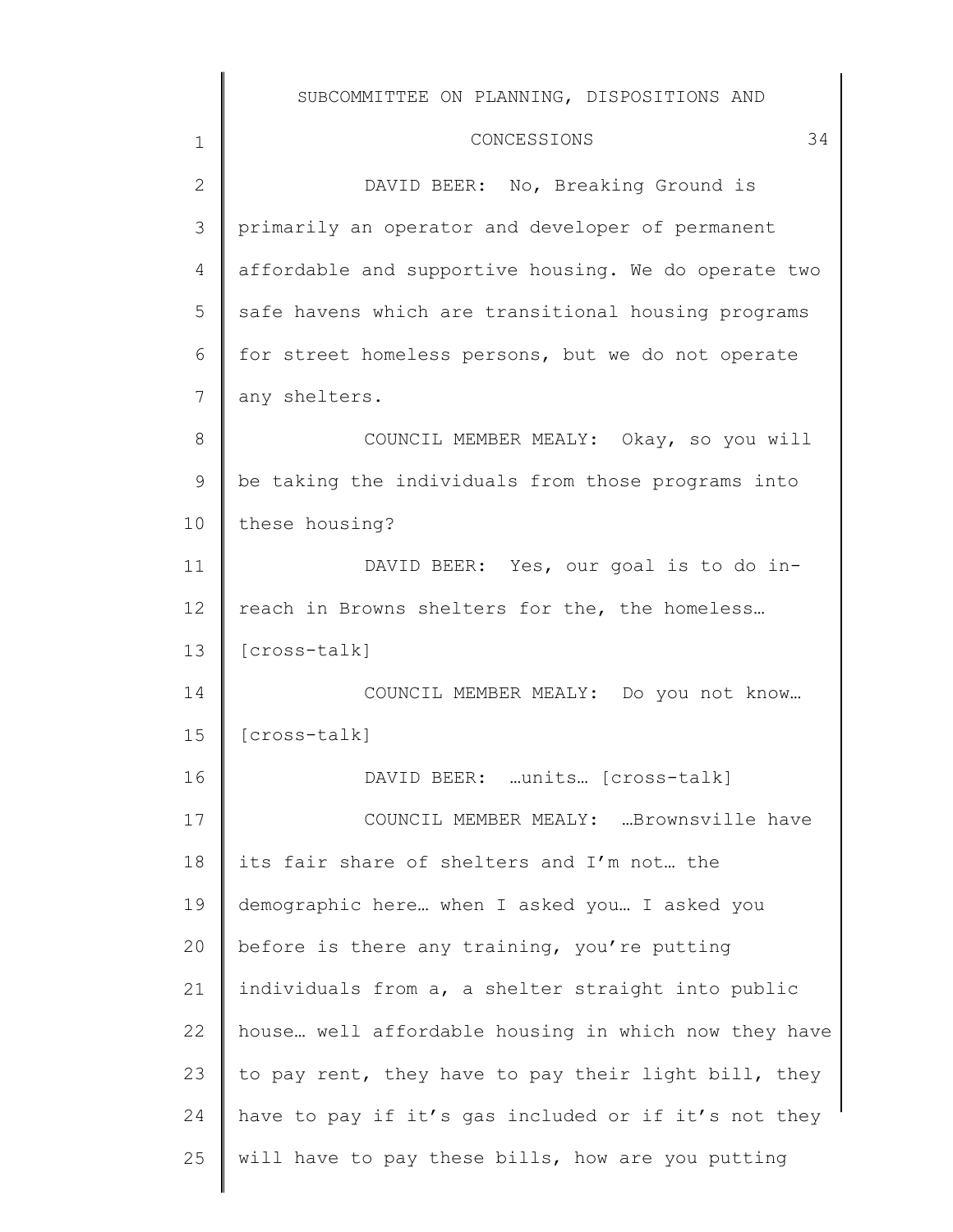|                | SUBCOMMITTEE ON PLANNING, DISPOSITIONS AND            |
|----------------|-------------------------------------------------------|
| $\mathbf 1$    | 35<br>CONCESSIONS                                     |
| $\overline{2}$ | people in positions like that with no training, no    |
| 3              | real support to let them know how to now transition   |
| 4              | from a shelter into your own apartment, do you think  |
| 5              | that's fair to a community and I asked you did you    |
| 6              | all train people and you said no?                     |
| 7              | DAVID BEER: Well [cross-talk]                         |
| 8              | COUNCIL MEMBER MEALY: Could you put a                 |
| 9              | component in there?                                   |
| 10             | DAVID BEER: The, the onsite services are              |
| 11             | designed to help homeless people make the transition  |
| 12             | to permanent housing. Every homeless family or single |
| 13             | adult will have a case manager to help make that      |
| 14             | transition and in addition to the case management     |
| 15             | services there's an array of support services onsite  |
| 16             | that every homeless family or individual will be able |
| 17             | to avail themselves of.                               |
| 18             | COUNCIL MEMBER MEALY: Security at the                 |
| 19             | front desk?                                           |
| 20             | DAVID BEER: Yes, there will be a 24/7                 |
| 21             | attended lobby.                                       |
| 22             | COUNCIL MEMBER MEALY: Could you see why               |
| 23             | I'm not supporting this project, you have so many     |
| 24             | studios, but I have about five different pages that   |
| 25             | say one is studios 53 supportive, affordable three, a |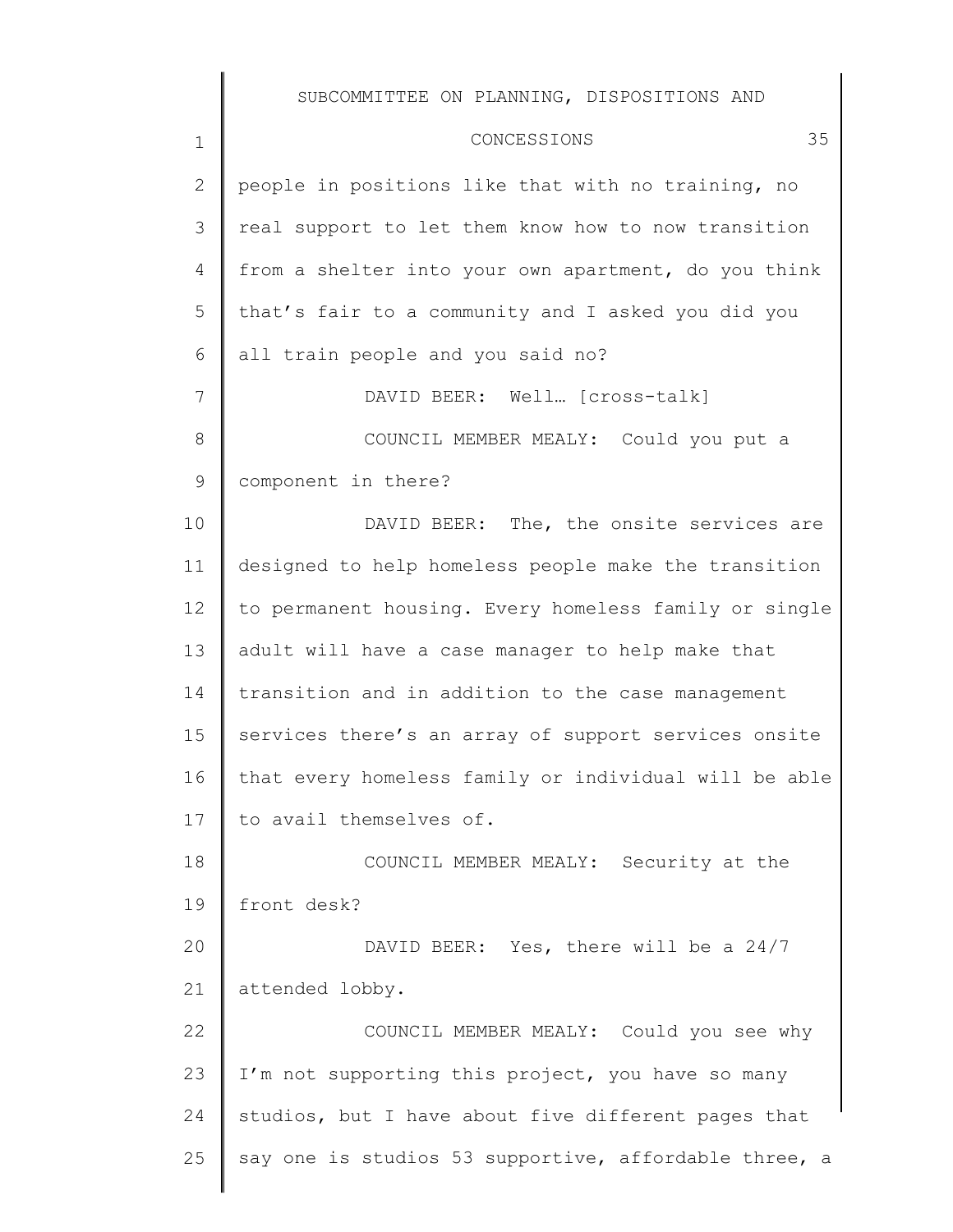#### CONCESSIONS 36

1

25

2 3 4 5 6 7 8 9 10 11 12 13 14 15 16 17 18 19 20 21 22 23 24 total of 56. One bedroom, three supportive, affordable 31, that's people who is in the neighborhood that can now say alright I live in Tilden Howard Houses I could get an apartment now. So, affordable you say 31 of one-bedroom apartments, then you say two bedrooms was… apartments 15 supportive, 11 affordable, that's 26. Three-bedroom apartments, seven supportive, two affordable, I would have loved that to come up. Then I get another one 53 supportive, three affordable. One-bedroom apartments 15 to… 19 affordable apartments, 34. Then I got two bedrooms where it used to be 15 now it's seven and 19 affordable… of affordable housing. Then with threebedroom apartments supportive you say only three of them and six now affordable. Then I have another… I could keep going on, I have an issue with this demographic that we're dealing with we need to make sure that we have people who lived in the neighborhood want to get into affordable housing now have that opportunity and by these numbers you could just keep giving me back and forth numbers. I want something concrete, I said I wanted more threebedroom apartments, we need people who… they have

children in Brownsville and not even thinking about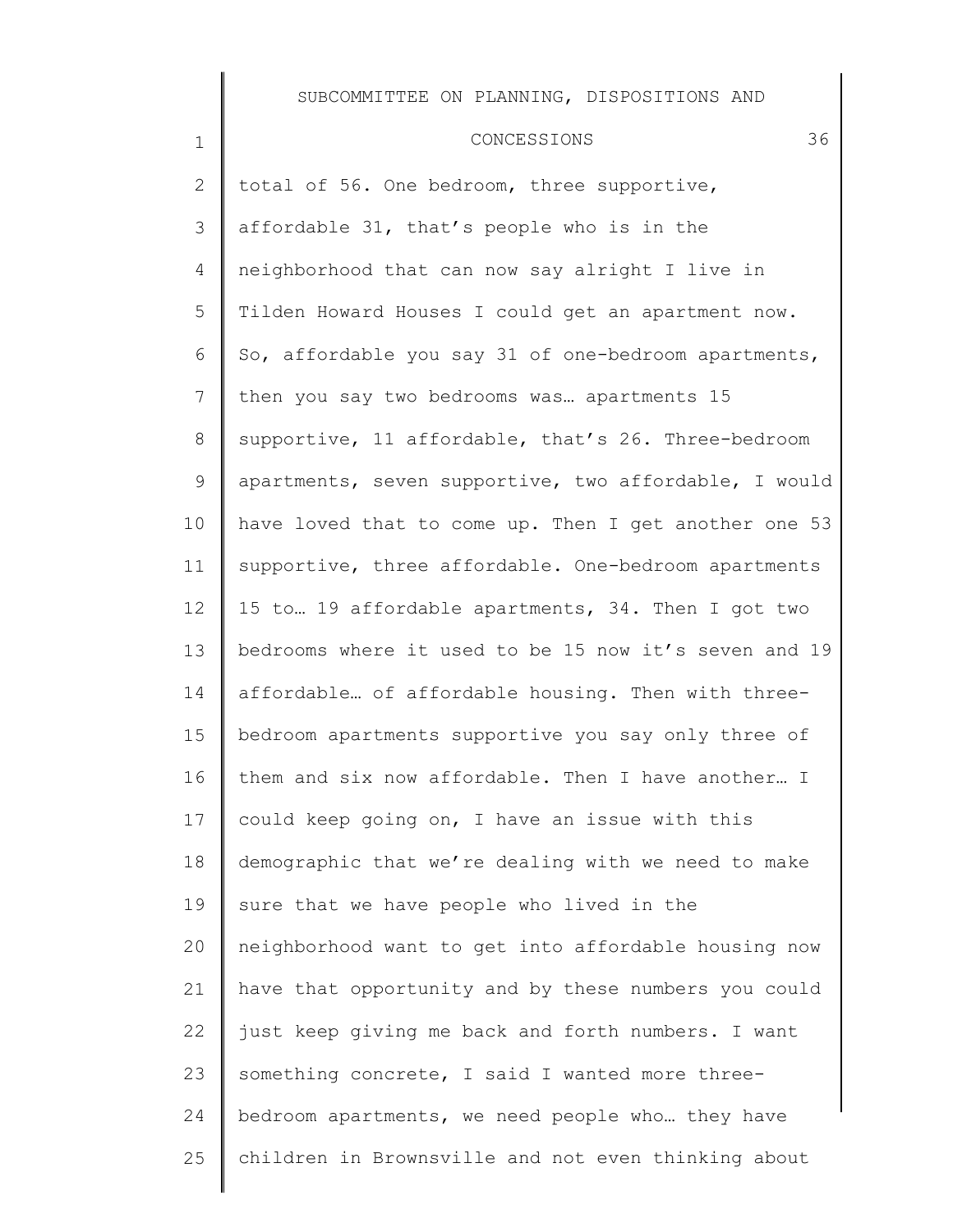║

| $\mathbf 1$    | 37<br>CONCESSIONS                                     |
|----------------|-------------------------------------------------------|
| $\mathbf{2}$   | that area we have a fair share of homeless shelters,  |
| 3              | we have hotels now that are becoming shelters, that   |
| 4              | the city sometimes has to shut down because it's      |
| 5              | overran. So, with these supportive homeless studios   |
| 6              | I'm asking to bring that down a little and let some   |
| $\overline{7}$ | people with children live in there that they can be   |
| 8              | a, a real melting pot of Brownsville and affordable   |
| 9              | housing and supportive housing together.              |
| 10             | DAVID BEER: Yeah, again Council Woman                 |
| 11             | this is not a shelter or emergency housing [cross-    |
| 12             | talk]                                                 |
| 13             | COUNCIL MEMBER MEALY: I don't want it to              |
| 14             | become a shelter either [cross-talk]                  |
| 15             | DAVID BEER: Right [cross-talk]                        |
| 16             | COUNCIL MEMBER MEALY: but [cross-talk]                |
| 17             | DAVID BEER: And in, in response to your               |
| 18             | concerns about the, the numbers and the mix of the    |
| 19             | affordable units, when we met with you, you expressed |
| 20             | concern about that what is in today's proposal        |
| 21             | represents [cross-talk]                               |
| 22             | COUNCIL MEMBER MEALY: It's different                  |
| 23             | DAVID BEER: It's different from what we               |
| 24             | proposed to you because our understanding is that you |
| 25             | wanted more two-bedroom apartments and more three-    |
|                |                                                       |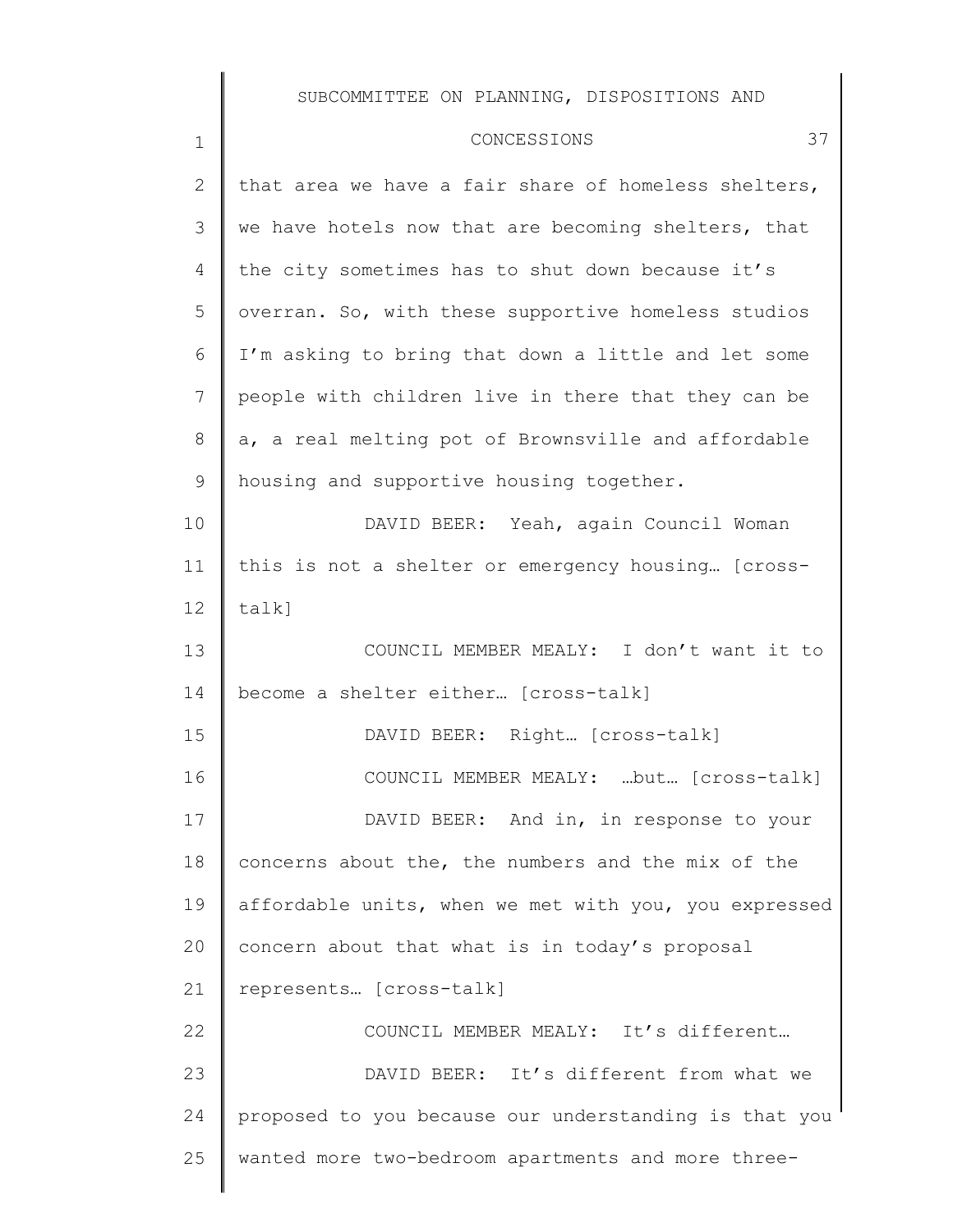1 2 3 4 5 6 7 8 9 10 11 12 13 14 15 16 17 18 19 20 21 22 23 24 25 CONCESSIONS 38 bedroom apartments in the affordable category and, and that's what we did, we added eight two-bedroom apartments in the affordable category and four threebedroom apartments and that was… we did that after meeting with you. COUNCIL MEMBER MEALY: But you still didn't take down any of the studio. DAVID BEER: Well… [cross-talk] COUNCIL MEMBER MEALY: And that's my major issue really. CHAIRPERSON SALAMANCA: I have a question, let's, lets', let's get to it, is there a possibility that you could reduce the amount of studio units that you have and increase the amount of three, two and one-bedroom units? DAVID BEER: No, that's not financially feasible for the project each… [cross-talk] COUNCIL MEMBER MEALY: This was a project with 100 studios so how could it… it's not a feasible? Let's think about that. [off-mic dialogue] JORDAN PRESS: So, the total number of units was reduced when we responded to that, that... so, when the concern was raised first by the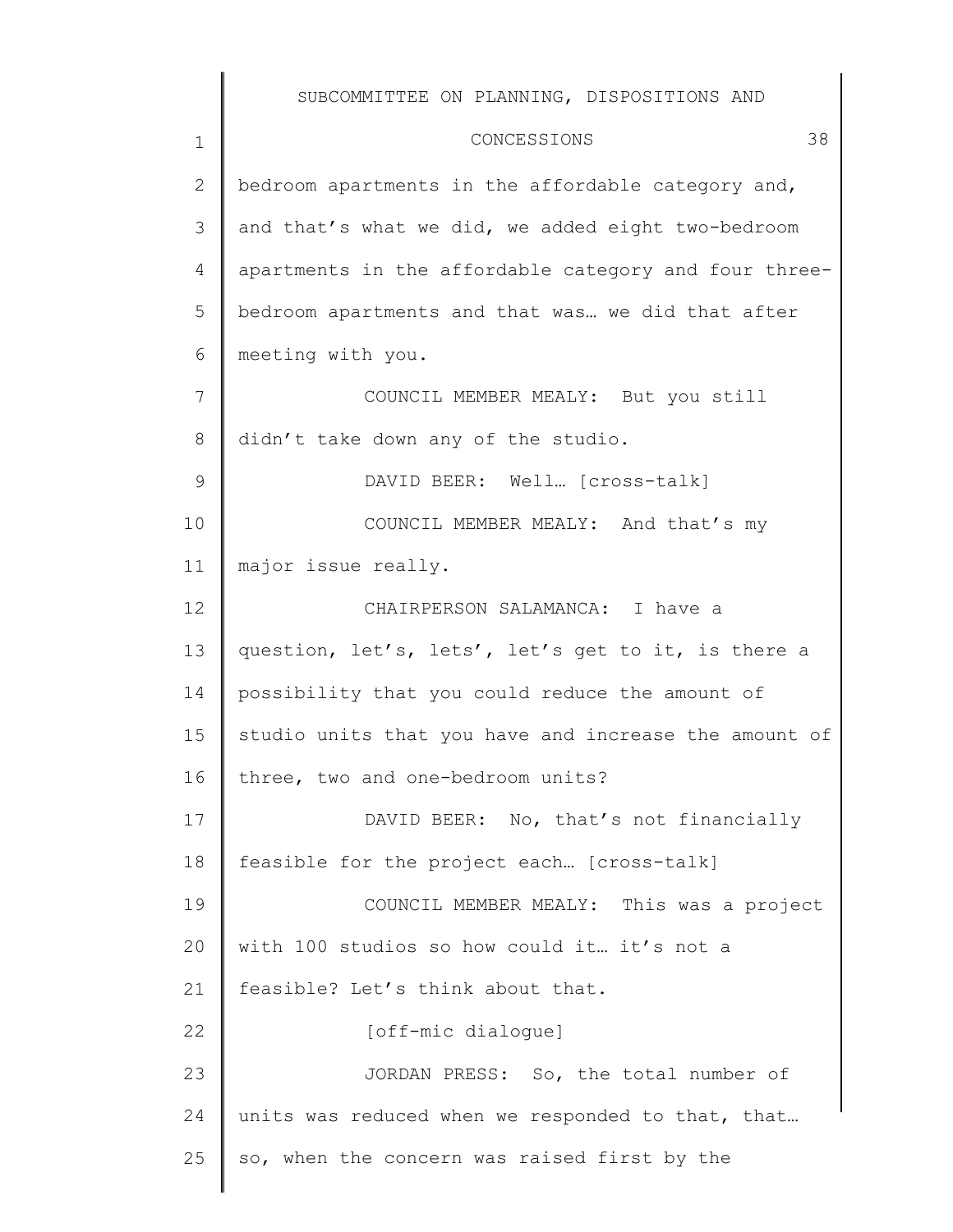#### CONCESSIONS 39

2 3 4 5 6 7 8 9 10 11 12 13 14 15 16 17 18 19 20 21 22 23 24 community about it being 100 percent studios the overall unit count was reduced so that we could accommodate more large bedrooms and as, as I testified and, and I just want to reiterate the point that many of our proposals that we bring forward to, to the council in the supportive housing category are 100 percent studios or vast majority studios. This, this is absolutely not the case here, the, the majority, 55 percent of the units are family sized units both in the supportive and in the affordable category and, and you're right that there are… that the majority of… the vast… almost all of the studio units are for supportive but the majority of the project is still not, not studio units, they're family sized units and that's an… that's an aberration from how we normally do these projects to, to respond to that very concern you're raising, we're trying to, to respond to that. COUNCIL MEMBER MEALY: I'm not for the studios. CHAIRPERSON SALAMANCA: Alright, are there… do you have any more questions Council Member? Alright, is there anyone from the public who wishes

25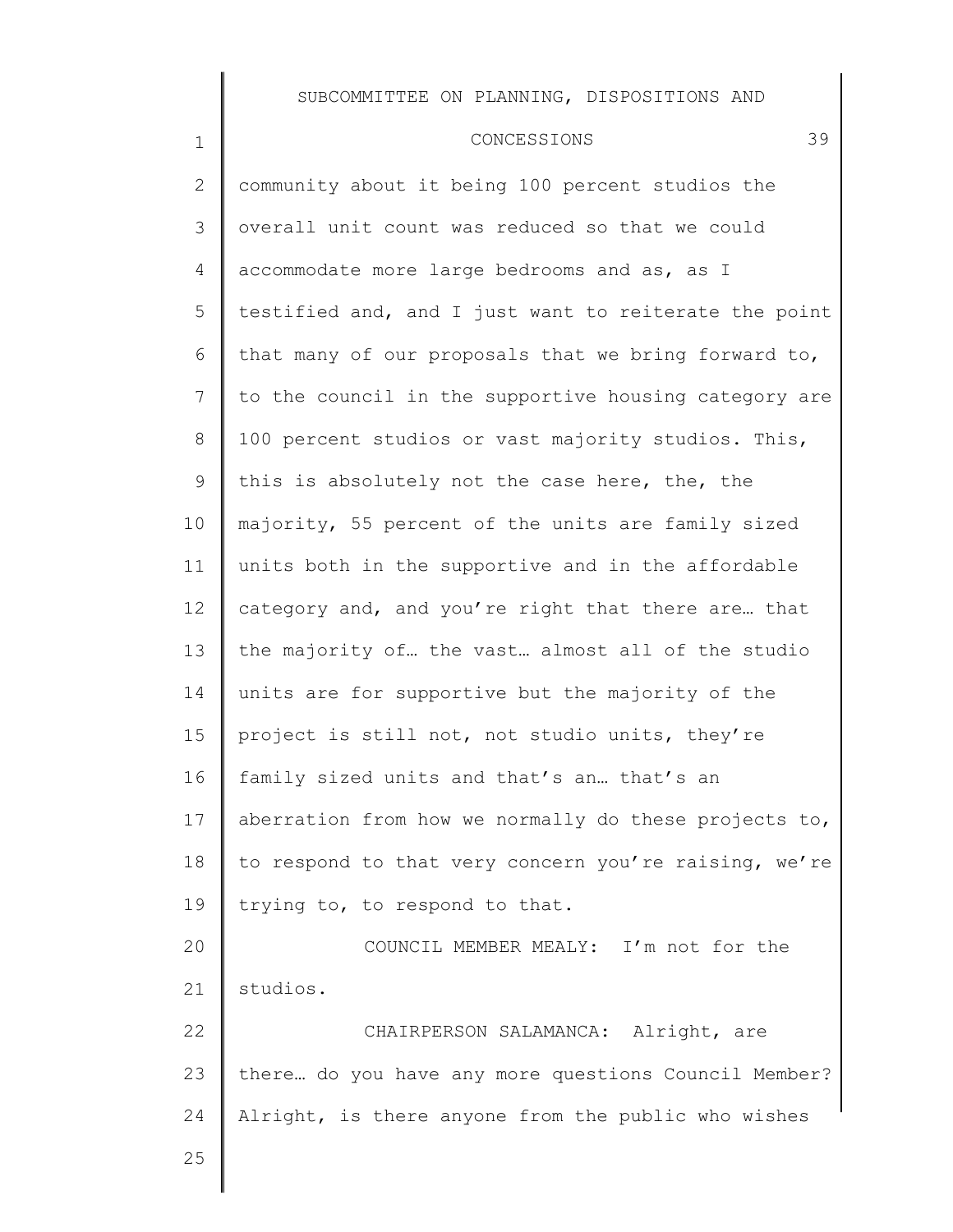CONCESSIONS 40

to testify? Thank you, thank you gentlemen. So, we have Miss Olivia Wilkins…

OLIVIA WILKINS: Yes…

1

2

3

4

10

5 6 7 8 9 CHAIRPERSON SALAMANCA: Okay, we have Angela Thomas, Angela please come, come up. We have Donna Bruno, Donna Bruno, please come up and we have Reverend Dexter Henderson, alright. So, we will… yes, he's testifying…

[off-mic dialogue]

11 12 13 14 15 16 CHAIRPERSON SALAMANCA: So, we will start with Miss Olivia Wilkins and Sergeant of Arms if you can set the timer for two minutes and if you can just say your name and you have two minutes. Yeah, make sure you press the button. Is it red? No, press it again.

17 18 19 20 21 22 23 24 25 OLIVIA WILKINS: My name is Olivia Wilkins, I am here to testify in support of Breaking Ground's proposal to develop Edwin's Place in Brownsville. Anyone who is against Edwin's Place has got to have something wrong with them. I currently reside at Redwood Senior Living located at 890 Skank Avenue in East New York. Redwood was so developed by Breaking Ground and East Brooklyn Congregation on an empty NYCHA parking lot across from Boulevard Housing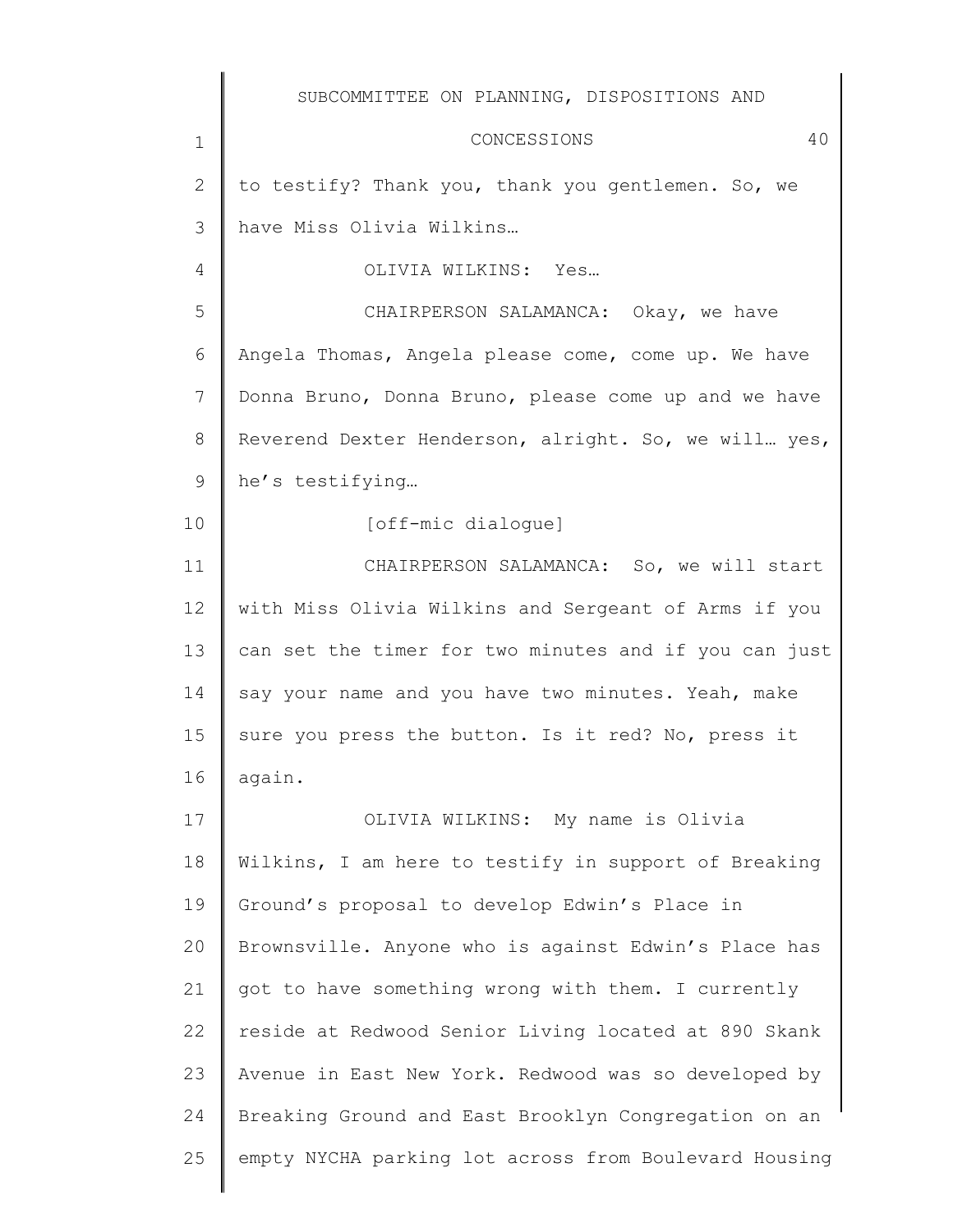#### CONCESSIONS 41

where I used to live and raise two kids. When Breaking Ground and East Brooklyn Congregation started constructing Redwood I was eager to leave my NYCHA building which had become unsafe and dirty. I didn't want to spend my golden years being scared all the time. Moving into Redwood Senior Living it was like moving to Paris, the building is so clean you can eat off the floor. Breaking Ground provides our licensed social secure… sorry, social worker and an active coordinator, we get help with financial resources, social security, food banks and health care, we go on museum trips, shopping, movies, cooking classes, monthly birthday celebrations and health care symposiums. We should build 200 more Redwoods throughout the city. Most importantly Breaking Ground's staff treats us with respect, we feel like family. I understand that the Councilwoman Darlene Mealy is opposed to letting Breaking Ground develop Edwin's Place which will be just as nice as where I live. Councilwoman Mealy you are either with us or against us, you are either with Breaking Ground, East Brooklyn Congregation and Edwin's Place or you are against providing quality affordable

25

1

2

3

4

5

6

7

8

9

10

11

12

13

14

15

16

17

18

19

20

21

22

23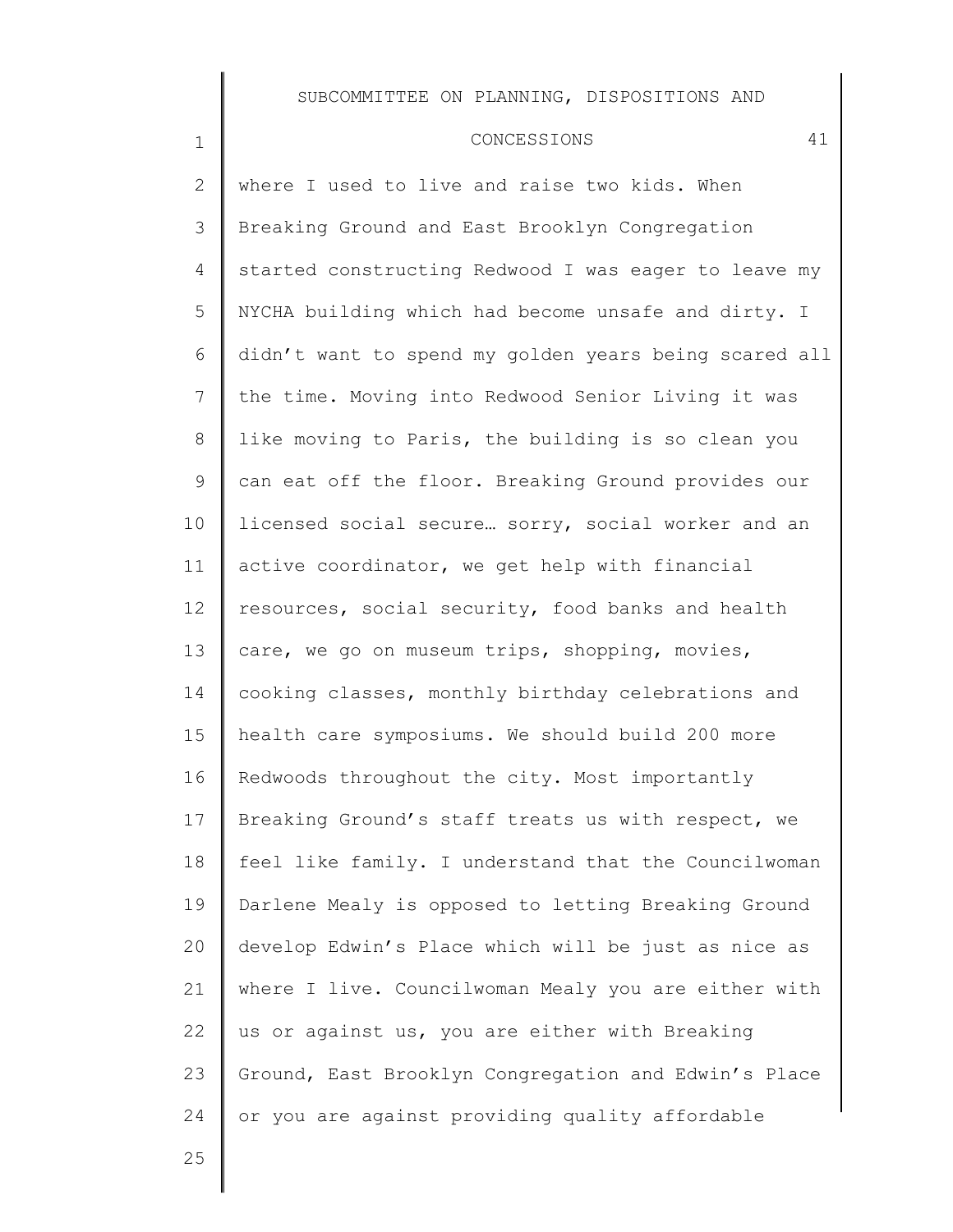| 2               | housing in our community. Step up, get behind Edwin's |
|-----------------|-------------------------------------------------------|
| 3               | Place or step off and get out of the way. Thank you.  |
| 4               | CHAIRPERSON SALAMANCA: Alright, the                   |
| 5               | we're going to have Angela Thomas, Angela just turn   |
| 6               | on the mic and you'll have two minutes. And I'm just  |
| $7\phantom{.0}$ | going to ask the speakers to please be respectful.    |
| 8               | ANGELA THOMAS: Yes, my name is Angela                 |
| 9               | Thomas, I'm a resident at SUS and I just recently     |
| 10              | came from the shelter about five years and about      |
| 11              | five years there in the shelter and I can only say    |
| 12              | that being there with, with SUS has given me my life  |
| 13              | back. I now am going back to school and doing the     |
| 14              | things that I couldn't have done when I was in a      |
| 15              | shelter and especially becoming a vegetarian, I can   |
| 16              | now prepare my own meals because I was practically    |
| 17              | dying over there because I lost a lot of weight       |
| 18              | because I couldn't eat their food, now I can prepare  |
| 19              | my own meals, I'm back in school, I feel like I'm     |
| 20              | back personally. I feel like I got my life back, my   |
| 21              | mental state back and it's a very beautiful           |
| 22              | apartment. I'm good with the security being there, I, |
| 23              | I'm, I'm I feel I feel safe there and it's            |
| 24              | beautiful. We have a washing machine there, I do my   |
| 25              | homework on the computer downstairs so everything's   |
|                 |                                                       |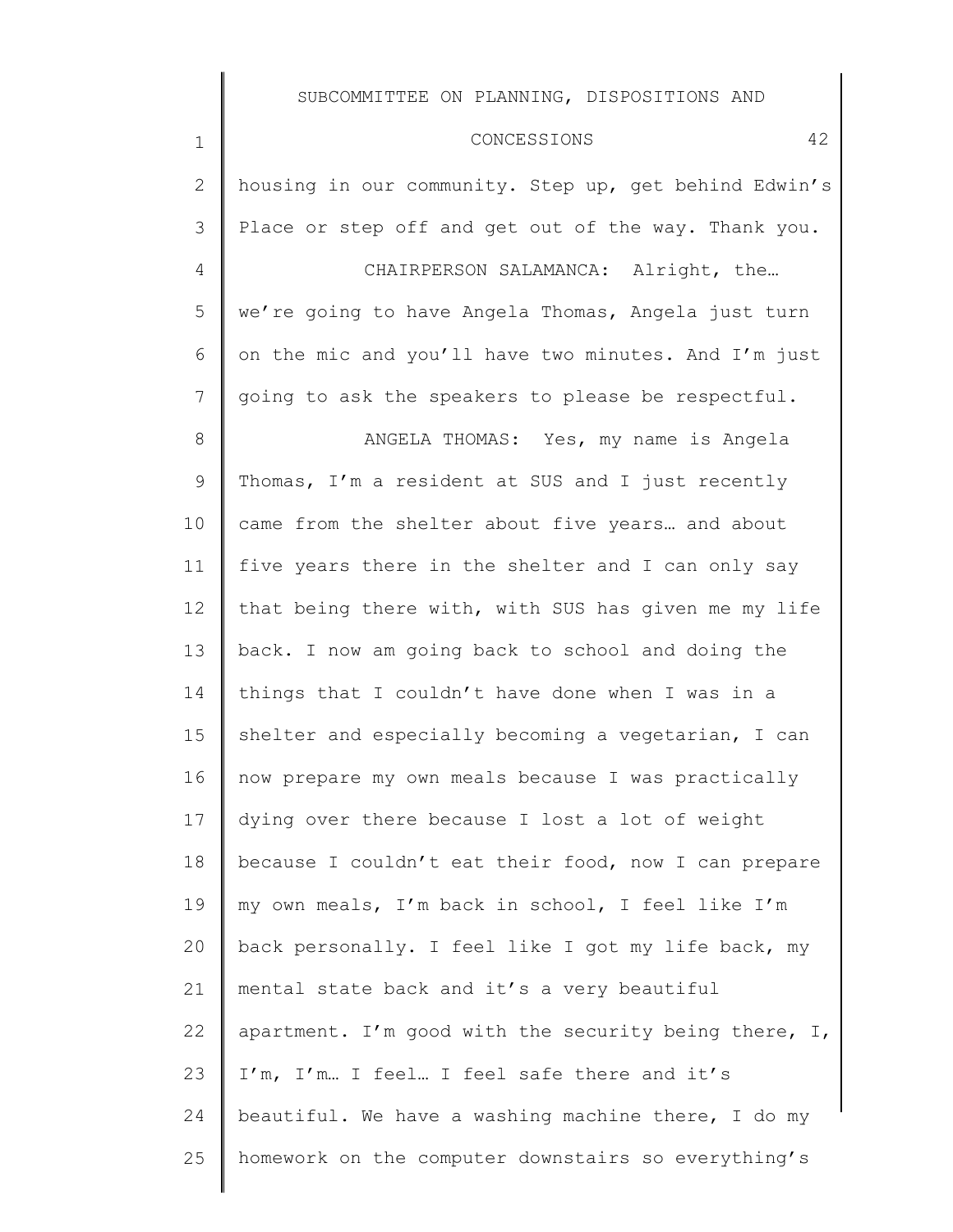### CONCESSIONS 43

2 3 4 5 there including my case manager, I suffer with depression so… you know I just wish everybody can come out of those shelters and be where I'm at because they do give you your life back.

1

6 7 CHAIRPERSON SALAMANCA: Alright, thank you. Next up we have miss Donna Bruno.

8 9 10 11 12 13 14 15 16 17 18 19 20 21 22 23 24 25 DONNA BRUNO: Yes, good afternoon. My name is Donna Bruno and I come from Concern for Independent Living East New York, Crown Heights. I've been living there five and a half years, I am also on the Advisory Committee Board for five and a half years as well. I live in a studio apartment and our building interacts with supportive housing and nonsupporting houses, families, children, people with physical disabilities, mental disorders, homelessness, people from shelters and it seems that we all get together very well. When you live with people for a long time and you get to know people it works. When you get to walk around your community and you interact with the people in your community the community interacts with you and the only way a community interacts if we have the support and the backing from Council people and supportive housing and people who can actually do something for us. We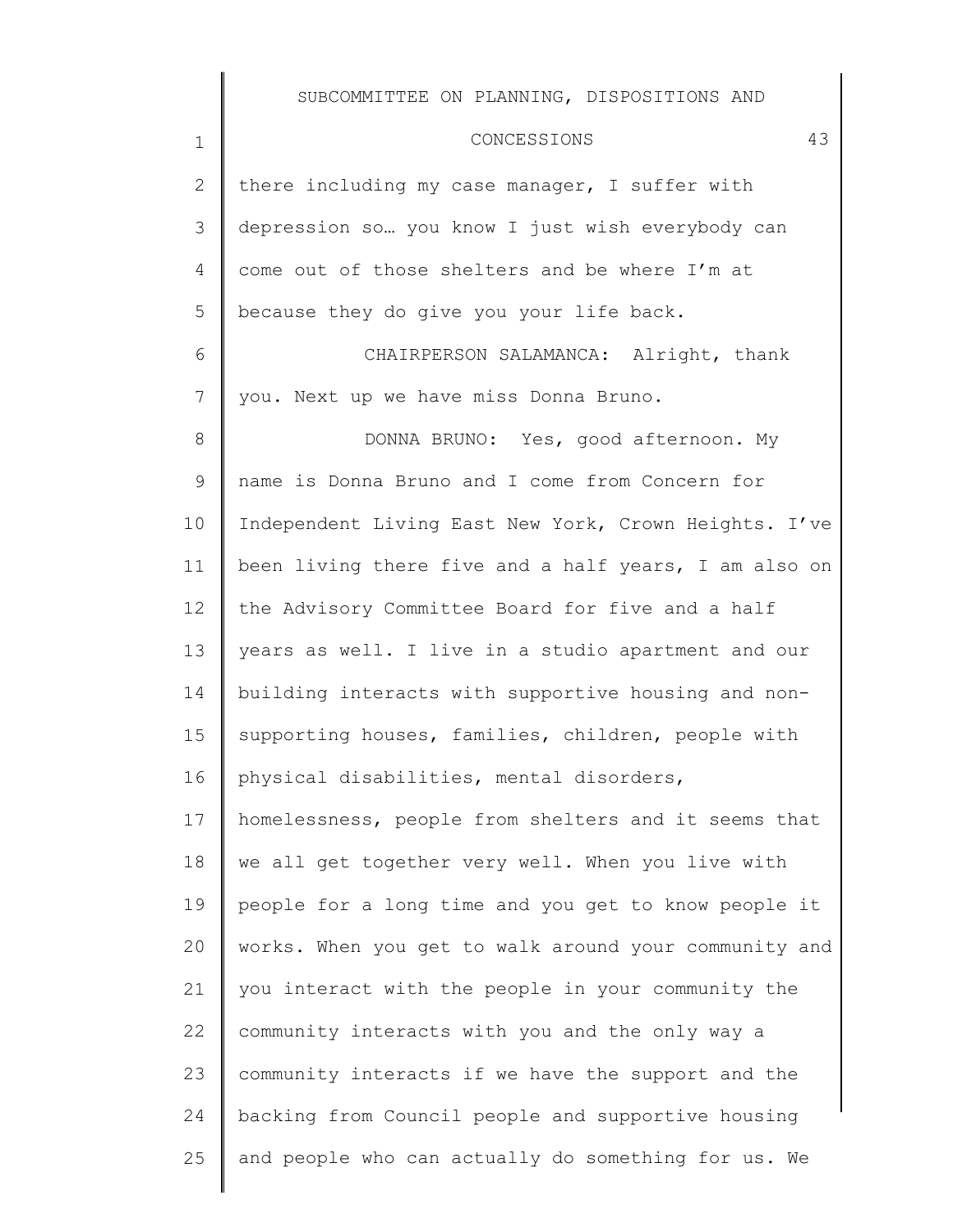1

2 3 4 5 6 7 8 9 10 11 12 13 14 15 16 17 18 19 20 21 22 23 24 25 shouldn't have… just because sometimes the numbers don't add up right and sometimes the buildings don't add up right but why should people be subjected to being in a shelter or homeless or because they have a mental disability being in, in a psychiatric ward or in a transitional living because… why because there's not too many studios and not enough one-bedroom apartments, that's petty. The most important thing is the people, it's the communities and yes, you are right, there are a lot of shelters and there are a lot of hotels… CHAIRPERSON SALAMANCA: You can just wrap up. DONNA BRUNO: Okay, you, you are right about one thing, but the bottom line is, is that with more supportive housing you will have less of that problem. CHAIRPERSON SALAMANCA: Alright… [crosstalk] DONNA BRUNO: Thank you. CHAIRPERSON SALAMANCA: Thank you very much. Next up we have Mr. Reverend Dexter Henderson. CHAIRPERSON SALAMANCA: Wait, you ladies can stay there because I'm just going to… after the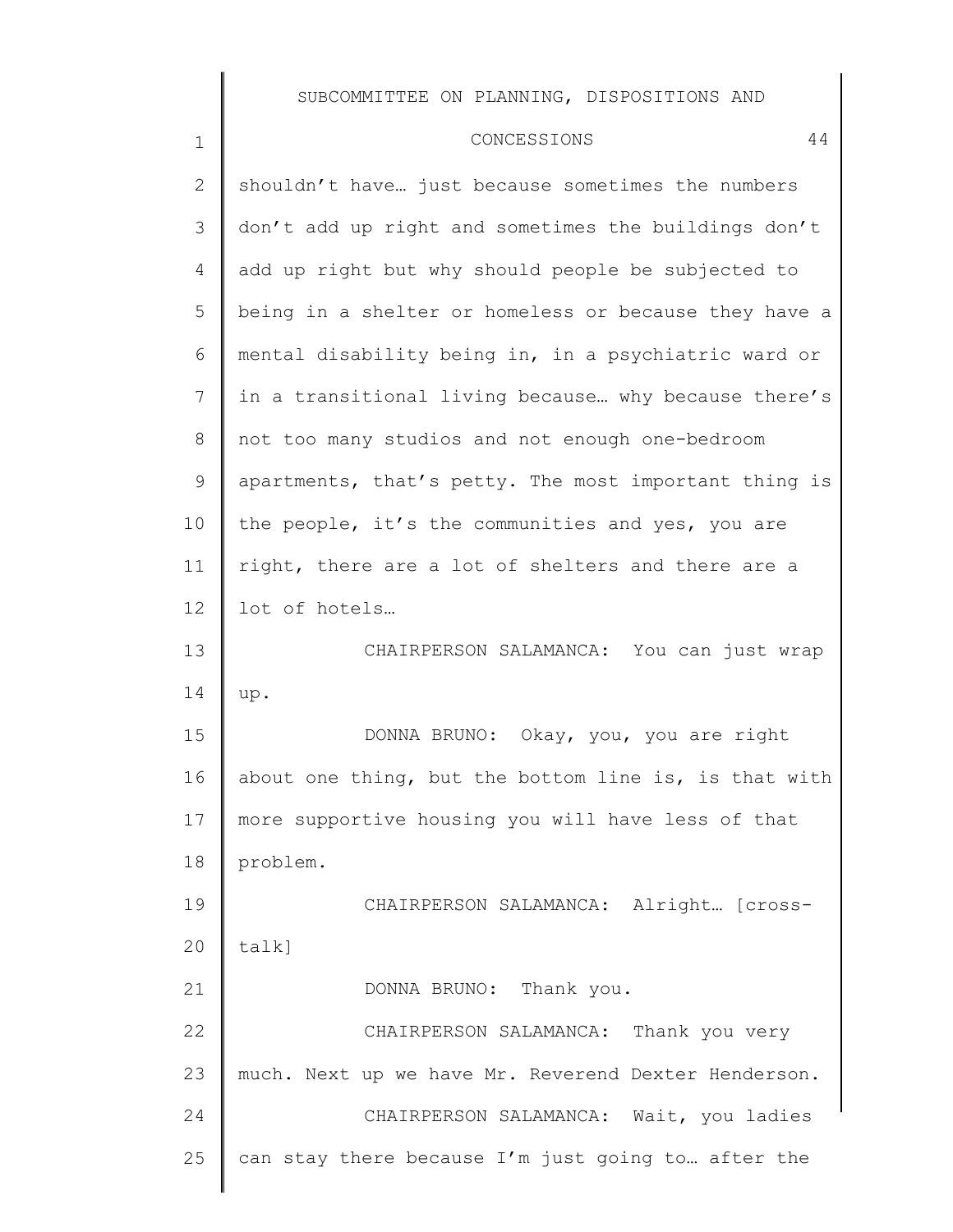### CONCESSIONS 45

2 3 Reverend finishes I'm going to allow the Council Member to ask questions.

1

4 5 6 7 8 9 10 11 12 13 14 15 16 17 18 19 20 21 22 23 24 25 REVEREND DEXTER HENDERSON: Good afternoon. My name is Reverend Dexter Henderson and I'm here on behalf of my Pastor, Reverend David K. Brawley from the St. Paul Community Baptist Church. I'm also here representing all the churches, schools and leaders of East Brooklyn Congregations. Edwin's Place and our partners, Breaking Ground have EBC's and St. Paul's full support to develop 125 urgently needed units of affordable housing in Brownsville. Breaking Ground is the city's best supportive housing developer in the city and we worked with them on Redwood, the Hegaman, and Irving Domenech buildings in Ocean Hill and Brownsville. Two weeks ago, I joined more than 6,000 fellow New Yorkers and leaders from East Brooklyn Congregations and Metro IAF downstairs to push Mayor De Blasio to develop more senior housing, fix NYCHA from the top to bottom and build more developments just like Edwin's Place. We rallied in the pouring rain and humidity because we were so angry that life long black and Latino New Yorkers are being thrown out of their homes like trash so that their rents can be raised. Then we come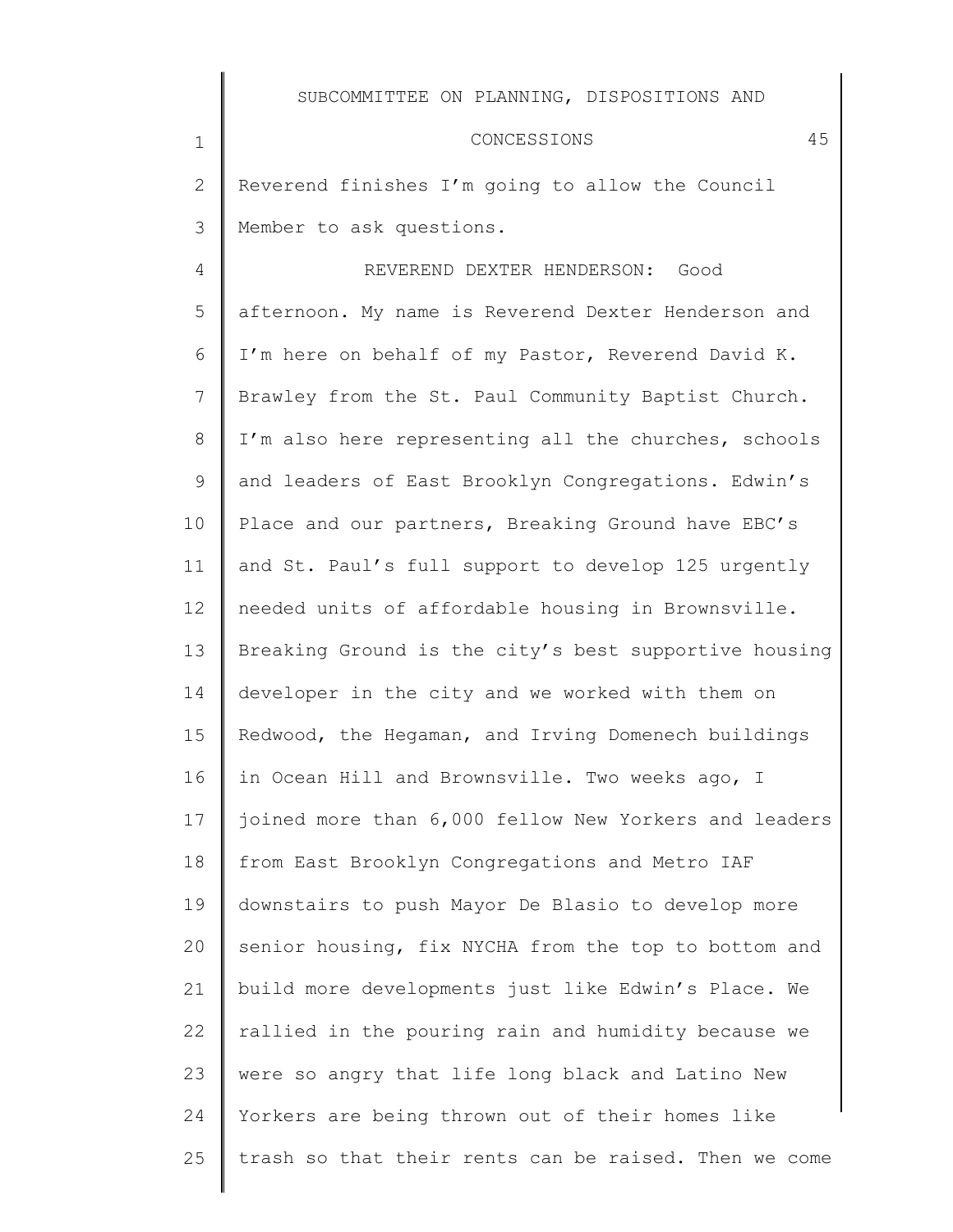#### CONCESSIONS 46

1

2 3 4 5 6 7 8 9 10 11 12 13 14 15 16 17 18 19 20 21 22 23 24 25 to find out that Councilwoman Darlene Mealy, not the Mayor, is trying to stop Breaking Ground and East Brooklyn Congregations from developing Edwin's Place and two other smaller sites in Brownsville and Ocean Hill. Here the Mayor and the city are doing their job, they provided the land, the subsidies and the support, we are on the same side on this issue. So, leaders of the Brooklyn… East Brooklyn Congregations have been trying to get a meeting with Councilwoman Mealy for two months and we have been ignored, EBC does not tolerate that type of disrespect. So, I'm here to send a message to you Councilwoman Mealy, your colleagues and the Mayor. To you Councilwoman Mealy, you're going to get behind Edwin's Place and our plans also to develop two smaller sites nearby. My Pastor and I will be bringing 50 leaders to your Brooklyn office this Thursday at 10:30 a.m., you're going to meet with us and get behind Edwin's Place and if you don't believe me all you have to do is ask around. To the other Council Members… [cross-talk] CHAIRPERSON SALAMANCA: Sir, I'm going to ask… [cross-talk] REVEREND DEXTER HENDERSON: …we need your support… [cross-talk]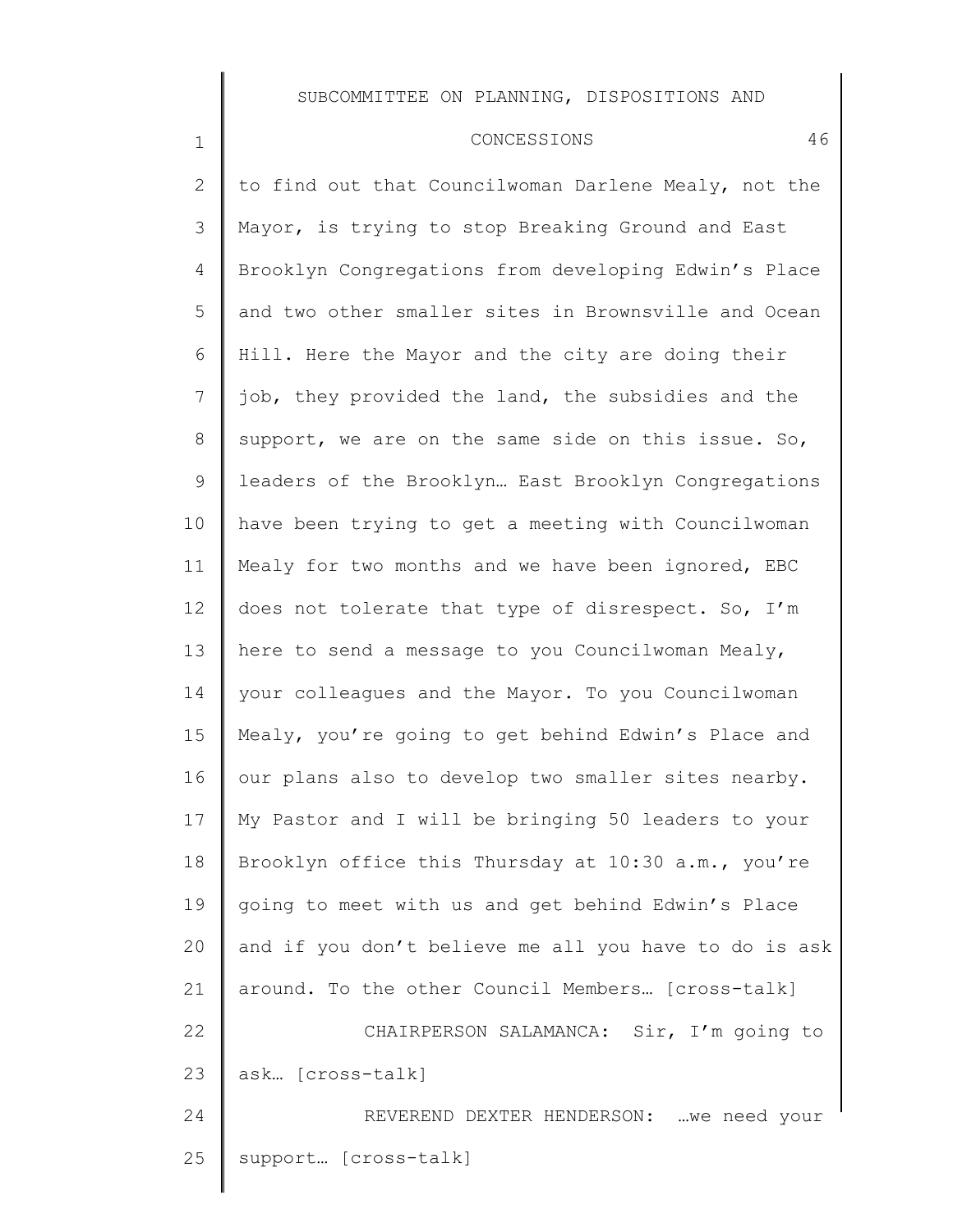$\parallel$ 

| $\mathbf 1$    | 47<br>CONCESSIONS                                    |
|----------------|------------------------------------------------------|
| $\overline{2}$ | CHAIRPERSON SALAMANCA: I'm going to ask              |
| 3              | you to please wrap up.                               |
| 4              | REVEREND DEXTER HENDERSON:  sometime                 |
| 5              | very soon and you're going to have to vote on this,  |
| 6              | please do not make the same mistake of voting no     |
| 7              | because we'll be at your offices as well. And to the |
| $8\,$          | Mayor finally, we're in this fight to save our city  |
| 9              | all the way, you're going to see that we are very    |
| 10             | capable if you decide to partner with the EBC and    |
| 11             | build more places like Redwood Senior Living and     |
| 12             | Edwin's Place. If you continue to provide the land   |
| 13             | and subsidies [cross-talk]                           |
| 14             | CHAIRPERSON SALAMANCA: Sir, I'm going to             |
| 15             | ask you to  [cross-talk]                             |
| 16             | REVEREND DEXTER HENDERSON: like you                  |
| 17             | done here [cross-talk]                               |
| 18             | CHAIRPERSON SALAMANCA: wrap up please                |
| 19             | [cross-talk]                                         |
| 20             | REVEREND DEXTER HENDERSON:  we will help             |
| 21             | you take care of the Darlene Mealy's and anyone else |
| 22             | who chooses to stand in the way of real affordable   |
| 23             | housing in this city. Thank you.                     |
| 24             | CHAIRPERSON SALAMANCA: Thank you.                    |
| 25             | Council Member Mealy, do you have any questions?     |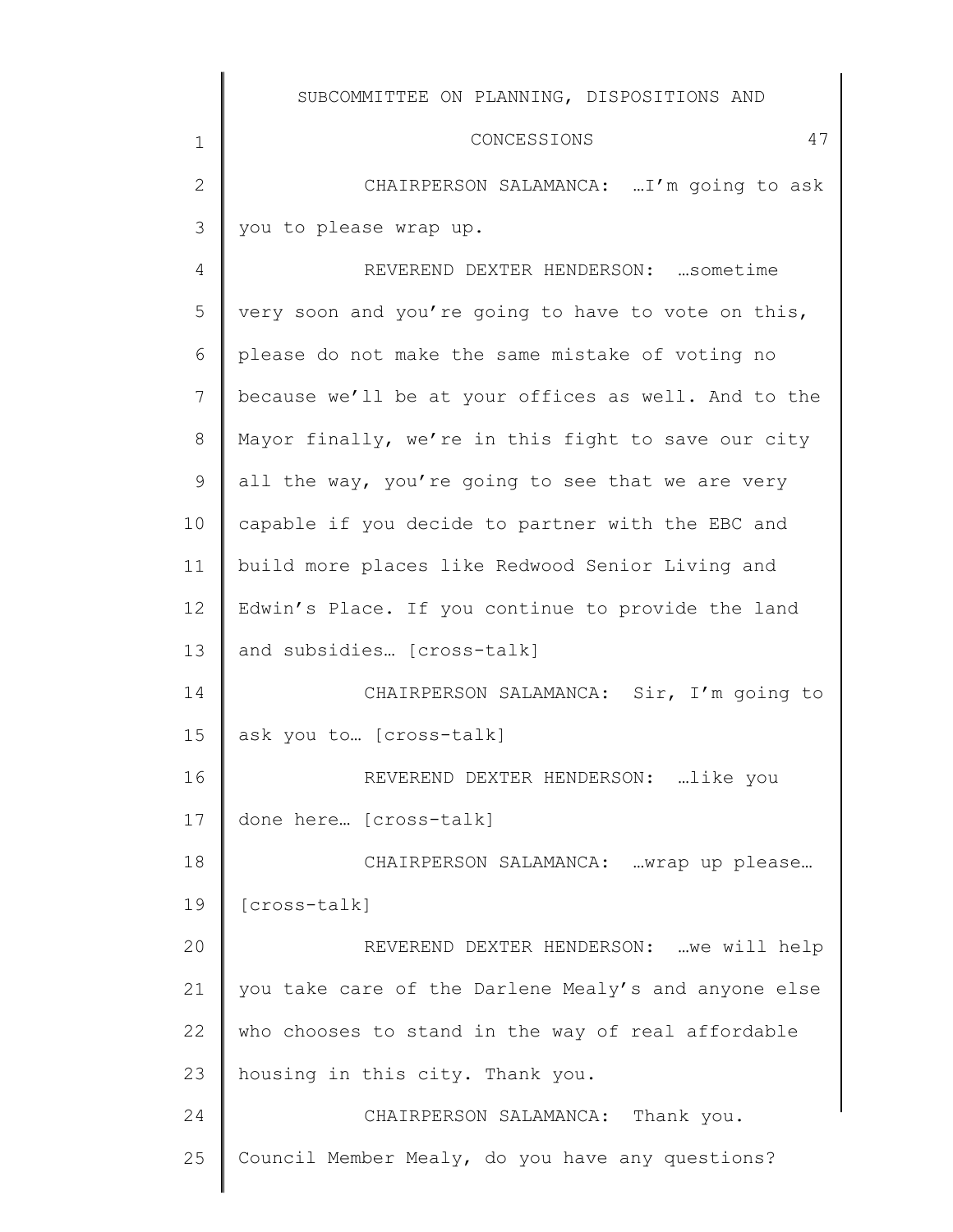#### CONCESSIONS 48

COUNCIL MEMBER MEALY: Yes, I do. Just for our young lady, you said that you were in NYCHA… you were in NYCHA housing and then you went to Red development Senior Housing that's a totally different thing from this development. So, I… I'm glad that you went into senior housing, if we had more senior housing like that I would be jumping up and down but for this right now Brownsville has its fair share of homeless and studios, if you could give me more… because we have people who have been in Brownsville want to get out of public housing into affordable two and three and one-bedroom apartments also. So, Pastor or Reverend… [cross-talk] REVEREND DEXTER HENDERSON: Yes… [crosstalk] COUNCIL MEMBER MEALY: …I'm looking forward because I know I've been doing right by this district, we have more than enough affordable housing in the 40...  $41^{st}$  council district, I fight more than enough so therefor if you feel you want to come visit me please I'm looking forward to you. REVEREND DEXTER HENDERSON: Thank you… [cross-talk]

25

1

2

3

4

5

6

7

8

9

10

11

12

13

14

15

16

17

18

19

20

21

22

23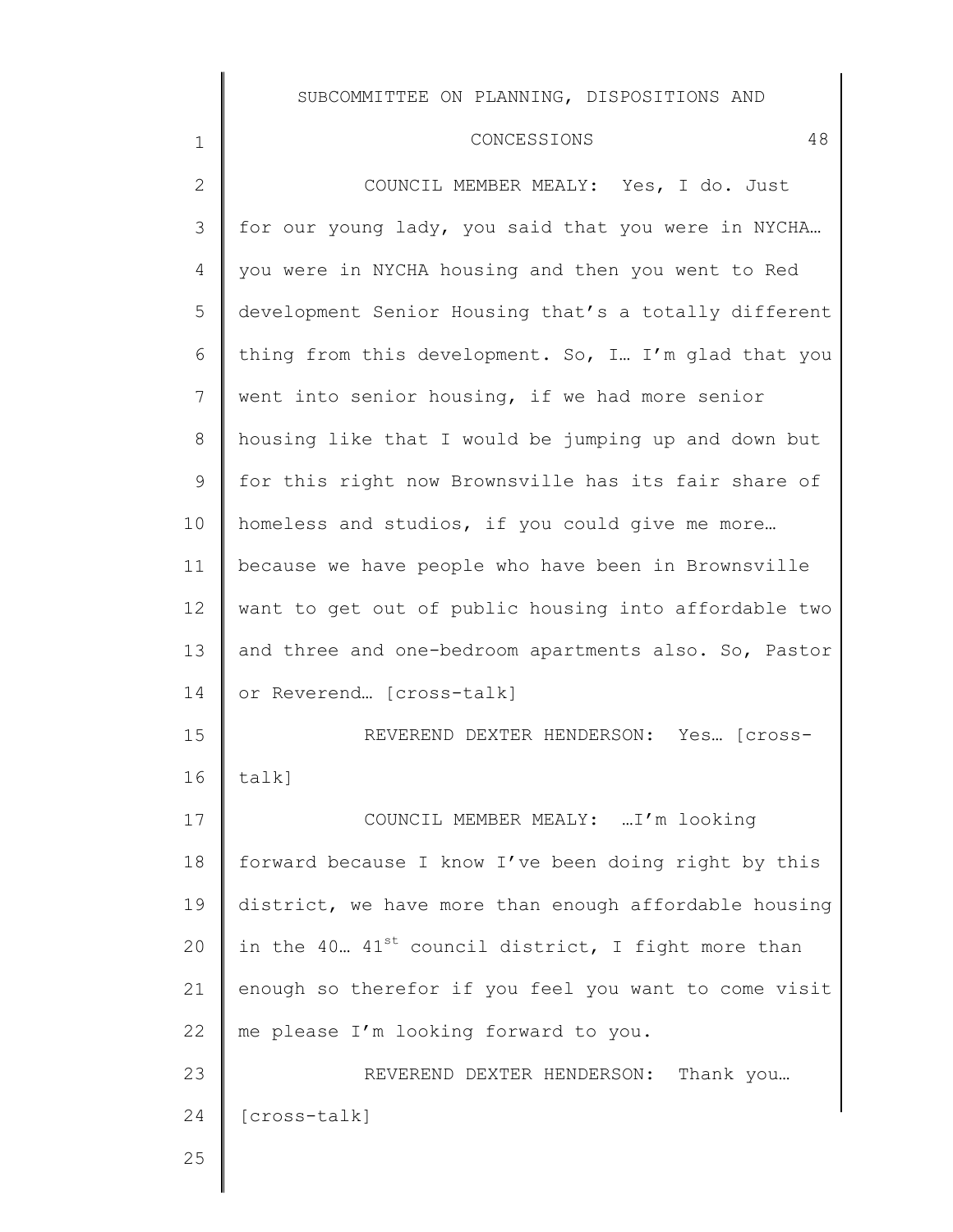## CONCESSIONS 49

| $\mathbf{2}$  | COUNCIL MEMBER MEALY: But right now I, I              |
|---------------|-------------------------------------------------------|
| $\mathcal{S}$ | disapprove this project, I need more affordable three |
| 4             | bedrooms, two bedrooms and less studios. If you want  |
| 5             | I sent you my letter that I I'm not in support of     |
| 6             | this and I hope you put it in the record. Thank you.  |
| 7             | CHAIRPERSON SALAMANCA: I got that.                    |
| $8\,$         | Alright, thank you very much Council Member. Are      |
| 9             | there any more members of the public who wish to      |
| 10            | testify? Alright, seeing none I will now close the    |
| 11            | public hearings on LU 792 through 795. LU 792 through |
| 12            | 795 Edwin's Place seven LU 797 Archer Green, LU 746   |
| 13            | Elton and NCP Park have been laid over. I would like  |
| 14            | to thank the Council and Land Use staff for preparing |
| 15            | today's hearing and members of the public and my      |
| 16            | colleagues for attending. This Meeting is now         |
| 17            | adjourned.                                            |
| 18            | [gavel]                                               |
| 19            |                                                       |
| 20            |                                                       |
| 21            |                                                       |
| 22            |                                                       |
| 23            |                                                       |
| 24            |                                                       |
| 25            |                                                       |